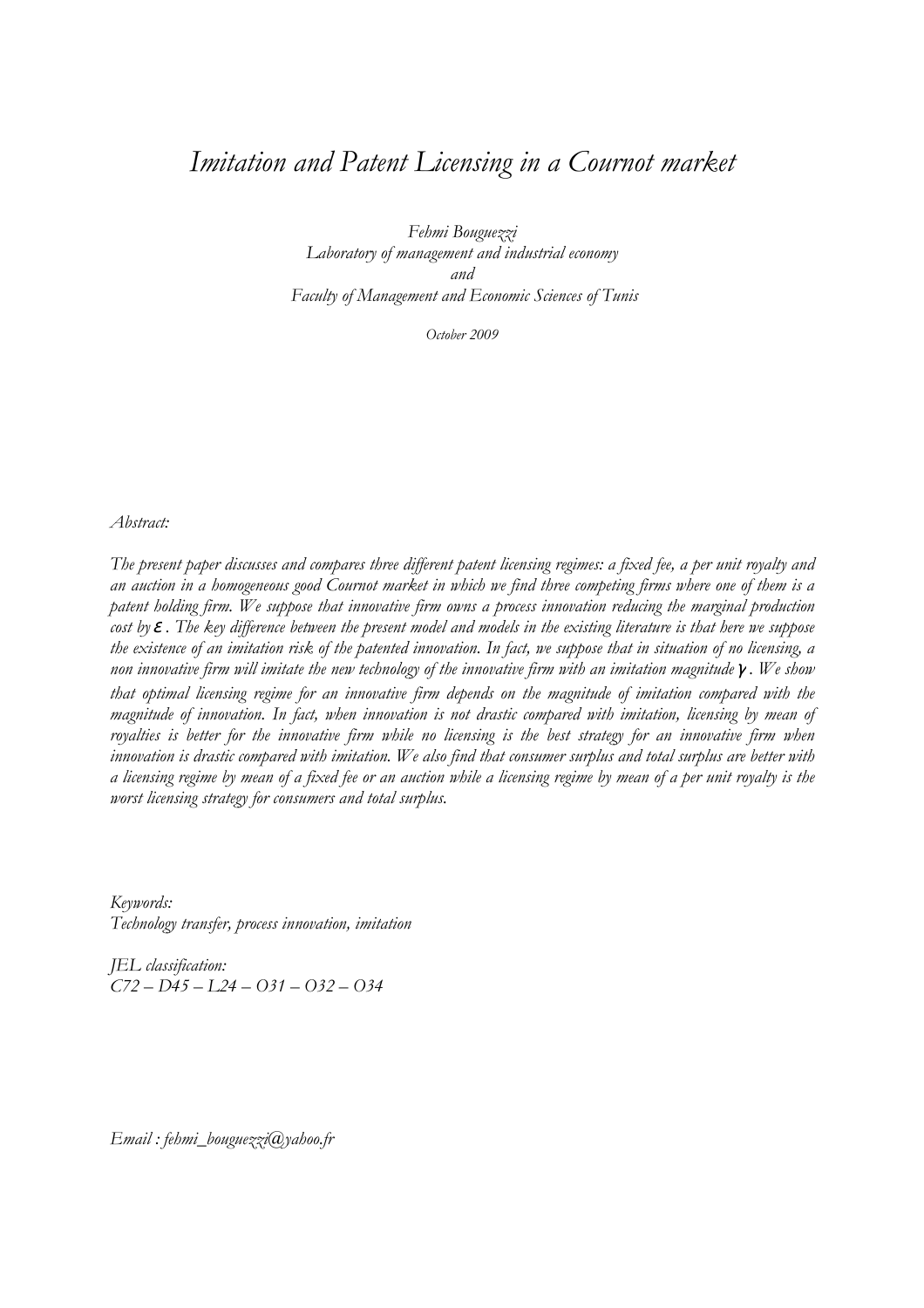#### **1. Introduction**

Firms apply for patents in the hopes of protecting their innovations against imitation by other competing firms. By patenting an innovation, an innovative firm benefits of a licensing revenue. The most known licensing regimes are a fixed fee which do not depend on the quantity produced, a per unit royalty depending on the quantity and an auction in which the patent holding firm sells a number of licenses to the highest price.

When innovative firm is active on the market, it can use its own innovation to produce at a lowest marginal cost. In fact, a process innovation allows to reduce the marginal cost of production and so to increase competition between firms. A patent holding firm will decide to license its innovation or not depending on its total revenue without licensing and with licensing. If the total revenue of an innovative firm when licensing is higher than its profit without licensing, the best strategy for a patent holding firm will be licensing. When the total revenue when licensing is lower than its profit without licensing, the best strategy will be to become a monopoly and to not share the new technology.

Authors in the literature have studied many models discussing technology transfer and comparing different patent licensing regimes according to magnitude of innovation and the position of the innovative firm: inside or outside of the market, the kind of innovation: process innovation or product innovation and have found many different results. The key difference between the present model and models in the existing literature is that here we suppose the existence of an imitation risk of the patented process innovation. We can find imitation in all industries. In fact, when there no licensing, non innovative firms will try to imitate the new technology with some magnitude which can depend on the power of imitation of a non innovative firm or the weakness or the strength of the innovation.

In this paper, we will study licensing strategies depending on the magnitude of imitation compared with the magnitude of innovation and the effects of each strategy on prices, consumer surplus and total surplus.

We show that when innovation is not drastic compared with imitation, royalties are better for an innovative firm. However, when innovation is drastic compared with imitation, the best strategy for an innovative firm is to become a monopoly and to not license its innovation.

We also show that consumer surplus and total surplus are better with a licensing by a mean of fixed fee or an auction and that royalties are the worst strategy for them.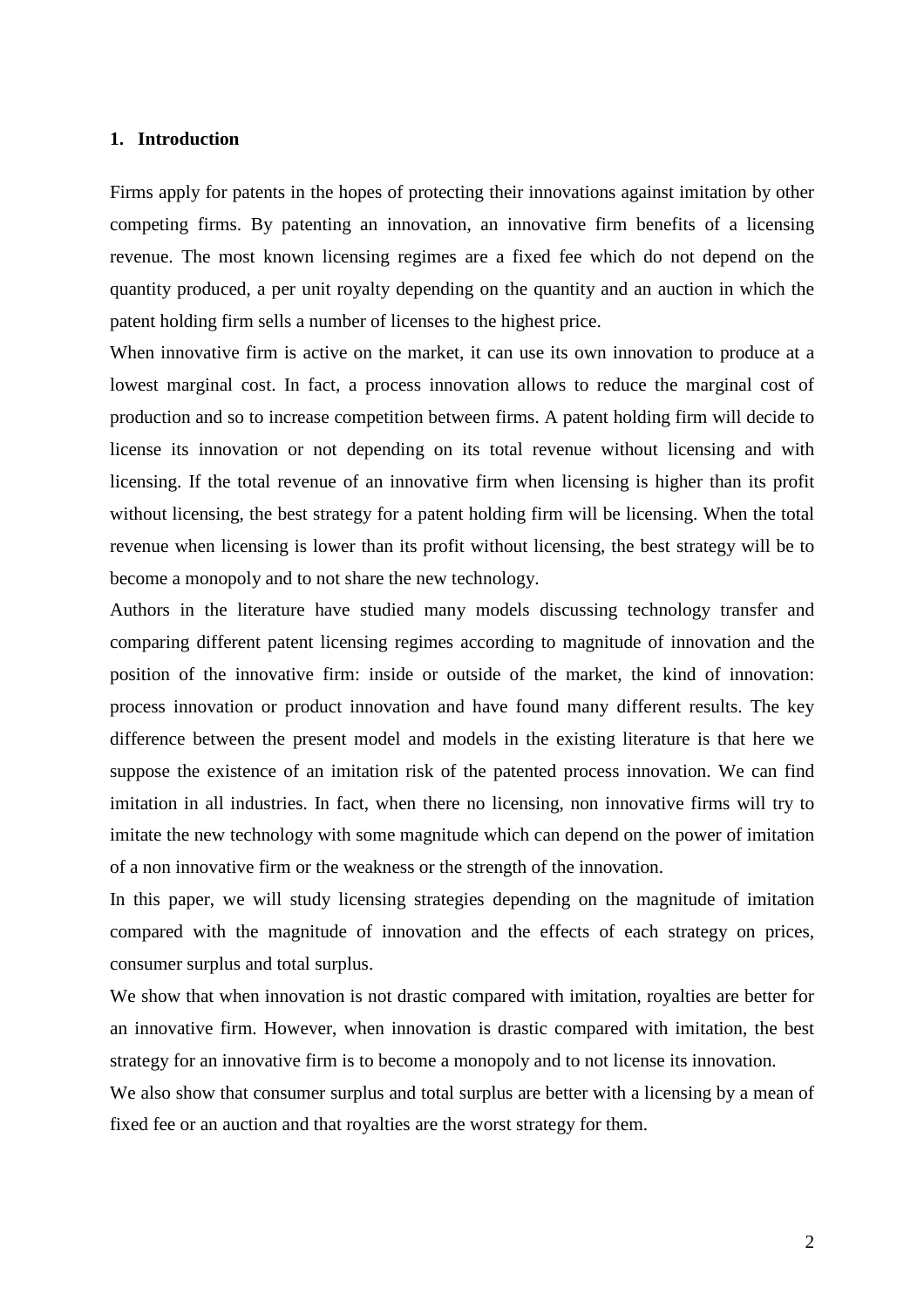#### **2. Revue of literature**

Many authors were interested by the intellectual property and patent licensing regimes. We can find different papers with different models and different results depending on many parameters like the position of the innovative firm: inside or outside of the market, the kind of competition: Cournot or Bertrand, kind of the produced goods: homogeneous or differentiated, the structure of the licensing contract: simple or combined, kind of innovation: process innovation or product innovation, kind of study: theoretical or empirical

Kamien and Tauman (1984, 1986), Katz and Shapiro (1986), Kamien and al (1992) focused on the position of the innovative firm. They find that when innovation is not drastic, royalties licensing is not better than licensing by a mean of fixed fee or an auction.

Wang (1998) studied a Cournot model in which the innovative firm is inside of the market and compared royalties and fixed fee licensing. He find that when innovation is not drastic a royalties licensing can be better that a fixed fee licensing. In other extension, Wang (2002) compared the two licensing modalities in a differentiated duopoly and find that royalties licensing is better than a fixed fee licensing for an innovative firm. He also finds that consumer surplus is better with fixed fee than royalties.

Giebe and Wolfstetter (2006) studied a combination between auction and royalties and find that when innovative firm is outside of the market, this combination is better that auction, royalties, fixed fee and combination between royalties and fixed fee. Sen (2002) show that, in a Cournot oligopoly, an innovative firm can realize its monopoly profit with a royalties licensing contract. Sen (2005), in an extension, show that when the number of licenses can take only integer values, royalties licensing can be better than fixed fee or auction licensing.

Caballero, Moner and Sempere (2002), show that consumer surplus is better with a fixed fee licensing. Sandonis and Fauli (2002) show that total surplus is lower with a Bertrand competition when innovation is enough drastic and for homogeneous goods.

In other papers, some authors compared the strategies of patenting an innovation and keeping the secret. Encaoua and Lefouili (2006) show that large innovations are likely to be kept secret whereas small innovations are always patented. They also show that, medium innovations are patented only when patent strength is sufficiently high.

Tauman and Aoki (2001) studied the licensing by mean of an auction in an oligopoly in presence of imitation and find that more the innovative firm sells licenses more non licensing firms become efficient.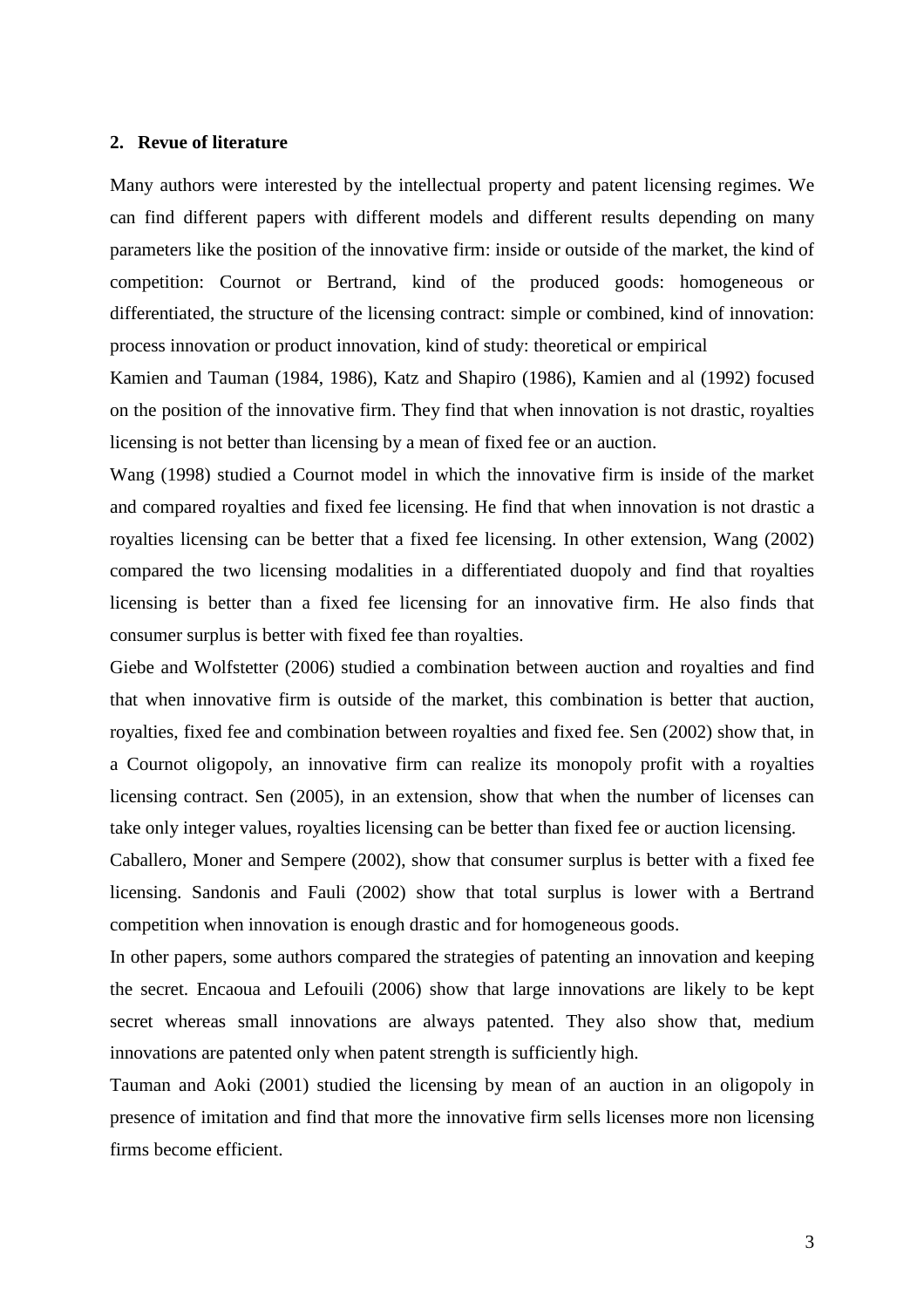Sohn (2008) compared strategies of imitation and innovation. He finds that imitation strategy is better when it allows a higher reduction of marginal cost. He also finds that imitation brake innovation but increase total surplus.

#### **3. Games stages**

Game consists in three stages. In the royalties and fixed fee licensing regimes, in the first stage, the patent holding firm choose a fixed fee or a per unit royalty maximizing its total revenue equal to the sum of its production profit and its licensing revenue. In the second stage, firms 2 and 3 decide to accept or not the licence offer of the patent holding firm. In the third and last stage, firms 1, 2 and 3 determine their equilibrium quantities in a Cournot competition. We suppose that non licensed firms will imitate the new patented technology and will benefit of an imitation reducing cost of  $\gamma$  while licensed firms benefit of a reducing cost of  $\varepsilon$  ( $\gamma < \varepsilon$ )

In the auction licensing, in the first stage, the patent holding firm will decide of the number of licenses. In the second stage, firms 2 and 3 decide simultaneously and independently of the auction amount. In the third and last stage, firms 1, 2 and 3 determine their equilibrium quantities in a Cournot competition.

#### **4. Model**

We consider 3 firms in a Cournot market producing a homogeneous good

- We find three firms on the market: the patent holding firm and two non innovative firms.
- Inverse demand function is:

 $p = a - bQ$ , where *p* denotes the price and *Q* total output of the market

- With the old technology, the three firms produce at a constant unit cost  $c$ ,  $(0 < c < a)$
- The new technology of the patent holding firm allows to reduce the unit production cost of  $\varepsilon$
- When they are not licensed, non innovative firms imitate the new technology and reduce their unit cost by  $\gamma$  ( $0 < \gamma < \varepsilon$ ).  $\gamma$  denotes the industrial spy parameter.
- We suppose that  $\gamma \neq 0$  even when the patent holding firm do not license. We suppose that imitation risk is always present.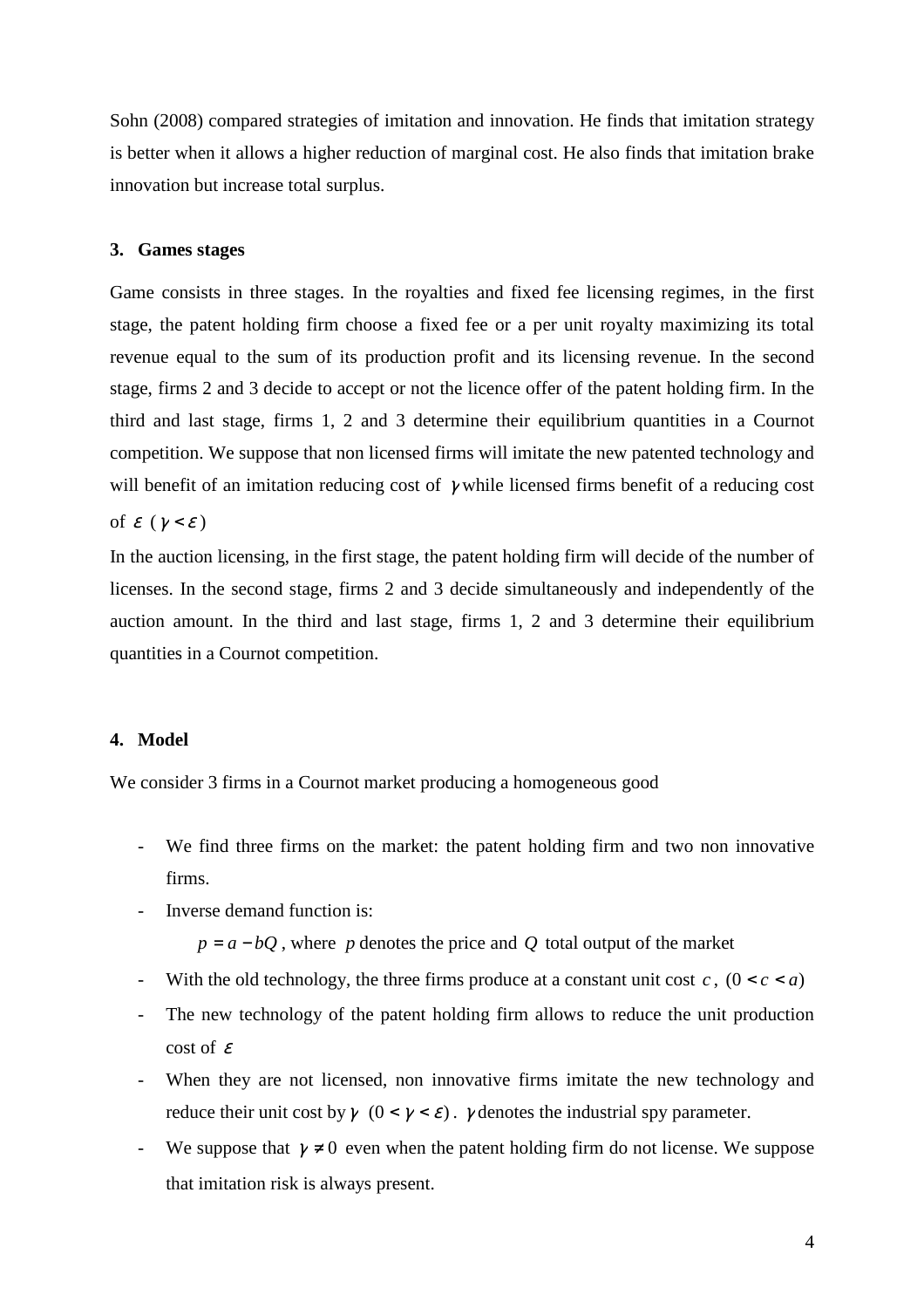Entry of new firms is not profitable

#### Cournot equilibrium

We consider Cournot equilibrium in a three firms market with production unit costs  $c_1$ ,  $c_2$ and  $c_3$  respectively of firm 1, firm 2 and firm 3.

Equilibrium quantities are:

$$
q_1^* = \frac{a - 3c_1 + c_2 + c_3}{4b}
$$
,  $q_2^* = \frac{a - 3c_2 + c_1 + c_3}{4b}$ ,  $q_3^* = \frac{a - 3c_3 + c_1 + c_2}{4b}$ 

Equilibrium profits are

$$
\pi_1^* = \frac{(a - 3c_1 + c_2 + c_3)^2}{16b}, \ \pi_2^* = \frac{(a - 3c_2 + c_1 + c_3)^2}{16b}, \ \pi_3^* = \frac{(a - 3c_3 + c_1 + c_2)^2}{16b}
$$

#### **5. No licensing**

We consider in this section that patent holding firm benefit alone of the new technology and do not license the process innovation to firms 2 and 3. Unit production cost of innovative firm will be  $c_1 = c - \varepsilon$  while unit production costs of non innovative firms will be  $c_2 = c_3 = c - \gamma$  since they imitate the patented new technology with a magnitude  $\gamma$ .

Using equations (1) and (2), we distinguish between two cases: drastic and non drastic innovation compared with imitation. A drastic innovation compared with imitation yield to a monopoly on the market. In fact, in this case, patent holding firm can sell its product at a price equal or lower than production unit costs of non licensed firms. Innovation is drastic compared with imitation when  $\varepsilon \geq 2\gamma + a - c$  and non drastic when  $\varepsilon < 2\gamma + a - c$ .

Since  $\gamma < \varepsilon < c$  we can rewrite drastic conditions as follows:

Innovation is drastic when  $2\gamma + a - c \leq \varepsilon < c$  and it is non drastic when  $\gamma < \varepsilon < 2\gamma + a - c$ .

#### **1.1. Non drastic innovation compared with imitation(** $\gamma < \varepsilon < 2\gamma + a - c$ )

(1)

(2)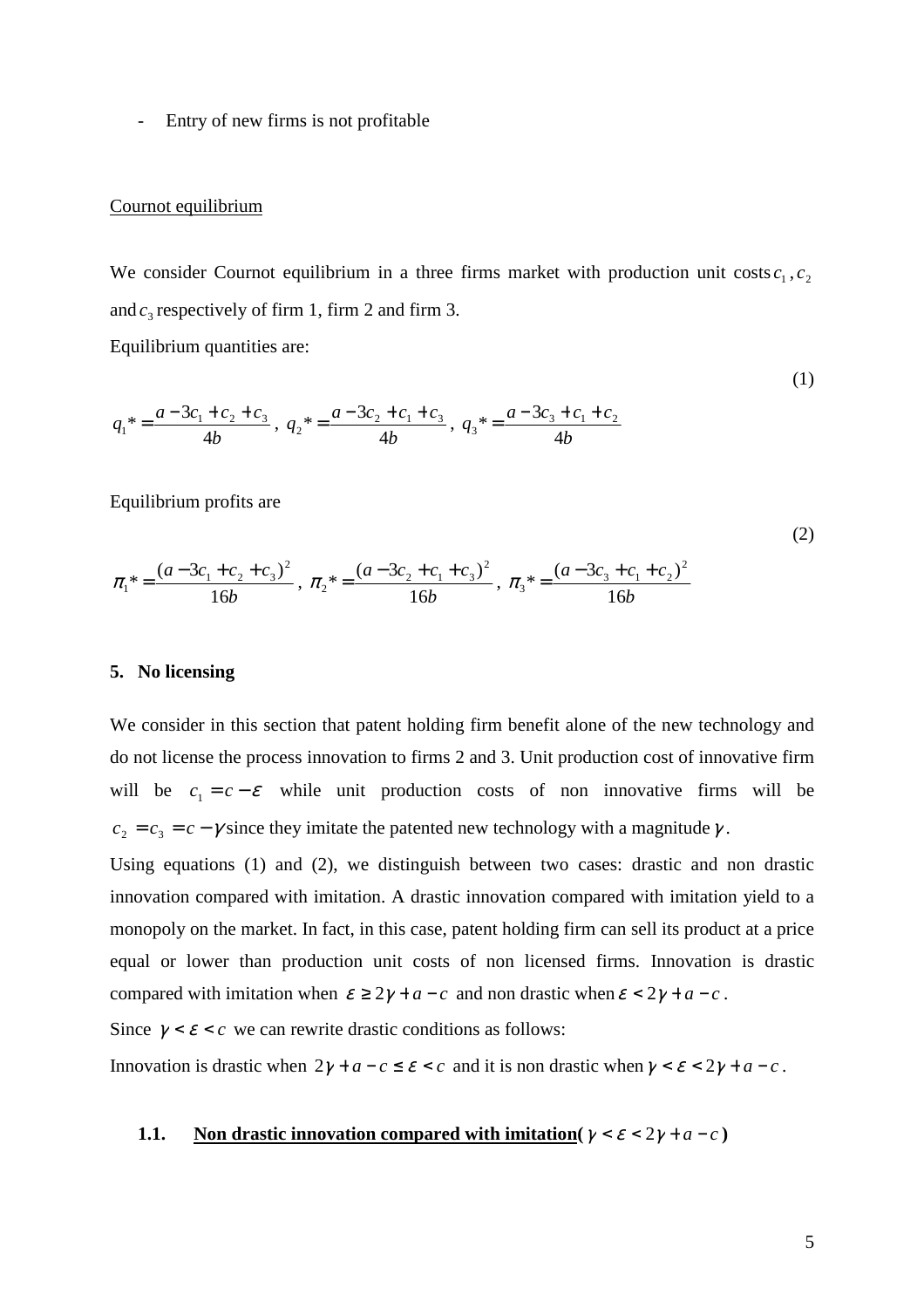Cournot equilibrium outputs are:

$$
q_1^{NL} = \frac{a - c + 3\varepsilon - 2\gamma}{4b}, \; q^{NL} = q_2^{NL} = q_3^{NL} = \frac{a - c + 2\gamma - \varepsilon}{4b}
$$

Equilibrium profits are:

(4)

(3)

$$
\pi_1^{NL} = \frac{(a-c+3\varepsilon-2\gamma)^2}{16b}, \ \pi^{NL} = \pi_2^{NL} = \pi_3^{NL} = \frac{(a-c+2\gamma-\varepsilon)^2}{16b}
$$

#### **1.2. Drastic innovation compared with imitation**  $(2\gamma + a - c \le \varepsilon < c)$

Cournot equilibrium outputs are:

$$
q_1^{\ N L} = \frac{a - c + \varepsilon}{2b}, \ q^{\ N L} = q_2^{\ N L} = q_3^{\ N L} = 0
$$

Equilibrium profits are:

$$
(6)
$$

 $(5)$ 

$$
\pi_1^{NL} = \frac{(a-c+\varepsilon)^2}{4b}, \ \pi^{NL} = \pi_2^{NL} = \pi_3^{NL} = 0
$$

#### **6. Fixed fee licensing**

Let's consider in this section that the licensing regime is a fixed fee. We assume that patent holding firm charges a fixed fee equal to F to firms 2 and 3 in exchange of a license. Fixed fee F is not depending on the output produced by the firm buying the license. Since our

model supposes the existence of two non innovative firms, we have to consider two cases:

- Only one license is sold and we denote by  $\overline{\pi}, \overline{c}$  and  $\overline{q}$  respectively profit, unit cost and the output of the licensed firm. We denote by  $\pi$ , c and q respectively profit, unit cost and the output of the on licensed firm.
- Two licenses are sold and we denote by  $\pi$ , *c* and  $\frac{1}{q}$  respectively profit, unit cost and the output of the firms using the new technology.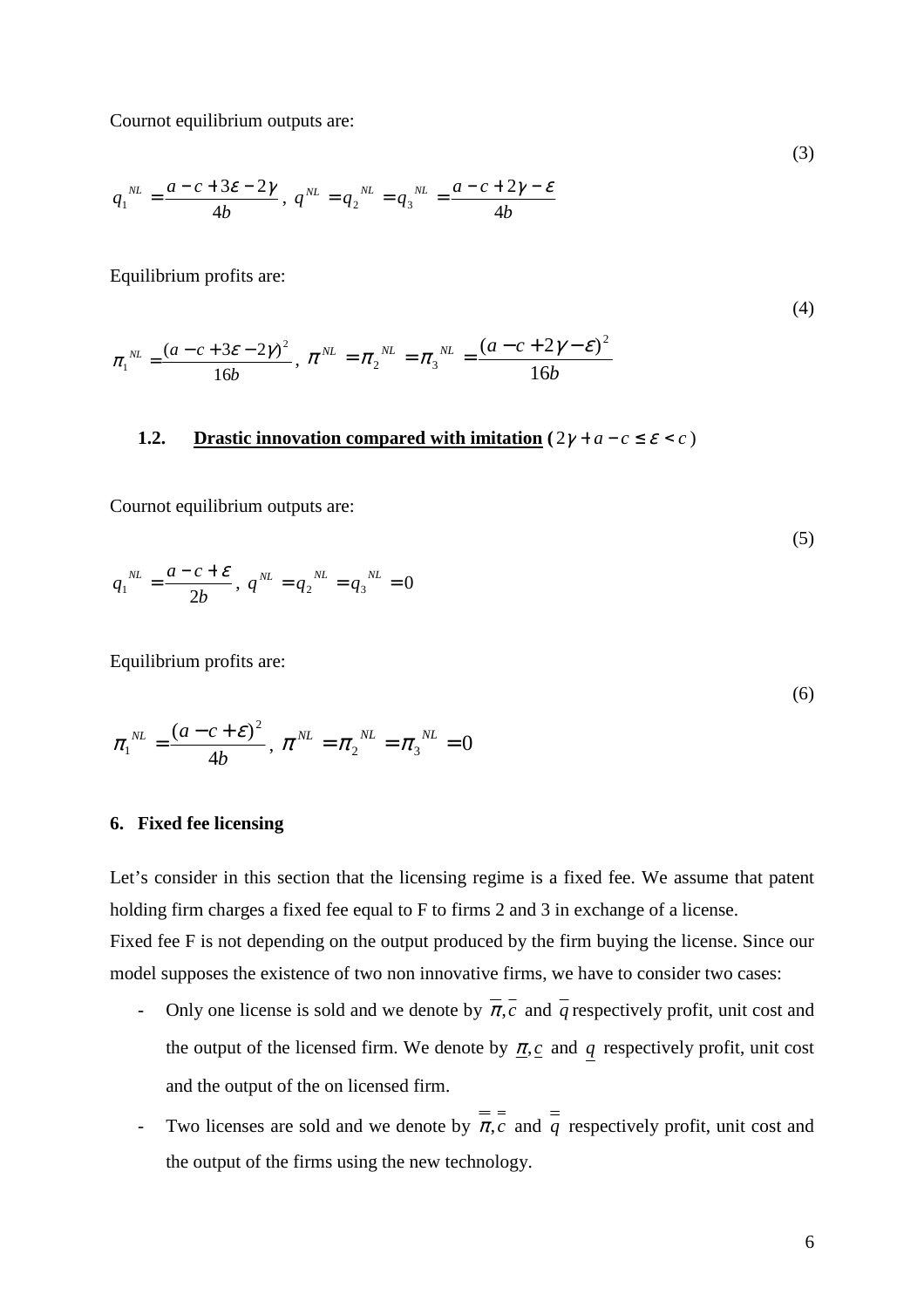#### **6.1. Only one license is sold**

Production unit costs are:  $c_1 = c = c - \varepsilon$ , and  $c_1 = c - \gamma$ We obtain:

$$
q_1 = \overline{q} = \frac{a - c + 2\varepsilon - \gamma}{4b}, \quad \underline{q} = \frac{a - c + 3\gamma - 2\varepsilon}{4b}
$$
\n
$$
\tag{14}
$$

$$
\pi_1 = \overline{\pi} = \frac{(a - c + 2\varepsilon - \gamma)^2}{16b}, \ \underline{\pi} = \frac{(a - c + 3\gamma - 2\varepsilon)^2}{16b}
$$

**6.1.1.** If 
$$
\gamma < \varepsilon < \frac{3\gamma + a - c}{2}
$$

Cournot equilibrium Outputs are:

$$
q_1 = \frac{a - c + 2\varepsilon - \gamma}{4b}, \quad \frac{a - c + 3\gamma - 2\varepsilon}{4b}
$$

Cournot equilibrium profits are:

$$
\pi_1 = \pi = \frac{(a - c + 2\varepsilon - \gamma)^2}{16b}, \ \underline{\pi} = \frac{(a - c + 3\gamma - 2\varepsilon)^2}{16b}
$$

$$
\textbf{6.1.2.} \quad \textbf{If } \frac{3\gamma + a - c}{2} \le \varepsilon < c
$$

Cournot equilibrium Outputs are:

$$
q_1 = \overline{q} = \frac{a - c + \varepsilon}{3b}, \quad \underline{q} = 0
$$

Cournot equilibrium profits are:

$$
(16)
$$

$$
\pi_1 = \overline{\pi} = \frac{(a-c+\varepsilon)^2}{9b}, \ \underline{\pi} = 0
$$

(13)

(13)

(14)

(15)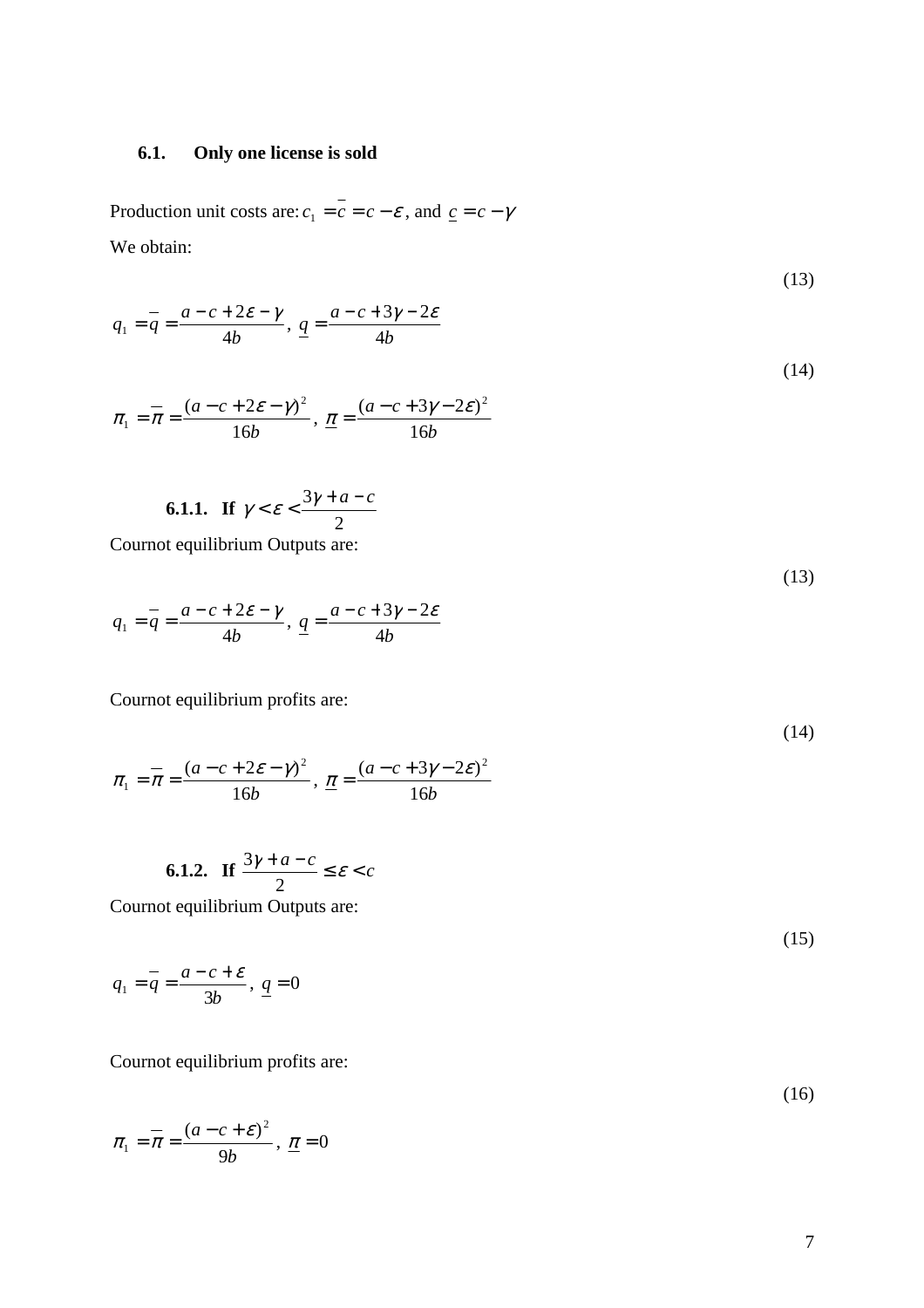If 2  $\gamma < \varepsilon < \frac{3\gamma + a - c}{2}$  (non drastic innovation)

Using equations (14) and (4):

$$
F = \overline{\pi} - \pi^{NL} = \frac{3(2a\epsilon - 2a\gamma - 2c\epsilon + 2c\gamma + \epsilon^2 - \gamma^2)}{16b}
$$

Total revenue of the patent holding firm is (using (17) and (14))

(18)

(17)

$$
\pi_1 + F = \left[ \frac{(a - c + 2\varepsilon - \gamma)^2}{16b} + \frac{3(2a\varepsilon - 2a\gamma - 2c\varepsilon + 2c\gamma + \varepsilon^2 - \gamma^2)}{16b} \right]
$$
  

$$
RT_1 = \pi_1 + F = \frac{a^2 - 2ac + 10a\varepsilon - 8a\gamma + c^2 - 10c\varepsilon + 8c\gamma + 7\varepsilon^2 - 4\varepsilon\gamma - 2\gamma^2}{16b}
$$

Comparing equations (18) and (4) we find

 $\pi_1 + F > \pi_1^{NL}$  (Appendix 1) When 2  $\gamma < \varepsilon < \frac{3\gamma + a - c}{2}$ , the patent holding firm has interest to license only one firm because its profit is higher than the non licensing regime.

$$
\text{If } \frac{3\gamma + a - c}{2} < \varepsilon < c
$$

We distinguish between two cases:  $\frac{3\gamma + a - c}{2} < \varepsilon < 2\gamma + a - c$ 2  $\frac{3\gamma + a - c}{2\gamma + a - c} < \varepsilon < 2\gamma + a - c$  (non drastic innovation) and  $2\gamma + a - c < \varepsilon < c$  (drastic innovation)

6.1.2.1. 
$$
\frac{3\gamma + a - c}{2} < \varepsilon < 2\gamma + a - c
$$
 (non drastic innovation)  
Using equations (16) and (4):

$$
F = \overline{\pi} - \pi^{NL} = \frac{7a^2 - 14ac + 50a\epsilon + 7c^2 - 50c\epsilon + 7\epsilon^2 - 36a\gamma + 36c\gamma - 36\gamma^2 + 36\gamma\epsilon}{144b}
$$

Total revenue of the patent holding firm using equations (19) and (16) is :

(19)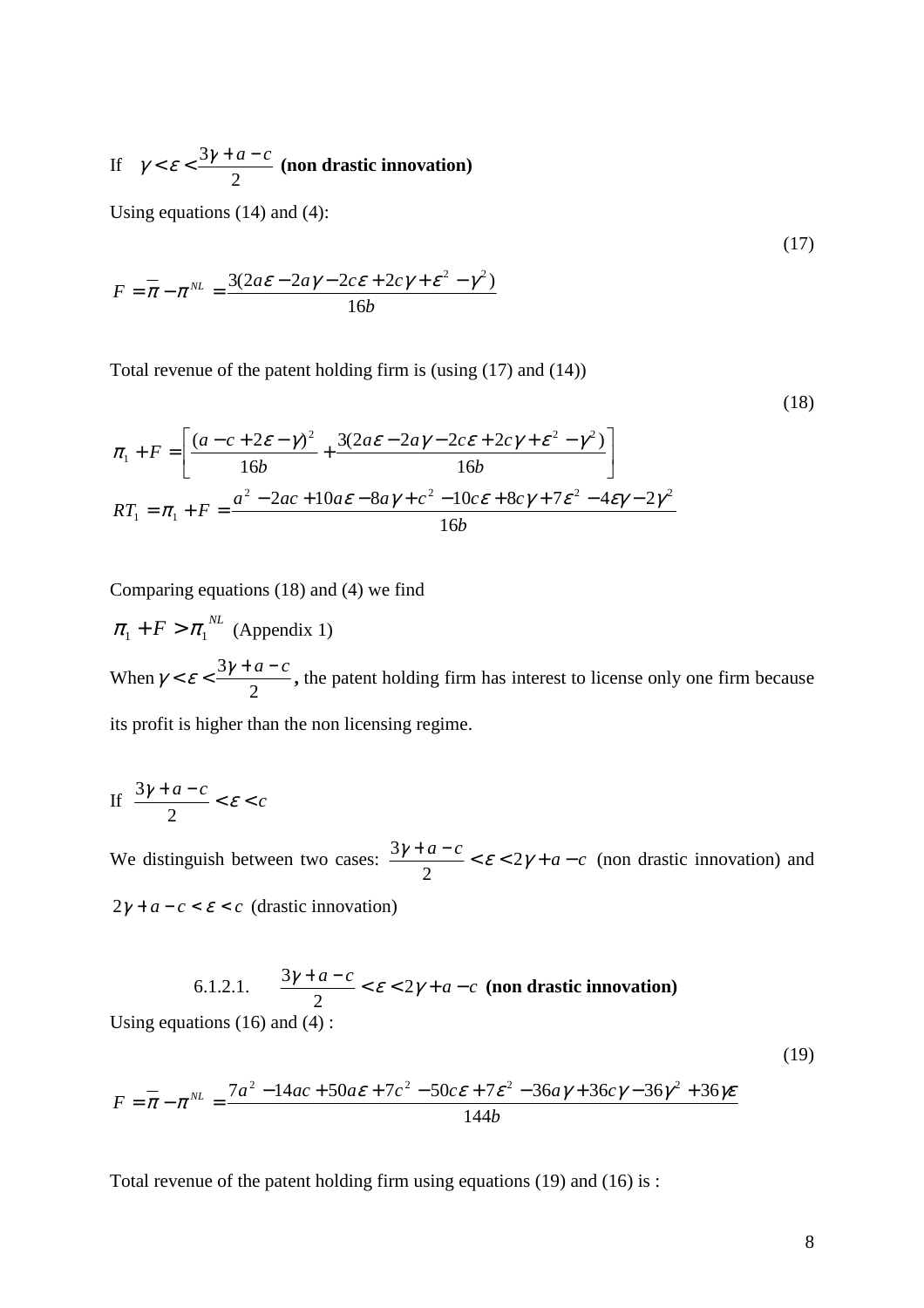$$
\pi_1 + F = \frac{23a^2 - 46ac + 82a\varepsilon + 23c^2 - 82c\varepsilon + 23\varepsilon^2 - 36a\gamma + 36c\gamma - 36\gamma^2 + 36\varepsilon\gamma}{144b}
$$

Comparing equations (20) and (4), we find:

$$
\pi_1 + F > \pi_1^{PL} \text{ if } \frac{3\gamma + a - c}{2} < \varepsilon < 1,788\gamma + 0,788(a - c) \text{ (Appendix 2)}
$$
\n
$$
\pi_1 + F < \pi_1^{PL} \text{ if } 1,788\gamma + 0,788(a - c) < \varepsilon < 2\gamma + a - c \text{ (Appendix 2)}
$$

When  $\frac{37 + a}{2} < \varepsilon < 1,788 \gamma + 0,788(a - c)$ 2  $\frac{3\gamma + a - c}{2} < \varepsilon < 1,788\gamma + 0,788(a - c)$ , patent holding firm has interest to license only

one firm because its profit is higher than the non licensing regime.

When  $1,788\gamma + 0,788(a-c) < \varepsilon < 2\gamma + a - c$  on licensing is better for patent holding firm than licensing only one firm.

#### 6.1.2.2.  $2\gamma + a - c < \varepsilon < c$  (drastic innovation)

Using equations (16) and (6):

$$
F = \overline{\pi} - \pi^{NL} = \frac{(a - c + \varepsilon)^2}{9b}
$$

Total revenue of the patent holding firm, using equations (21) and (16), is:

$$
\pi_1 + F = \frac{2(a - c + \varepsilon)^2}{9b}
$$

Comparing equations (22) and (6), we find:

$$
\pi_1 + F < \pi_1^{\,NL}
$$

Since 
$$
RT_1^{1F} - \pi_1^{NL} = \frac{-(a-c+\varepsilon)^2}{36b} < 0
$$

Patent holding firm has not interest in licensing since its profit is lower than the non licensing regime.

#### **6.2. Two licenses are sold**

Production unit costs are:  $c_1 = c = c - \varepsilon$ . Replacing in equations (1) and (2), we obtain:

(23)

(20)

(21)

(22)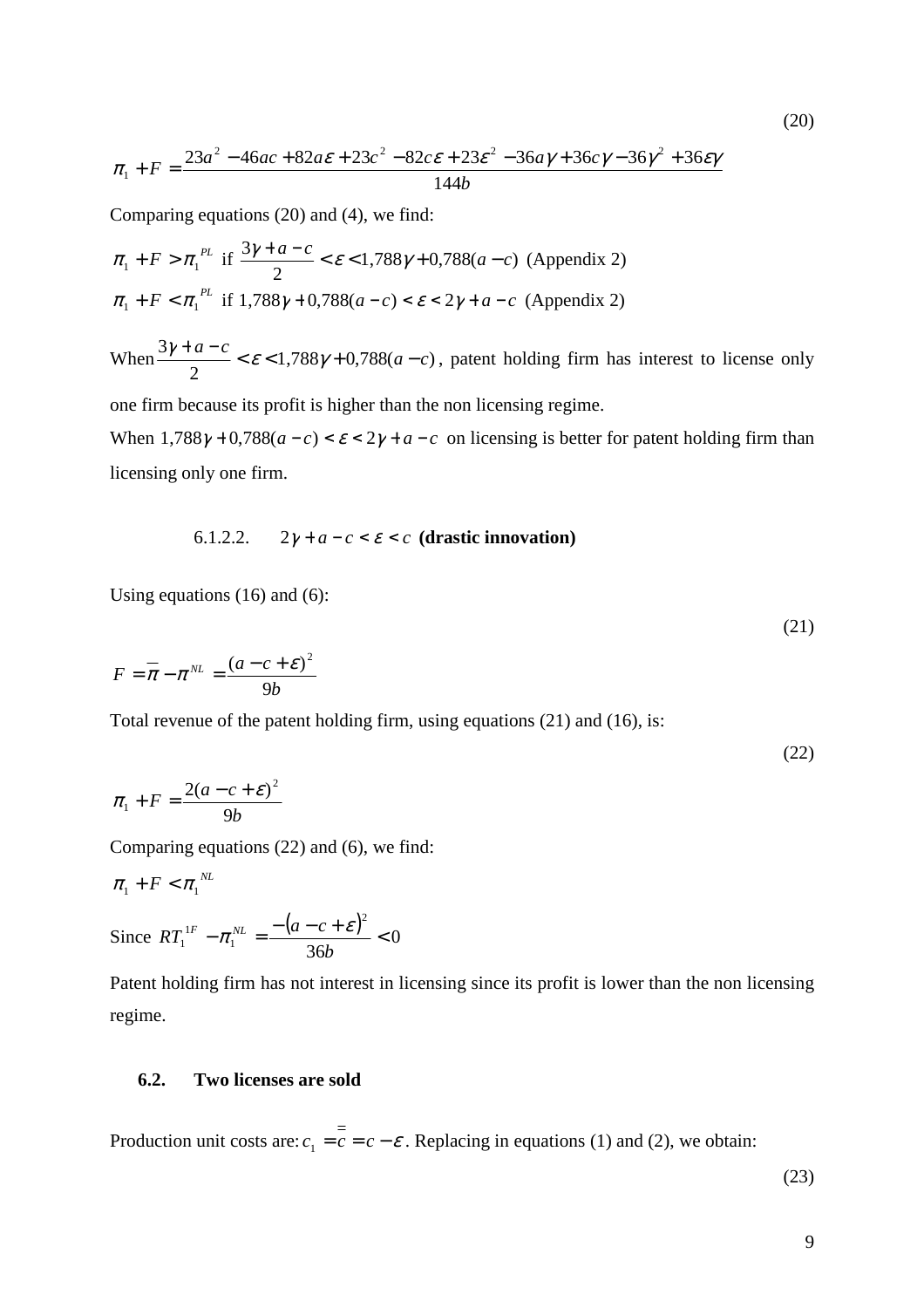$$
q_1 = \frac{a - c + \varepsilon}{4b}
$$

$$
\pi_1 = \frac{1}{\pi} = \frac{(a - c + \varepsilon)^2}{16b}
$$

$$
F = \frac{1}{\pi} - \pi_2^{NL}
$$

We have to consider two cases since  $\pi_2^{NL}$  depends on the magnitude of innovation  $\varepsilon$ compared with imitation  $\gamma$ .

In fact, for  $\gamma < \varepsilon < 2\gamma + a - c$ , we have *b*  $\delta N_L$  *a*  $\delta N_L$  *a*  $\delta N_L$  *a*  $\delta M$  *a*  $\delta T$ 16  $(a-c+2\gamma-\varepsilon)^2$ 2  $-\frac{1}{3}$  $\pi^{NL} = \pi_{\alpha}^{NL} = \pi_{\alpha}^{NL} = \frac{(a-c+2\gamma-\varepsilon)}{2\pi}$  $=\pi_2^{N_L}=\pi_3^{N_L}=\frac{(a^2-(b^2-2))^{N_L}}{16L}$  and for  $2\gamma + a - c \le \varepsilon < c$  we have  $\pi^{NL} = \pi_2^{NL} = \pi_3^{NL} = 0$ .

**6.2.1.**  $\gamma < \varepsilon < 2\gamma + a - c$  (non drastic innovation)

Using equations (24) and (14) we find:

$$
F = \frac{1}{\pi} - \pi_2^{\ N L} = \frac{(\varepsilon - \gamma)(a - c + \gamma)}{4b}
$$

Patent holding firm total revenue, using equations (25) and (24) is:

$$
\pi_1 + 2F = \frac{a^2 - 2ac + 10a\varepsilon + c^2 - 10c\varepsilon + \varepsilon^2 - 8a\gamma + 8c\gamma - 8\gamma^2 + 8\gamma\varepsilon}{16b}
$$

Comparing equations (26) and (4) we find (Appendix 3):

$$
\pi_1 + 2F > \pi_1^{NL} \text{ if } \gamma < \varepsilon < \frac{3\gamma + a - c}{2}
$$
  

$$
\pi_1 + 2F < \pi_1^{NL} \text{ if } \frac{3\gamma + a - c}{2} < \varepsilon < 2\gamma + a - c
$$

(24)

(25)

(26)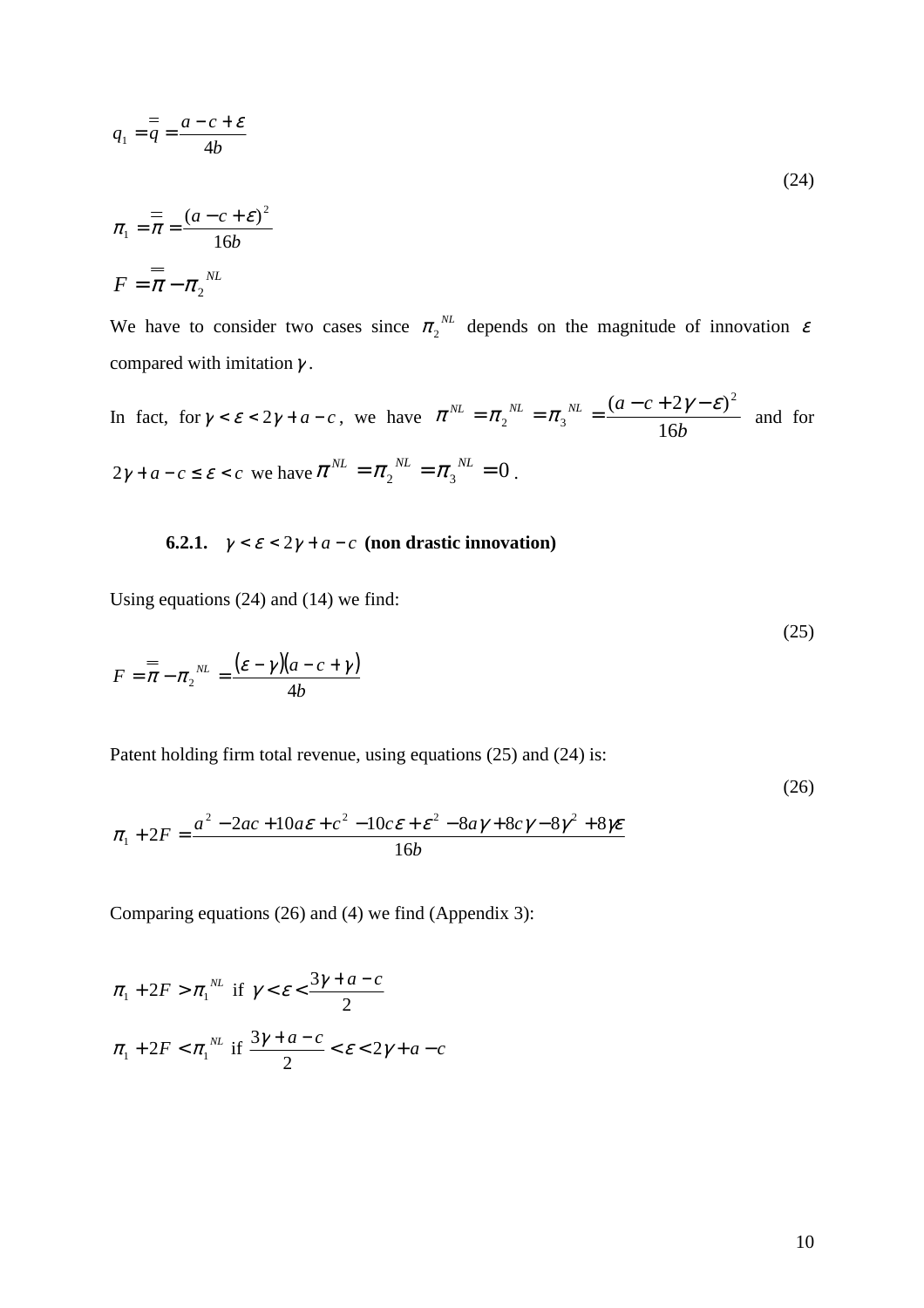When 2  $\gamma < \varepsilon < \frac{3\gamma + a - c}{2}$ , patent holding firm has interest to license firms 2 and 3 since its profit is higher than the non licensing regime. When  $\frac{3\gamma + a - c}{2} < \varepsilon < 2\gamma + a - c$ 2  $\frac{3\gamma + a - c}{2} < \varepsilon < 2\gamma + a - c$ , the non licensing strategy is better than the two licenses regime for the patent holding firm.

$$
6.2.2. \quad 2\gamma + a - c \le \varepsilon < c
$$

Using equations (24) and (16), we find:

$$
F = \frac{a}{\pi} - \pi_2^{\ N} = \frac{(a - c + \varepsilon)^2}{16b}
$$

Using equations (27) and (24), we compute total revenue of the patent holding firm:

$$
\pi_1 + 2F = \frac{3(a-c+\varepsilon)^2}{16b}
$$

Comparing equations (28) and (4) we find:

$$
\pi_1 + 2F < \pi_1^{NL}
$$
\nIn fact, 

\n
$$
RT_1 - \pi_1^{NL} = -\frac{(a - c + \varepsilon)^2}{16b} < 0
$$

The patent holding firm has not interest to license the two firms and would better to sell no license when  $2\gamma + a - c \le \varepsilon < c$  since no licensing regime profit is higher than its total revenue in the two license regime.

#### **6.3. Comparison between fixed fee regimes of one license and two licenses**

We distinguish between three cases: 2  $\gamma < \varepsilon < \frac{3\gamma + a - c}{2}$  (non drastic innovation),  $\frac{\gamma + a - c}{2} < \varepsilon < 2\gamma + a - c$ 2  $\frac{3\gamma + a - c}{2} < \varepsilon < 2\gamma + a - c$  (non drastic innovation) and  $2\gamma + a - c < \varepsilon < c$  (drastic innovation)

• If 
$$
\gamma < \varepsilon < \frac{3\gamma + a - c}{2}
$$

Comparing total revenues of the patent holding firm in regimes of one license and two licenses (using equations (26) and (18)), we find:

(27)

(28)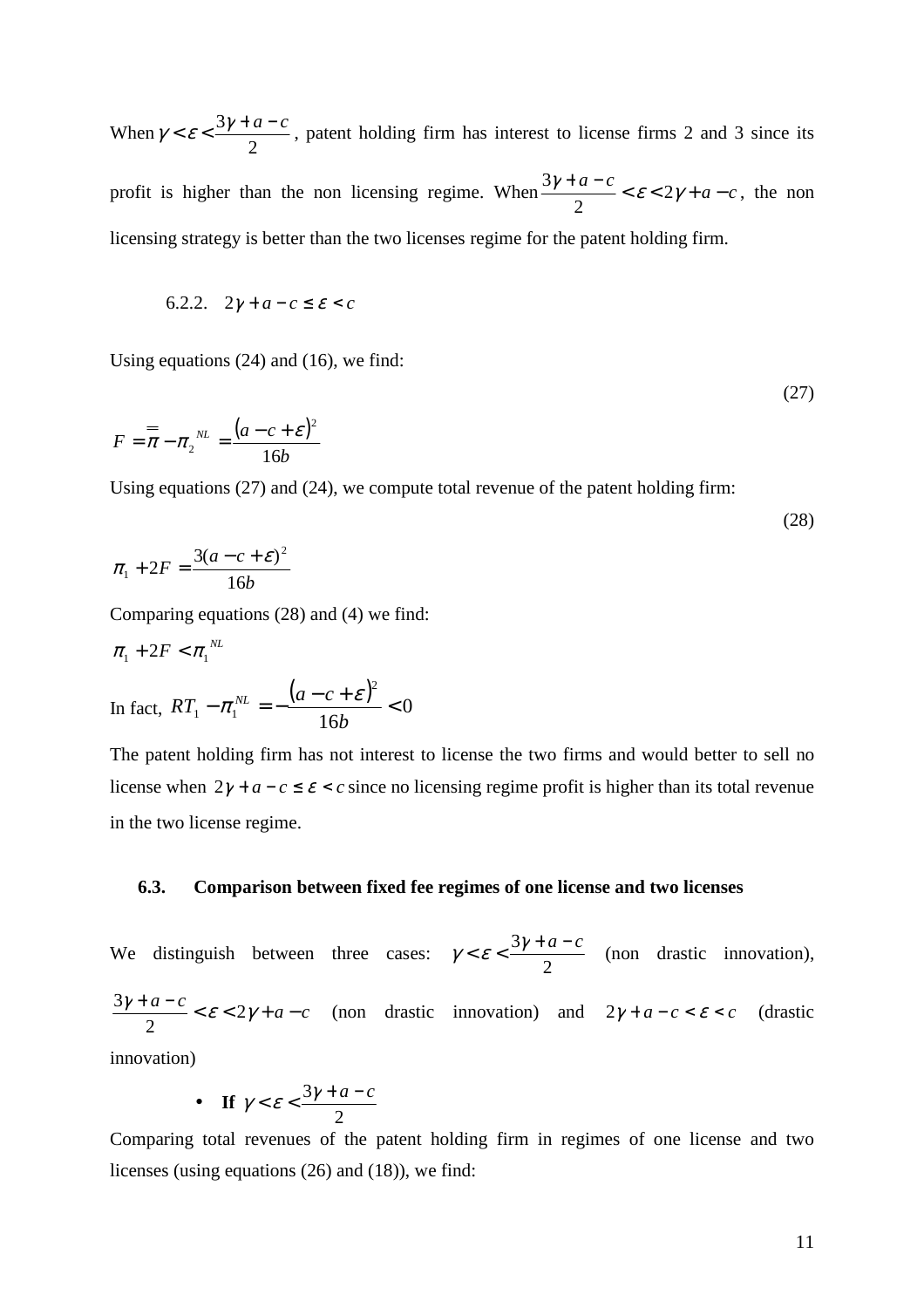$RT_1^{2F} < RT_1^{1F}$  $T_1^{2F} < RT_1^{1F}$  (Appendix 4)

• If 
$$
\frac{3\gamma+a-c}{2} < \varepsilon < 2\gamma+a-c
$$

Comparing total revenues of the patent holding firm in regimes of one license and two licenses (using equations (26) and (20)), we find:

 $RT_1^{2F} < RT_1^{1F}$  $T_1^{2F} < RT_1^{1F}$  (Appendix 5)

• **If**  $2\gamma + a - c < \varepsilon < c$ 

Comparing total revenues of the patent holding firm in regimes of one license and two licenses (using equations (28) and (22)), we find:

$$
RT_1^{2F} < RT_1^{1F} \text{ (Appendix 6)}
$$

6.3.1. Comparison of the patent holding firm profits

a) 
$$
\gamma < \varepsilon < \frac{3\gamma + a - c}{2}
$$
 (non drastic innovation)

Comparing patent holding firm total revenue for the three fixed fee licensing strategies ( one license, two licenses and no license) we find that  $RT_1^1 > RT_1^{2F} > \pi_1^{PL}$ 1  $T_1^{1F} > RT_1^{2F} > \pi_1^{PL}$ . Patent holding firm has interest to sell only one license.

#### b)  $\frac{3\gamma + a - c}{2} < \varepsilon < 2\gamma + a - c$ 2  $\frac{3\gamma + a - c}{2} < \varepsilon < 2\gamma + a - c$  (non drastic innovation)

Comparing patent holding firm total revenue, we find

•  $RT_1^{1F} > \pi_1^{PL} > RT_1^{2F}$  $T_1^{1F} > \pi_1^{PL} > RT_1^{2F}$  when  $\frac{3\gamma + a - c}{2} < \varepsilon < 1,788\gamma + 0,788(a - c)$  $\frac{3\gamma + a - c}{2} < \varepsilon < 1,788\gamma + 0,788(a - c)$ : Patent holding

firm has interest to sell only one license.

•  $\pi_1^{PL} > RT_1^{1F} > RT_1^{2F}$  $\pi_1^{PL} > RT_1^{1F} > RT_1^{2F}$  when  $1,788\gamma + 0,788(a-c) < \varepsilon < 2\gamma + a - c$ : Patent holding firm has interest to sell no license.

#### c)  $2\gamma + a - c < \varepsilon < c$  (drastic innovation)

Patent holding firm do not license its innovation since its profit is higher than the one license and the two licenses fixed fee regimes.

$$
\pi_1^{PL} > RT_1^{1F} > RT_1^{2F}
$$

#### **Result 1**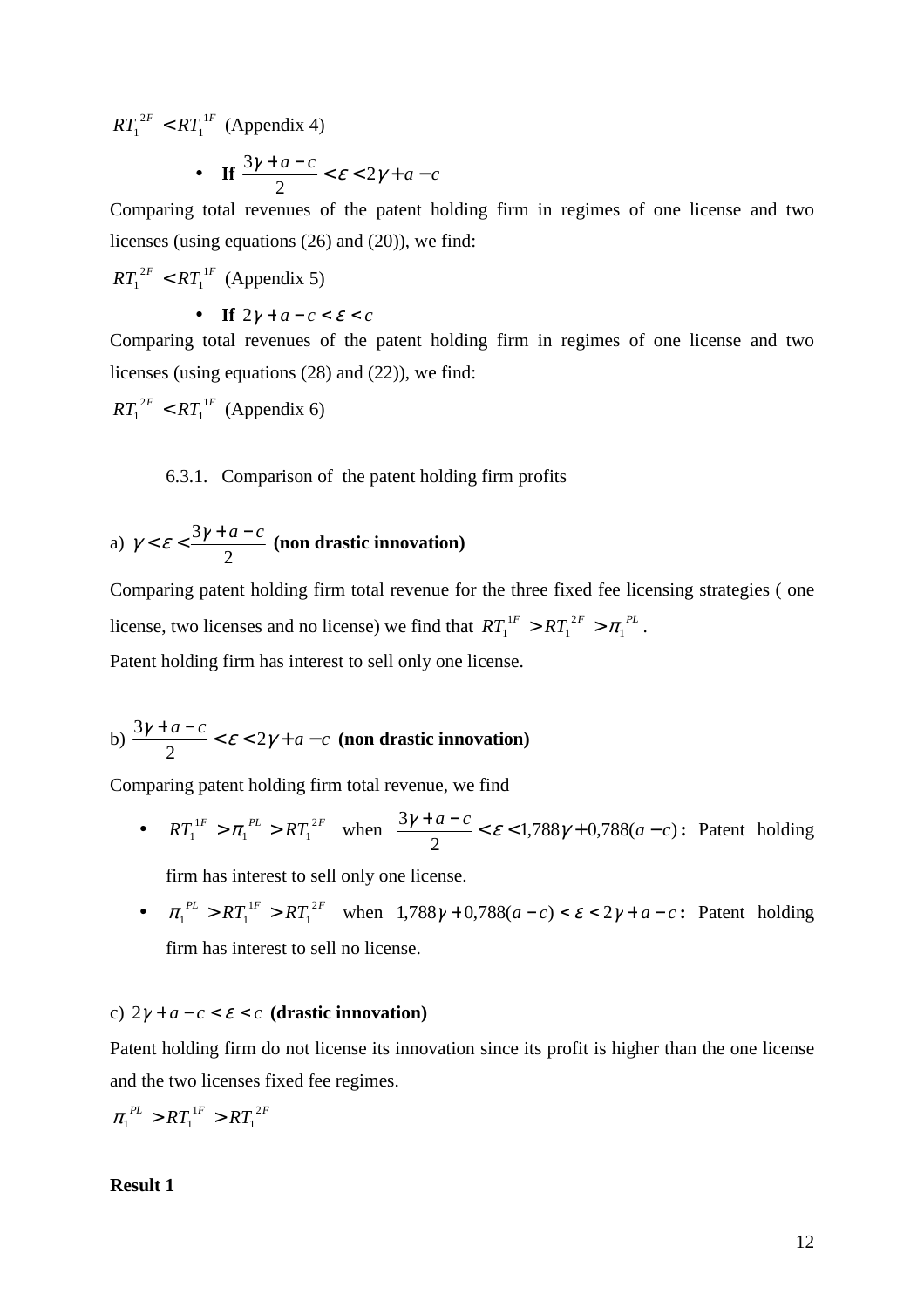For a fixed fee regime,

$$
\gamma < \varepsilon < \frac{3\gamma + a - c}{2} \text{ (non drastic innovation)}
$$
\n
$$
\tag{17}
$$

Fixed fee is *b*  $F = \frac{3(2(\varepsilon - \gamma)(a - c))}{\varepsilon^2}$ 16  $= \frac{3(2(\varepsilon - \gamma)(a - c) + \varepsilon^2 - \gamma^2)}{4\pi\sigma^2}$ , only one license is sold

(18)

Total revenue of patent holding firm is

$$
\frac{a^2 - 2ac + 10a\varepsilon - 8a\gamma + c^2 - 10c\varepsilon + 8c\gamma + 7\varepsilon^2 - 4\varepsilon\gamma - 2\gamma^2}{16b}
$$

$$
\frac{3\gamma + a - c}{2} < \varepsilon < 1,788\gamma + 0,788(a - c) \text{ (non drastic innovation)}
$$
\n
$$
\tag{19}
$$

Fixed fee is 
$$
F = \frac{7a^2 - 14ac + 50a\epsilon + 7c^2 - 50c\epsilon + 7\epsilon^2 - 36a\gamma + 36c\gamma - 36\gamma^2 + 36\gamma\epsilon}{144b}
$$
, only

one license is sold.

Total revenue of patent holding firm is

(20)

$$
\frac{23a^2 - 46ac + 82a\varepsilon + 23c^2 - 82c\varepsilon + 23\varepsilon^2 - 36a\gamma + 36c\gamma - 36\gamma^2 + 36\varepsilon\gamma}{144b}
$$

 $\bullet$  1,788γ + 0,788(*a* − *c*) < *ε* < 2γ + *a* − *c* (non drastic innovation)

Patent holding firm do not license its innovation.

(4)

Patent holding firm profit is  $\pi_1^{PL} = \frac{(a-c+3\varepsilon-2\gamma)^2}{2\sigma^2}$ *b PL*  $(a-c)$ 16  $3\varepsilon - 2\gamma$ <sup>2</sup> 1  $\pi_1^{PL} = \frac{(a-c+3\varepsilon-2\gamma)}{15}$ 

 $2γ + a - c < ε < c$  (drastic innovation)

(6)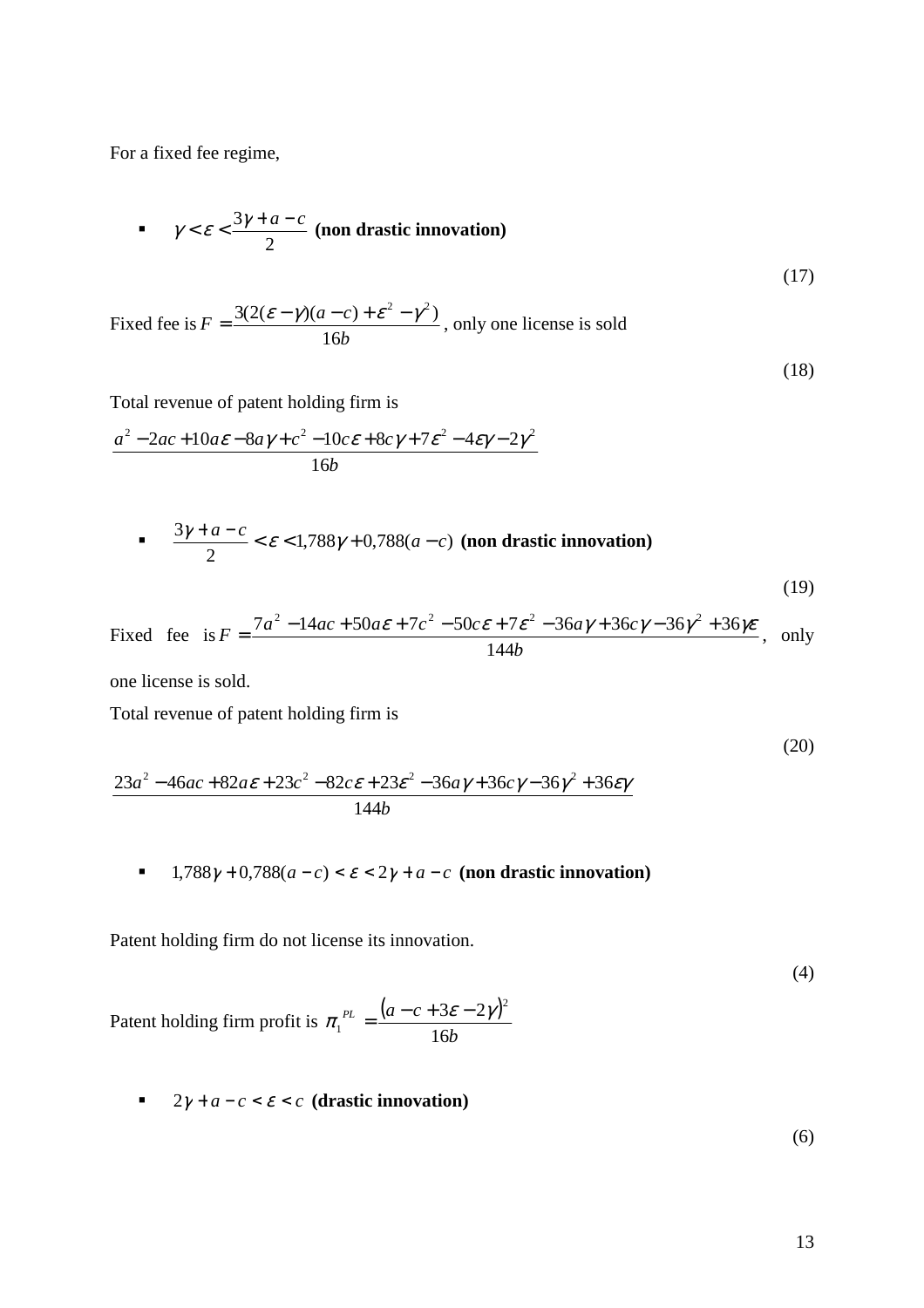Patent holding firm do not license its innovation and its monopoly profit is *b*  $a - c$ 4  $(a-c+\varepsilon)^2$ 1  $\pi_1 = \frac{(a-c+\varepsilon)}{n}$ 

#### 6.3.2. Surplus comparison :

Comparing consumer surplus and total surplus we find that they are higher when patent holding firm sell two licenses (Appendix 7, 8, 9)

#### **7. Royalties licensing regime**

We consider here that the licensing regime is a per unit royalty. Let's denote by r the per unit royalty charged by the patent holding firm to the licensed firms. We suppose that the per unit royalty  $r \in [0, \varepsilon]$  unless non innovative firms will not buy licenses. Let's denote by  $\overline{\pi}$ ,  $\overline{c}$  and  $\frac{a}{q}$  respectively the profit, unit cost and output of firms using the new technology. Unit costs are:  $c_1 = c - \varepsilon$ , and  $c = c - \varepsilon + r$ .

From equations (1) and (2), Cournot equilibrium outputs are:

$$
a - c + \varepsilon + 2r = a - c + \varepsilon - 2r
$$
 (29)

$$
q_1 = \frac{a - c + z + 2i}{4b}, \ q = \frac{a - c + z - 2i}{4b}
$$

Cournot equilibrium profits are:

$$
\pi_1 = \frac{(a - c + \varepsilon + 2r)^2}{16b}, \quad \pi = \frac{(a - c + \varepsilon - 2r)^2}{16b}
$$

Patent holding firm total revenue:

*b*

16

$$
\pi_1 + 2rq = \left[ \frac{(a - c + \varepsilon + 2r)^2}{4\sigma^2} + 2r \frac{(a - c + \varepsilon - 2r)}{(a - c + \varepsilon)} \right]
$$
\n(31)

*b*

4

 $\overline{\phantom{a}}$  $\rfloor$ 

(Appendix 10)

1

7.1. If 
$$
\gamma < \varepsilon < a - c
$$

 $\mathbf{r}$ L (30)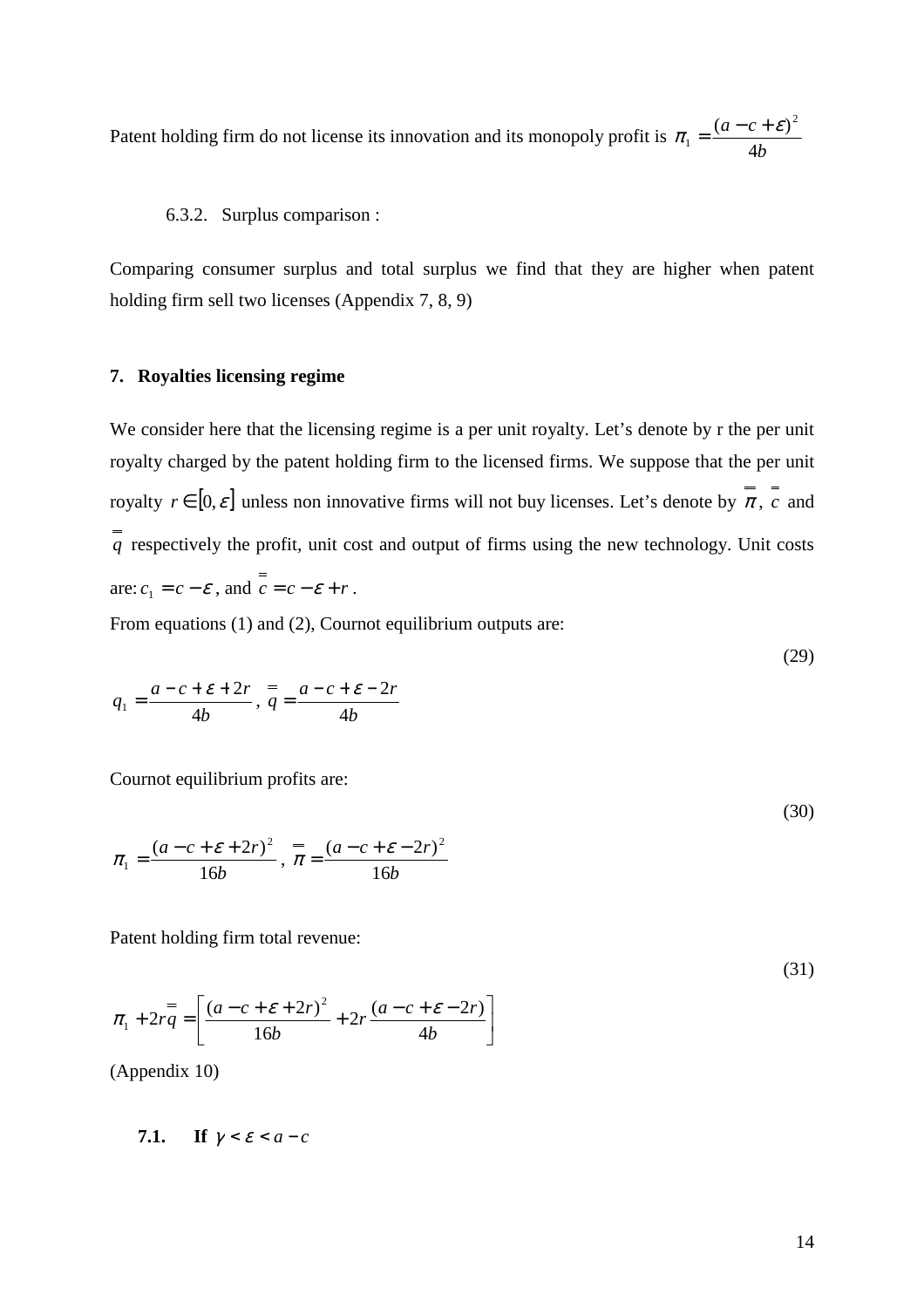Computing the optimal value of the per unit royalty  $r = \varepsilon$  in equations (29) and (30), we find the following equilibrium outputs and profits of the three competing firms:

$$
q_1 = \frac{a - c + 3\varepsilon}{4b}, \quad \frac{a}{q} = \frac{a - c - \varepsilon}{4b}
$$
  

$$
\pi_1 = \frac{(a - c + 3\varepsilon)^2}{16b}, \quad \frac{a}{r} = \frac{(a - c - \varepsilon)^2}{16b}
$$
 (33)

Total revenue of patent holding firm, using equation (31):

(34)

(32)

$$
\pi_1 + 2r\overline{q} = \left[ \frac{(a-c+3\varepsilon)^2}{16b} + \frac{\varepsilon(a-c-\varepsilon)}{2b} \right] = \frac{(a-c)^2 + 14\varepsilon(a-c) + \varepsilon^2}{16b}
$$
  
Consumer surplus is  $SC = \frac{(3(a-c) + \varepsilon)^2}{32b}$   
Total surplus is  $ST = \frac{15(a-c)^2 + 10\varepsilon(a-c) + 23\varepsilon^2}{32b}$ 

7.2. If 
$$
\varepsilon \ge a - c
$$

Computing the optimal value of the per unit royalty 2  $r = \frac{a-c+\mathcal{E}}{2}$  in equations (29) and (30) we find:

(35)

$$
q_1 = \frac{a - c + \varepsilon}{2b}, \quad \overline{q} = 0 \tag{36}
$$

$$
\pi_1 = \frac{(a-c+\varepsilon)^2}{4b}, \ \overline{\pi} = 0
$$

Using equation (31), total revenue of patent holding firm equals:

(37) *NL b*  $a - c$ *b*  $\sigma q = \left| \frac{(a-c+\varepsilon)^2}{4L} + 0 \right| = \frac{(a-c+\varepsilon)^2}{4L} = \pi$ 2  $(a \cdot a \cdot c)^2$  $\begin{vmatrix} 1 & 2 & q \\ 4 & 4 & q \end{vmatrix}$  4  $0 = \frac{(a-c+\varepsilon)}{n}$ 4  $\pi_1 + 2r\bar{q} = \left| \frac{(a-c+\mathcal{E})^2}{4l} + 0 \right| = \frac{(a-c+\mathcal{E})^2}{4l} = \pi$ 」 1  $\mathbf{r}$ L Γ  $+2rq = \left(\frac{(a-c+\varepsilon)^2}{\sigma}\right)^2 +$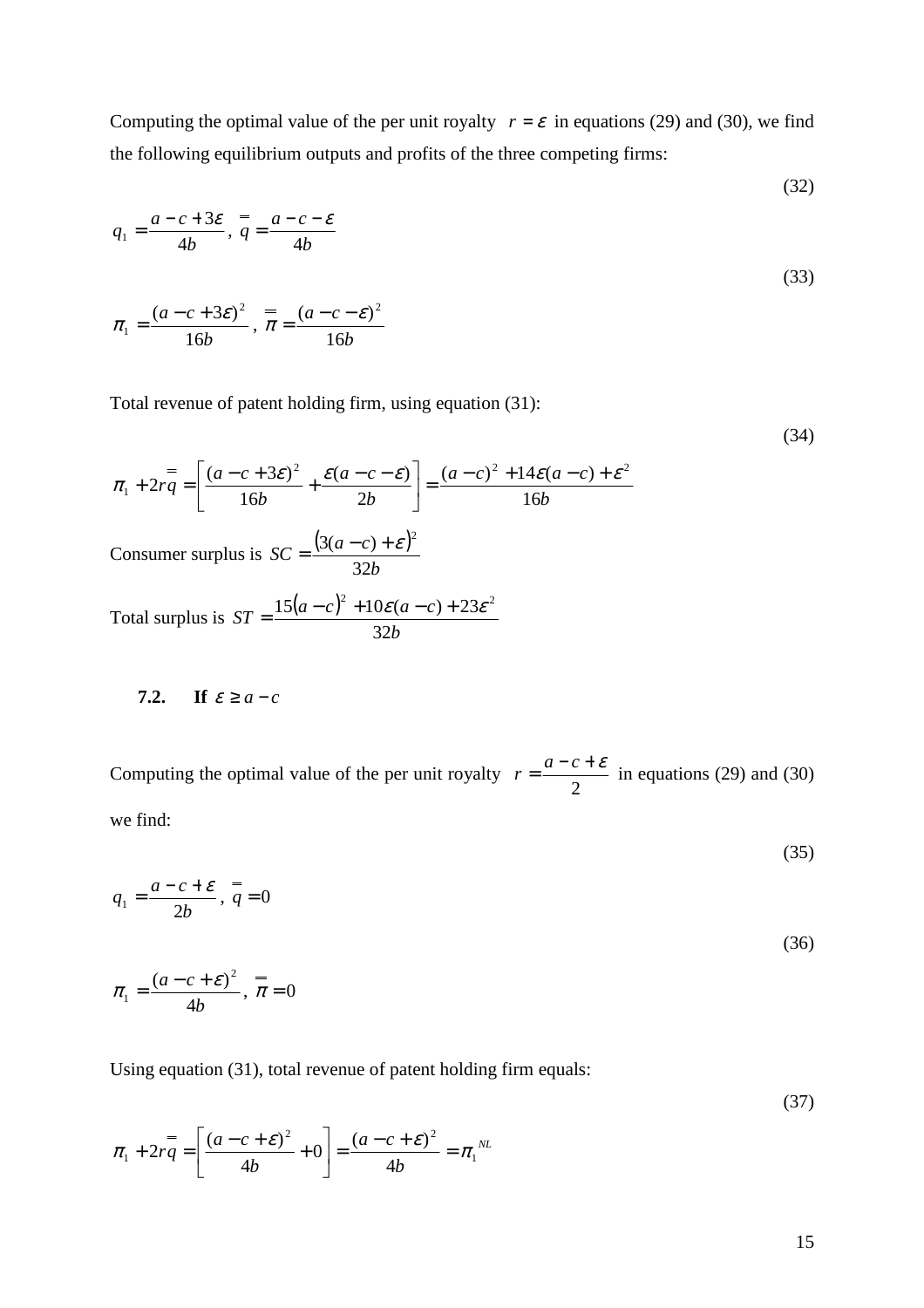Consumer surplus is  $SC = \frac{(a-c+\varepsilon)^2}{C}$ *b*  $\Delta C = \frac{(a-c)}{2}$ 8  $=\frac{(a-c+\varepsilon)^2}{2}$ 

Total surplus is  $ST = \frac{3(a-c+\varepsilon)}{2}$ *b*  $ST = \frac{3(a-c)}{a}$ 8  $=\frac{3(a-c+\varepsilon)^2}{2}$ 

#### **7.3. Comparison**

- **If**  $\gamma < \varepsilon < a c$ 
	- *r RT*<sub>2 *firms*  $> RT^{NL}$ </sub>

According to equations (34) and (4), licensing the two firms in the royalty regime is better than no licensing for the patent holding firm (Appendix 11).

$$
\bullet \quad SC_{2\, firms}^{royalties} < SC_{2\,flux}
$$

No licensing is better for consumers than royalties licensing since 0 8  $\sum_{2 \text{ firms}}^{royalities} - SC^{NL} = \frac{-\gamma(3(a-c) + \varepsilon + \gamma)}{2b}$ *b*  $SC_{2, firms}^{royalties} - SC_{NL} = \frac{-\gamma(3(a-c))}{2(a-c)}$  $\gamma$ (3(a – c) +  $\varepsilon$  +  $\gamma$ *since ST royalties*  $\lt$  *ST*<sup>*NL*</sup> if  $\gamma \lt \varepsilon \lt \frac{3(a-c)}{9}$  $\gamma < \varepsilon < \frac{5(a-c)+7\gamma}{2}$  and  $ST_{2, \text{times}}^{rovalties} > ST^{NL}$  if  $\frac{a-c+7\gamma}{2} < \varepsilon < a-c$ 9  $5(a - c) + 7$ 

When innovation is not drastic compared with imitation, total surplus is higher under no licensing regime. *b*  $\int \frac{dS T}{2 \text{ firms}}$   $\int \frac{dS T}{dS T} dS T = \frac{-\gamma (5(a-c))}{2 \cdot 2 \cdot 2 \cdot 3}$  $f_{\text{irms}}$  51  $(5(a-c)-9\varepsilon+7\gamma)$ 2  $-ST^{NL} = \frac{-\gamma(5(a-c)-9\varepsilon+7\gamma)}{2!}$ 

• **If**  $a - c < \epsilon < 2\gamma + a - c$ 

$$
\blacksquare \quad RT_{2 \text{ firms}}^{\text{royalites}} > RT^{\text{NL}}
$$

Using equations (37) and (4), we find that licensing by royalties is better than no licensing for the patent holding firm since its profit is higher with royalties licensing regime.

In fact, 
$$
RT_{2 \text{ firms}}^{\text{rovalities}} - RT^{\text{ NL}} = \frac{(3(a-c) + 5\varepsilon - 2\gamma)(a-c - \varepsilon + 2\gamma)}{16b} > 0
$$

 $\blacksquare$   $SC_{2 \, firms}^{royalties} < SC_{2 \, firms}^{NL}$ 

Consumer surplus is better under no licensing regime.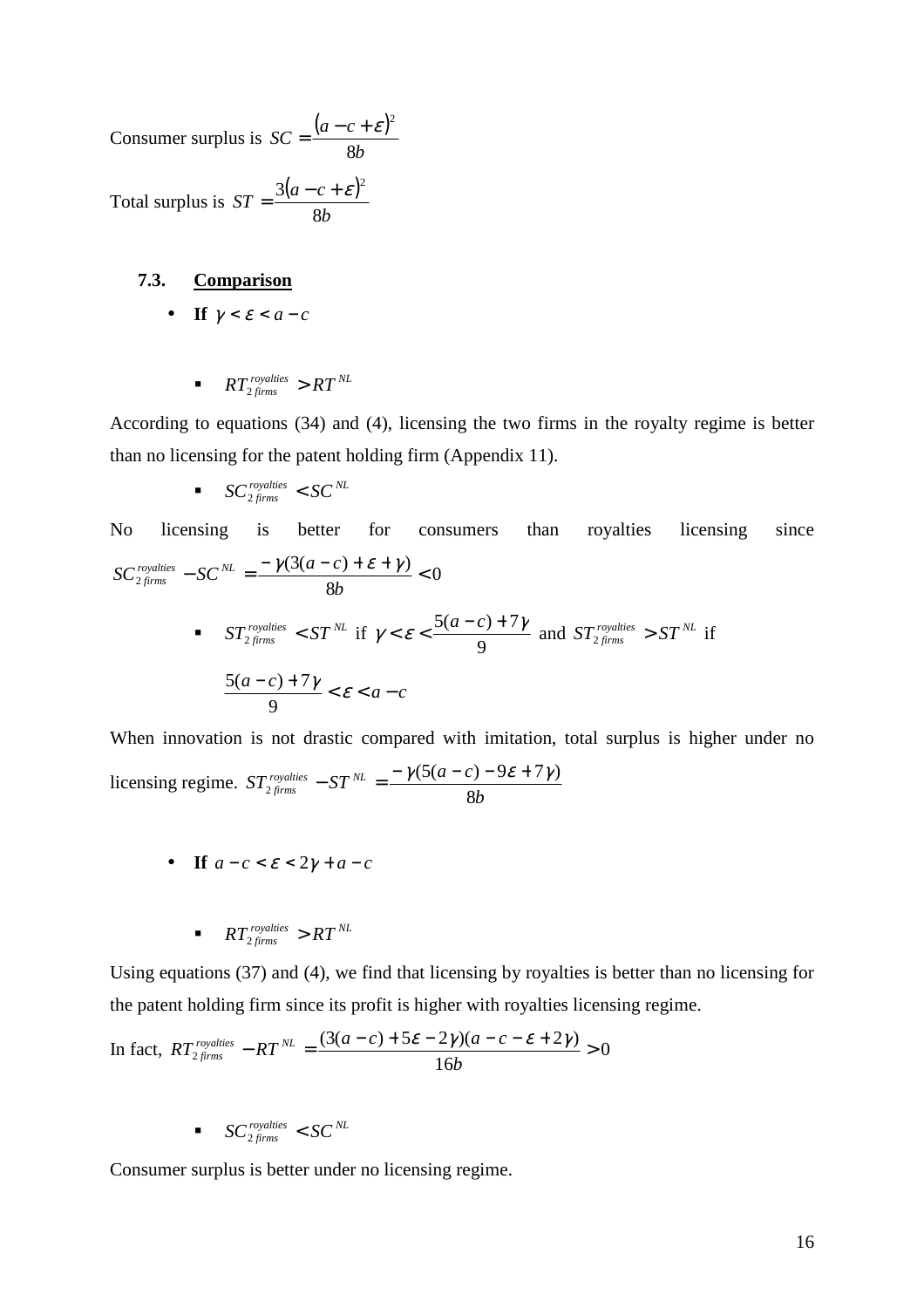$$
SC_{2, firms}^{covalties} - SC^{NL} = -\frac{(a-c-\varepsilon+2\gamma)(5(a-c)+3\varepsilon+2\gamma)}{32b} < 0
$$
  
\n• 
$$
ST_{2, firms}^{roydities} > ST^{NL} \text{ if } a-c < \varepsilon < 2\gamma + a - c \text{ and if } \varepsilon > \frac{3(a-c)+14\gamma}{11}
$$
  
\n
$$
ST_{2, firms}^{roydities} < ST^{NL} \text{ if } a-c < \varepsilon < 2\gamma + a - c \text{ and if } \varepsilon < \frac{3(a-c)+14\gamma}{11}
$$

Total surplus is better under no licensing regime when innovation is not drastic compared with imitation since *b*  $\delta T_{2, \text{ firms}}^{\text{rovalities}} - \delta T^{\text{NL}} = -\frac{(a-c-\varepsilon+2\gamma)(3(a-c)}{2\delta T}$  $\frac{51}{ }$   $-$  32  $(a-c-\varepsilon+2\gamma)(3(a-c-11\varepsilon+14\gamma))$ 2  $-T^{NL} = -\frac{(a-c-\varepsilon+2\gamma)(3(a-c-11\varepsilon+14\gamma))}{2(3\varepsilon+16\varepsilon+14\varepsilon)}$ 

• **If**  $\varepsilon > 2\gamma + a - c$ 

When innovation is too drastic compared with imitation, royalties and no licensing regimes are equivalent for the patent holding firm, consumers and total surplus (Appendix 12).

#### **Proposition 1**

When  $\varepsilon < a - c$  (non drastic innovation), optima royalty rate is  $r^* = \varepsilon$  and the two firms are licensed. When  $a - c < \varepsilon < 2\gamma + a - c$  (drastic innovation), optimal royalty rate is 2  $r^* = \frac{a-c+\varepsilon}{2}$  and the two firms realize profits equal to zero. When  $\varepsilon \geq 2\gamma + a - c$  (drastic innovation), patent holding firm do not license its innovation and become a monopoly.

Comparing previous results, we can say that the patent holding firm has interest to license its innovation under royalties regime when innovation is not drastic compared with imitation. Concerning total surplus, we find that when innovation is not licensed and when it is not drastic compared with imitation or too drastic, total surplus is higher. When innovation is intermediate compared with imitation, total surplus is better when innovation is licensed.

#### **8. Auction licensing**

We consider in this section that innovation is sold in exchange of an auction. We denote by *E* the maximum amount that firms 2 and 3 can pay to buy a license.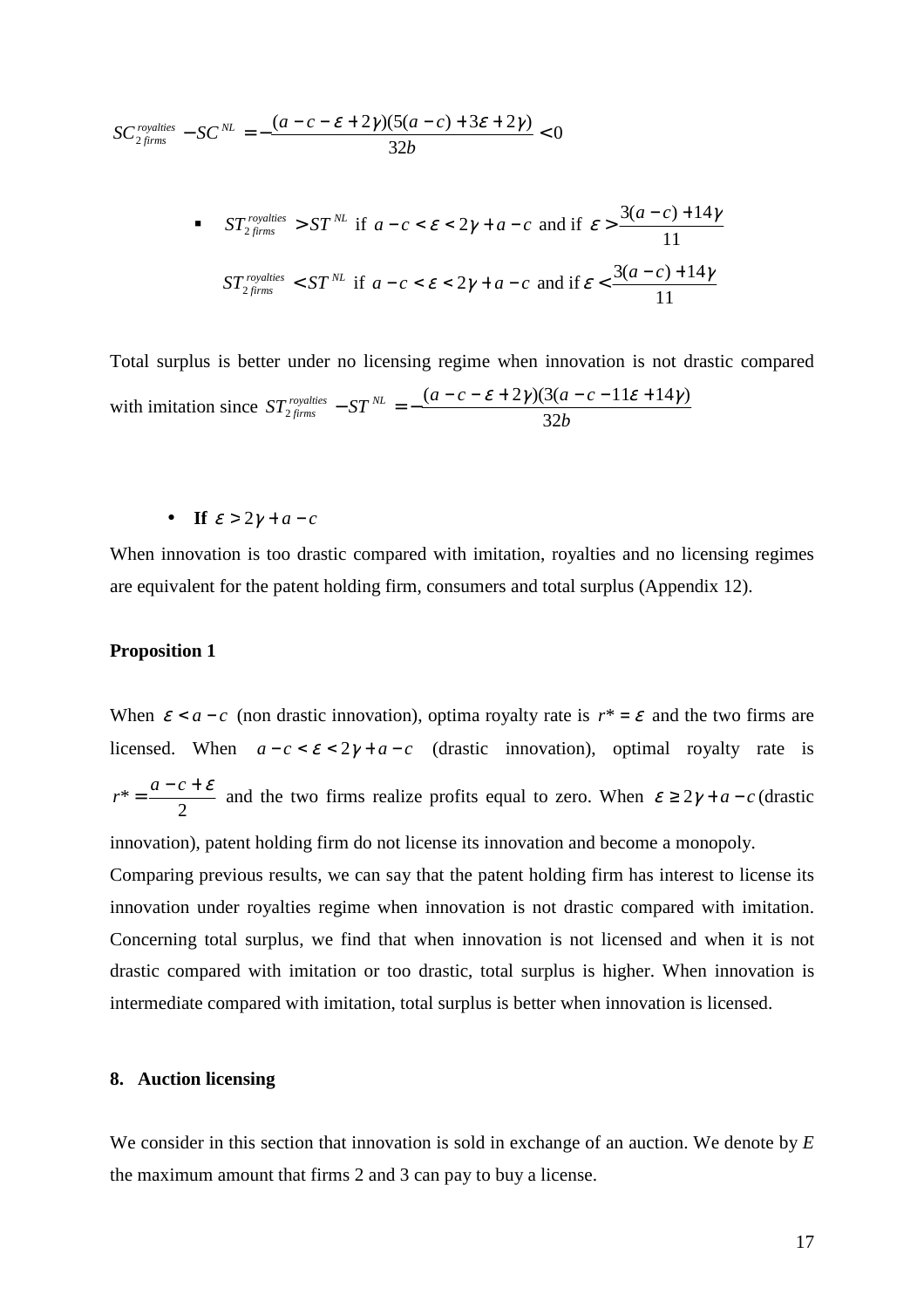Two cases follow:

- The license is sold to only one firm. We denote by  $\overline{\pi}, \overline{c}$  and  $\overline{q}$  respectively the profit, unit cost and output of the licensed firm and by  $\pi$ ,  $c$  and  $q$  respectively the profit, unit cost and output of the non licensed firms.
- The license is sold to two firms. We denote by  $\pi$ , *c* and  $\frac{1}{q}$  the profit, unit cost and output of the firms using the new technology.

#### **8.1. only one license is sold**

Production unit costs are  $c_1 = c = c - \varepsilon$  and  $c = c - \gamma$ . Using equations (1) and (2) we obtain:

$$
q_1 = \frac{a - c + 2\varepsilon - \gamma}{4b}, \quad \frac{a}{2} = \frac{a - c - 2\varepsilon + 3\gamma}{4b}
$$
  

$$
\pi_1 = \frac{a - c + 2\varepsilon - \gamma^2}{16b}, \quad \frac{\pi}{2} = \frac{(a - c - 2\varepsilon + 3\gamma)^2}{16b}
$$
 (39)

• If 
$$
\varepsilon < \frac{3\gamma + a - c}{2}
$$

Cournot equilibrium outputs are:

$$
q_1 = \overline{q} = \frac{a - c + 2\varepsilon - \gamma}{4b}, \quad \underline{q} = \frac{a - c - 2\varepsilon + 3\gamma}{4b}
$$

Cournot equilibrium profits are:

$$
\pi_1 = \overline{\pi} = \frac{(a - c + 2\varepsilon - \gamma)^2}{16b}, \quad \underline{\pi} = \frac{(a - c - 2\varepsilon + 3\gamma)^2}{16b}
$$
\n(39)

• If 
$$
\varepsilon \ge \frac{3\gamma + a - c}{2}
$$

Cournot equilibrium outputs are:

(40)

(38)

(38)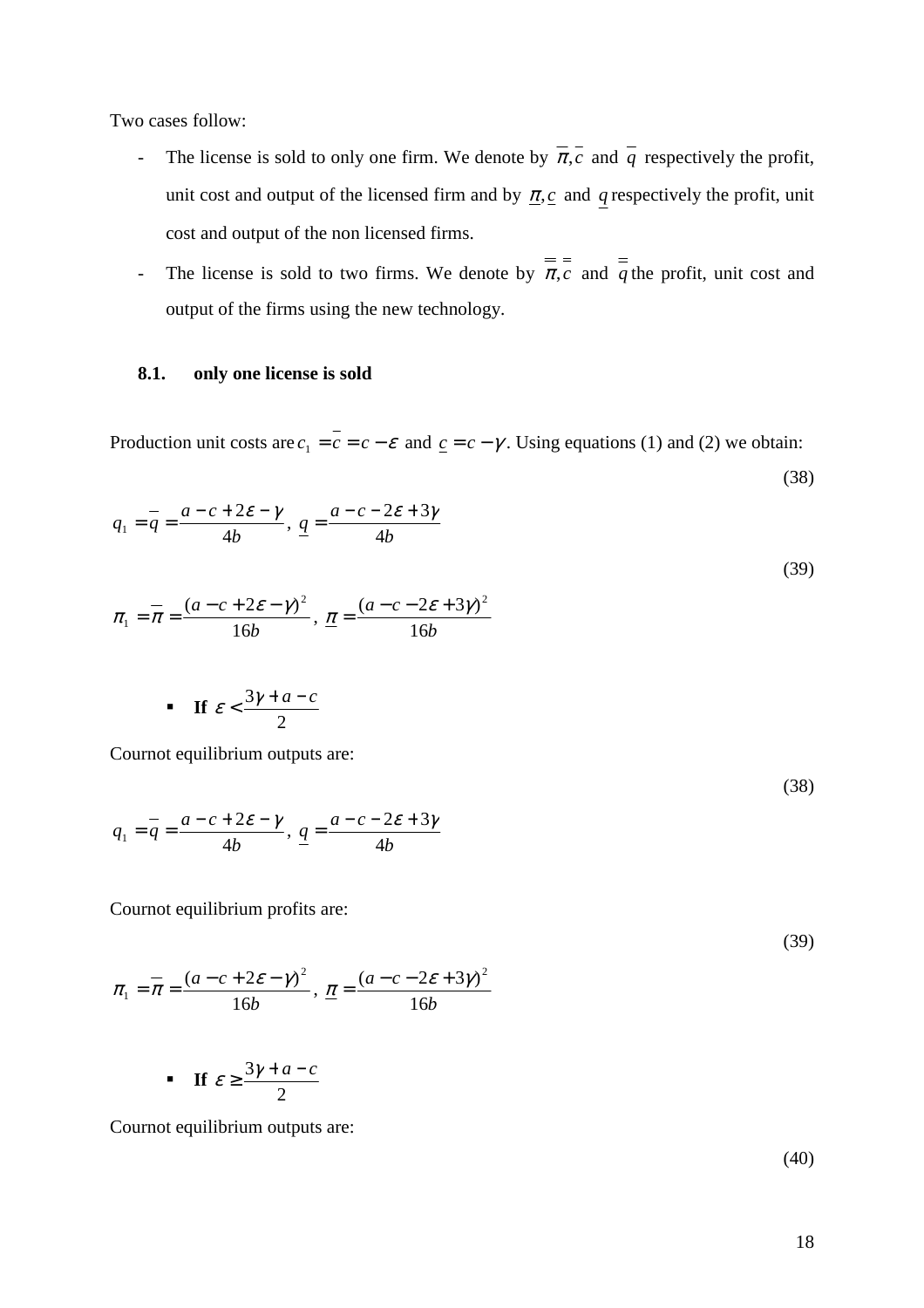$$
q_1 = \overline{q} = \frac{a - c + \varepsilon}{3b}, \quad \underline{q} = 0
$$

Cournot equilibrium profits are:

$$
(41)
$$

$$
\pi_1 = \overline{\pi} = \frac{(a - c + \varepsilon)^2}{9b}, \ \underline{\pi} = 0
$$

Since innovation is drastic if  $\varepsilon \geq 2\gamma + a - c$  and non drastic if  $\varepsilon < 2\gamma + a - c$ , we will distinguish between two cases:

8.1.1. 
$$
\varepsilon < \frac{3\gamma + a - c}{2}
$$
 (Non drastic innovation)

Using equations (39) we compute the amount of the auction:

$$
E = \overline{\pi} - \underline{\pi} = \frac{(a - c + \gamma)(\varepsilon - \gamma)}{2b}
$$

The patent holding firm total revenue, using equations (39) and (42), is:

$$
(43)
$$

(42)

$$
\pi_1 + E = \left[ \frac{(a - c + 2\varepsilon - \gamma)^2}{16b} + \frac{(a - c + \gamma)(\varepsilon - \gamma)}{2b} \right]
$$

$$
= \frac{(a - c)^2 + 4\varepsilon^2 + 12\varepsilon(a - c) - 10\gamma(a - c) + 4\varepsilon\gamma - 7\gamma^2}{16b}
$$

Comparing equations (43) and (4) we find  $\pi_1 + E > \pi_1^{NL}$  (Appendix 13)

When 2  $\epsilon < \frac{3\gamma + a - c}{2}$ , licensing one firm is better for the patent holding firm than no licensing since its total revenue is higher.

$$
8.1.2. \quad \varepsilon > \frac{3\gamma + a - c}{2}
$$

We distinguish here between two cases :  $\frac{3\gamma + a - c}{2} \le \varepsilon < 3\gamma + a - c$ 2  $\frac{3\gamma + a - c}{2} \le \varepsilon < 3\gamma + a - c$  (non drastic innovation) and  $\varepsilon \geq 3\gamma + a - c$  (drastic innovation)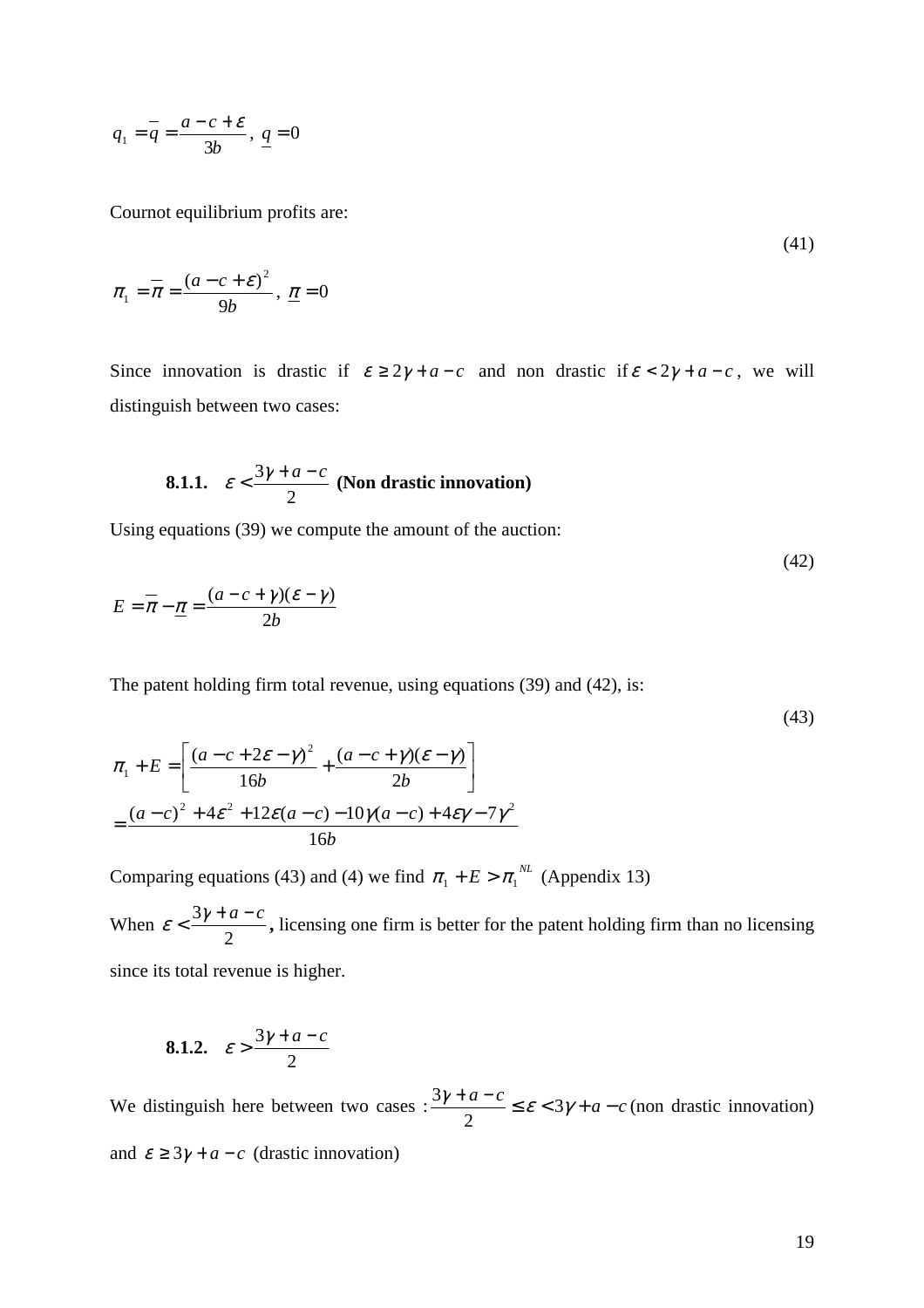8.1.2.1. 
$$
\frac{3\gamma + a - c}{2} \le \varepsilon < 2\gamma + a - c
$$
 (non drastic innovation)

Using equations (41) we find:

$$
(44)
$$

$$
E = \overline{\pi} - \underline{\pi} = \frac{(a - c + \varepsilon)^2}{9b}
$$

Total revenue of the patent holding firm is:

$$
(45)
$$

$$
\pi_1 + E = \frac{2(a-c+\varepsilon)^2}{9b}
$$

Using equations (45) and (4) we find:

If 
$$
\frac{3\gamma + a - c}{2} \le \varepsilon < 1,794\gamma + 0,7947(a - c)
$$
 then  $\pi_1 + E - \pi_1^{NL} > 0 \Leftrightarrow RT_1^{LE} > \pi_1^{NL}$   
If  $1,794\gamma + 0,7947(a - c) \le \varepsilon < 2\gamma + a - c$  then  $\pi_1 + E - \pi_1^{NL} < 0 \Leftrightarrow RT_1^{LE} < \pi_1^{NL}$ 

(Appendix 14)

The patent holding firm has interest to license one firm, when  $\frac{3\gamma + a - c}{2} \le \varepsilon < 1,794\gamma + 0,7947(a - c)$ 2  $\frac{3\gamma + a - c}{2} \le \varepsilon < 1.794\gamma + 0.7947(a - c)$ , since its profit is higher then non licensing. However, when  $1, 794\gamma + 0, 7947(a - c) \le \varepsilon < 2\gamma + a - c$ , its non licensing profit is better then total revenue of one firm licensing.

8.1.2.2.  $\varepsilon \geq 2\gamma + a - c$  (drastic innovation)

The amount of auction, using equations (41) is:

(44)

(45)

$$
E = \overline{\pi} - \underline{\pi} = \frac{(a - c + \varepsilon)^2}{9b}
$$

Using equations (41) and (44), total profit of the patent holding firm is:

$$
\pi_1 + E = \frac{2(a - c + \varepsilon)^2}{9b}
$$

Comparing equations (45) and (6), we find:  $\pi_1 + E < \pi_1^{NL}$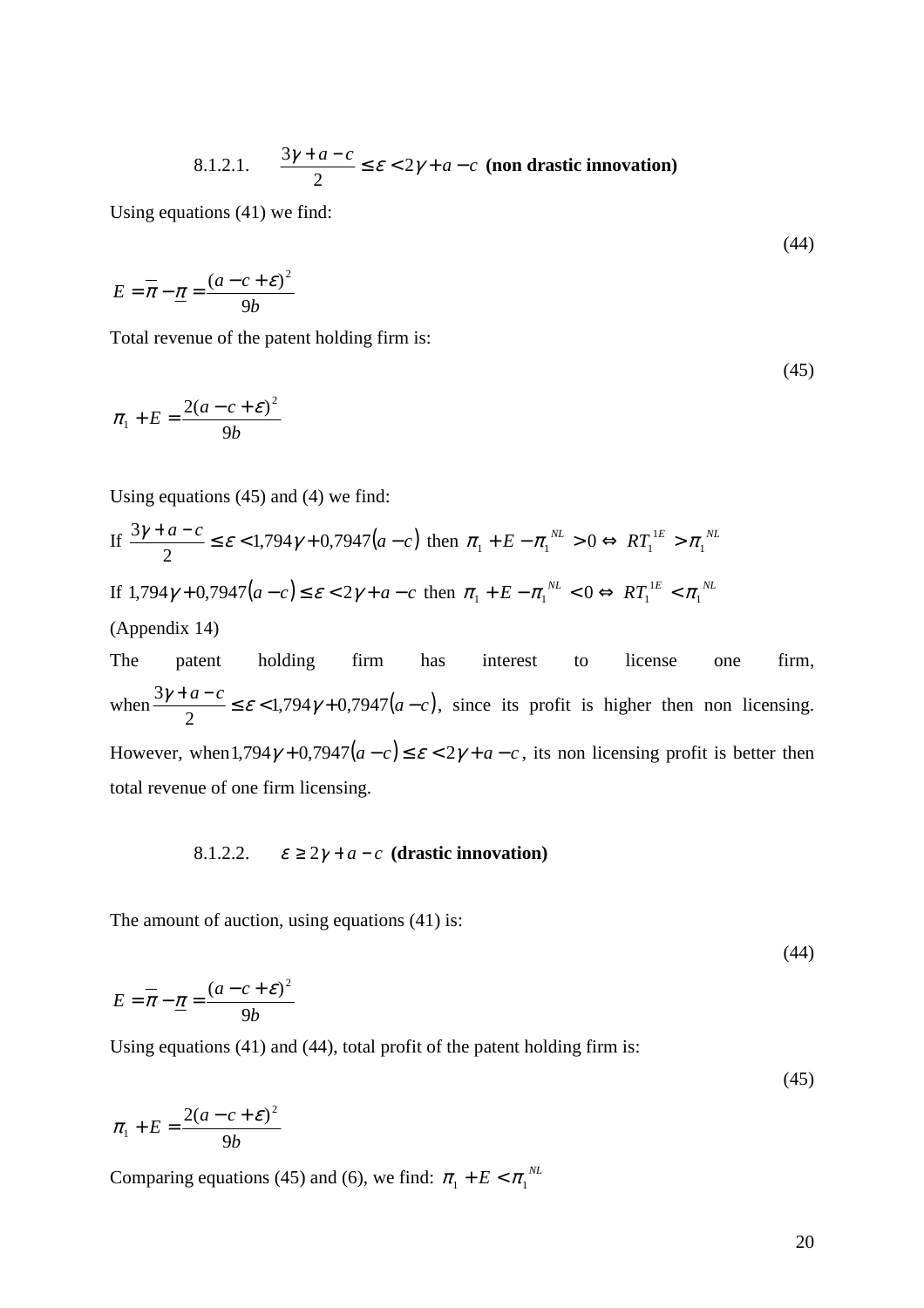It appears that the patent holding firm has not interest to license one firm since no licensing is better than licensing.

In fact, 
$$
\pi_1 + E - \pi_1^{NL} = -\frac{(a - c + \varepsilon)^2}{36b} < 0
$$

#### **8.2. license sold to the two firms**

Production unit costs are  $c_1 = c = c - \varepsilon$ . Replacing in equations (1) and (2), we obtain:

$$
q_1 = \frac{a - c + \varepsilon}{4b}
$$

$$
\pi_1 = \frac{a}{\pi} = \frac{(a - c + \varepsilon)^2}{16b}
$$

$$
E=\overline{\pi}-\underline{\pi}
$$

We have to consider two cases since  $\pi$  is depending on the magnitude of the innovation  $\varepsilon$ compared with imitation  $\gamma$ .

If 
$$
\varepsilon < \frac{3\gamma + a - c}{2}
$$
 we have  $\underline{\pi} = \frac{(a - c - 2\varepsilon + 3\gamma)^2}{16b}$ , and when  $\varepsilon > \frac{3\gamma + a - c}{2}$  we have  $\underline{\pi} = 0$ .  
8.2.1.  $\varepsilon < \frac{3\gamma + a - c}{2}$  (non drastic innovation)

Using equations (47) and (39) the amount of auction is:

(48)

(46)

(47)

$$
E = \overline{\pi} - \underline{\pi} = \frac{3(\varepsilon - \gamma)(-\varepsilon - 2c + 2a + 3\gamma)}{16b}
$$

Using equations (48) and (47), total revenue of the patent holding firm is:

(49)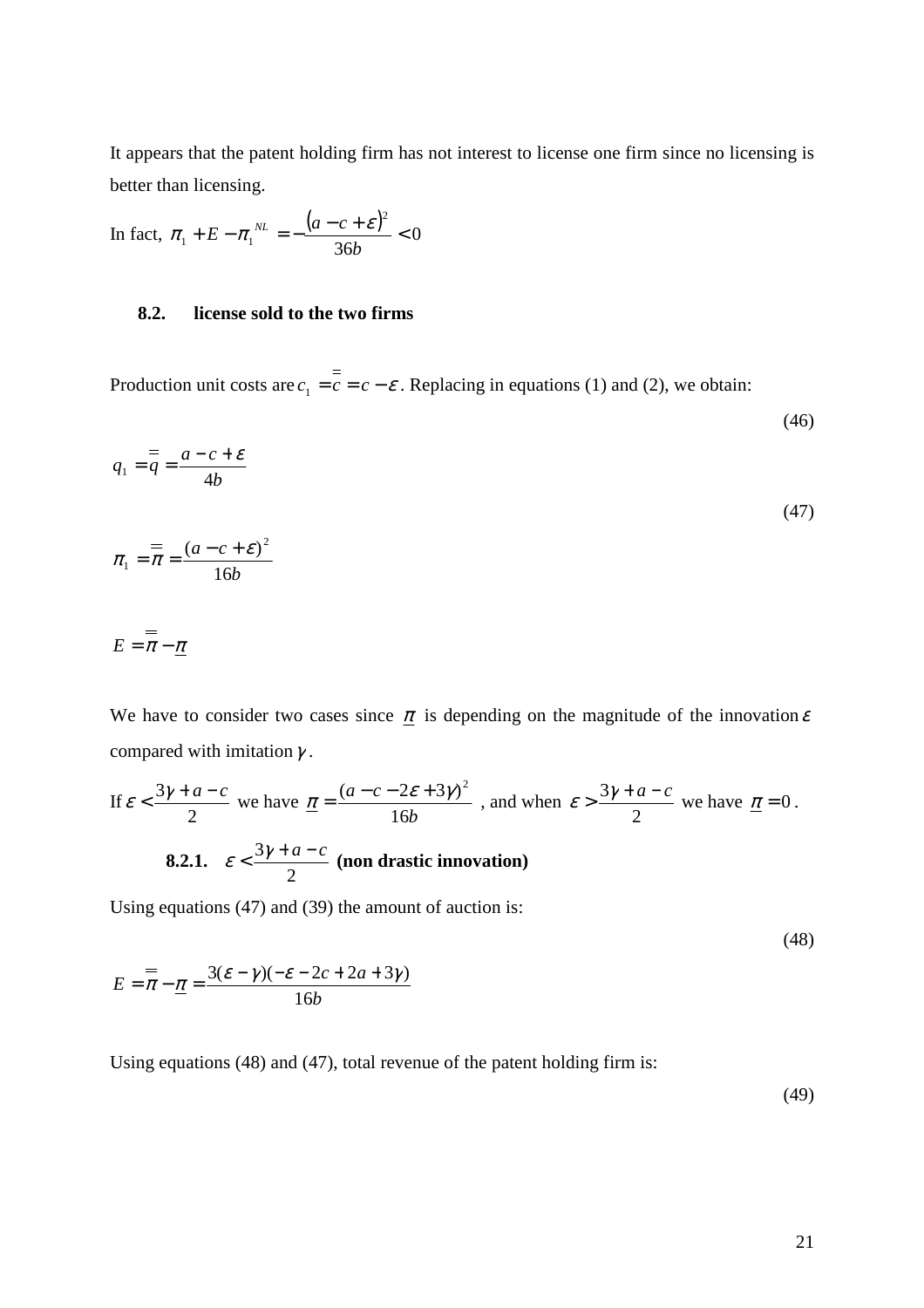$$
\pi_1 + 2E = \left[ \frac{(a - c + \varepsilon)^2}{16b} + 2 \frac{3(\varepsilon - \gamma)(-\varepsilon - 2c + 2a + 3\gamma)}{16b} \right]
$$

$$
= \frac{(a - c)^2 - 5\varepsilon^2 + 14\varepsilon(a - c) - 12\gamma(a - c) + 24\varepsilon\gamma - 18\gamma^2}{16b}
$$

Comparing equations (49) and (4) we find:  $\pi_1 + 2E > \pi_1^{NL}$  (Appendix 15) Licensing two firms is better for patent holding firm than no licensing when 2  $\varepsilon < \frac{3\gamma + a - c}{2}$ since its profit is higher

$$
8.2.2. \quad \varepsilon > \frac{3\gamma + a - c}{2}
$$

We distinguish here between two cases:  $\frac{3\gamma + a - c}{2} \le \varepsilon < 3\gamma + a - c$ 2  $\frac{3\gamma + a - c}{2} \le \varepsilon < 3\gamma + a - c$  (non drastic innovation) and  $\varepsilon \geq 3\gamma + a - c$  (drastic innovation)

8.2.2.1. 
$$
\frac{3\gamma + a - c}{2} \le \varepsilon < 2\gamma + a - c
$$
 (non drastic innovation)

Using equations (47) and (41), we find:

$$
E = \overline{\pi} - \underline{\pi} = \frac{(a - c + \varepsilon)^2}{16b}
$$

Using equations (50) and (47), patent holding firm total revenue is:

$$
\pi_1 + 2E = \frac{3(a-c+\varepsilon)^2}{16b}
$$

Comparing equations (51) and (4), we find:

If 
$$
\frac{3\gamma + a - c}{2} \leq \varepsilon < 1,5773\gamma + 0,5773(a - c)
$$
 then  $\pi_1 + 2E - \pi_1^{NL} > 0 \Leftrightarrow RT_1^{LE} > \pi_1^{NL}$ \n\nIf  $1,5773\gamma + 0,5773(a - c) \leq \varepsilon < 2\gamma + a - c$  then  $\pi_1 + 2E - \pi_1^{NL} < 0 \Leftrightarrow RT_1^{LE} < \pi_1^{NL}$ \n\n(Appendix 16)

(50)

(51)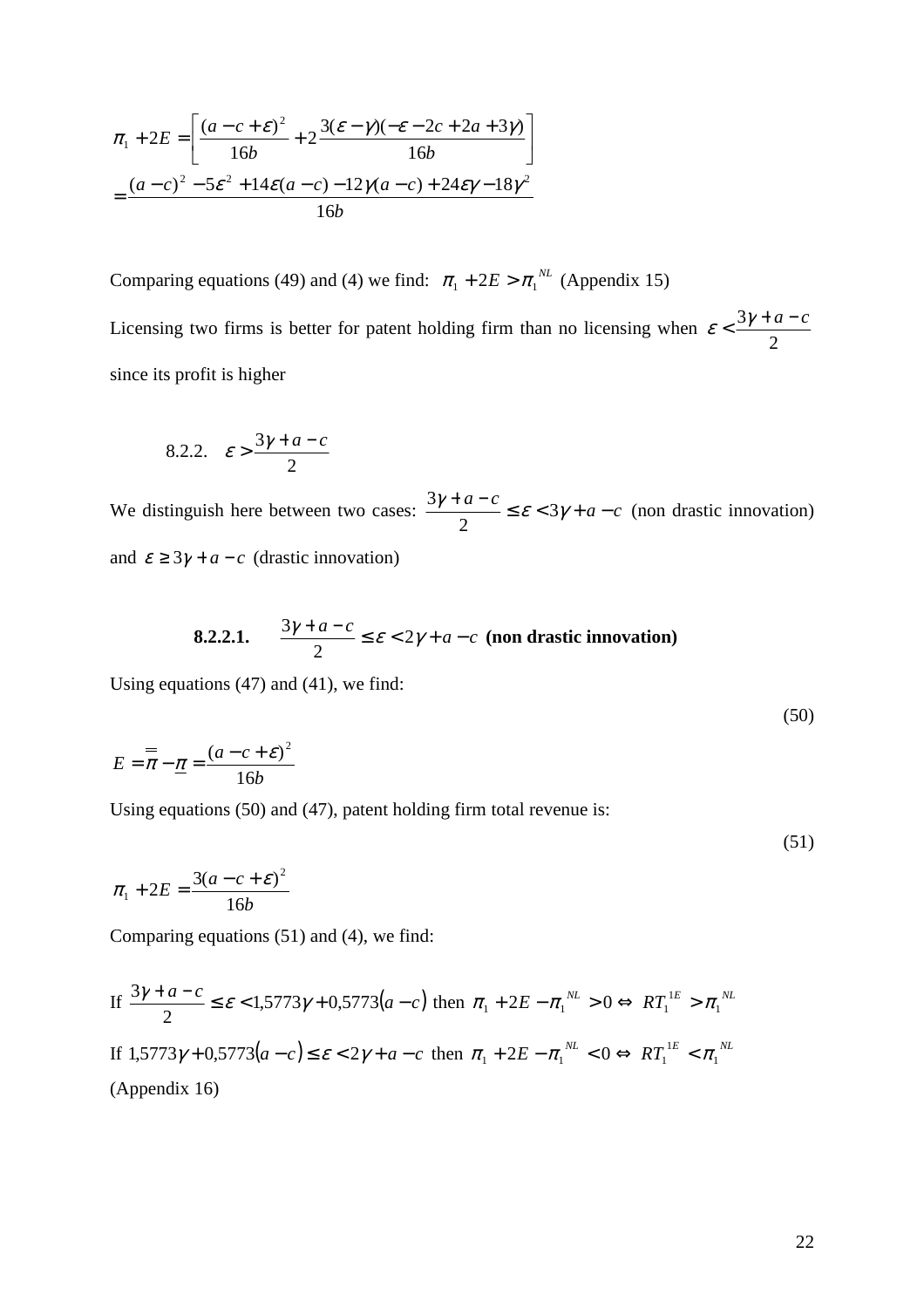When  $\frac{3\gamma + a - c}{2} \le \varepsilon < 1,5773\gamma + 0,5773(a - c)$ 2  $\frac{3\gamma + a - c}{2} \le \varepsilon < 1.5773\gamma + 0.5773(a - c)$ , licensing one firm is better than no licensing. However, when  $1,5773\gamma + 0,5773(a-c) \le \varepsilon < 2\gamma + a - c$  no licensing is better than licensing one firm.

#### **8.2.2.2.**  $\varepsilon \geq 2\gamma + a - c$  (drastic innovation)

Using equations (47) and (41) we find:

$$
E = \overline{\pi} - \underline{\pi} = \frac{(a - c + \varepsilon)^2}{16b}
$$

Total revenue of patent holding firm, using equations (50) and (47), is:

$$
\pi_1 + 2E = \frac{3(a - c + \varepsilon)^2}{16b}
$$

Comparing equations (51) and (6), we find:  $\pi_1 + 2E < \pi_1^{NL}$ 

No licensing is better than licensing the innovation to two firms since the no licensing profit of the patent holding firm is higher. In fact  $\pi_1 + 2E - \pi_1^{NL} = -\frac{(a - c + \varepsilon)^2}{2} < 0$ 16 2 2  $\tau_1 + 2E - \pi_1^{NL} = -\frac{(a-c+\varepsilon)^2}{16}$ *b*  $\pi_1 + 2E - \pi_1^{NL} = -\frac{(a-c+\varepsilon)}{(ac-\varepsilon)}$ 

#### **Proposition 2**:

Selling two licenses is better for the patent holding firm than selling only one license when innovation is not drastic compared with imitation ( 9  $\gamma < \varepsilon < \frac{11\gamma + 2(a-c)}{a}$  since its profit is higher. When innovation is enough or too drastic compared with imitation

( 9  $\epsilon > \frac{11\gamma + 2(a-c)}{2}$ , selling only one license is better for the patent holding firm (Appendix 17).

#### **Result 2**

For an auction licensing,

(50)

(51)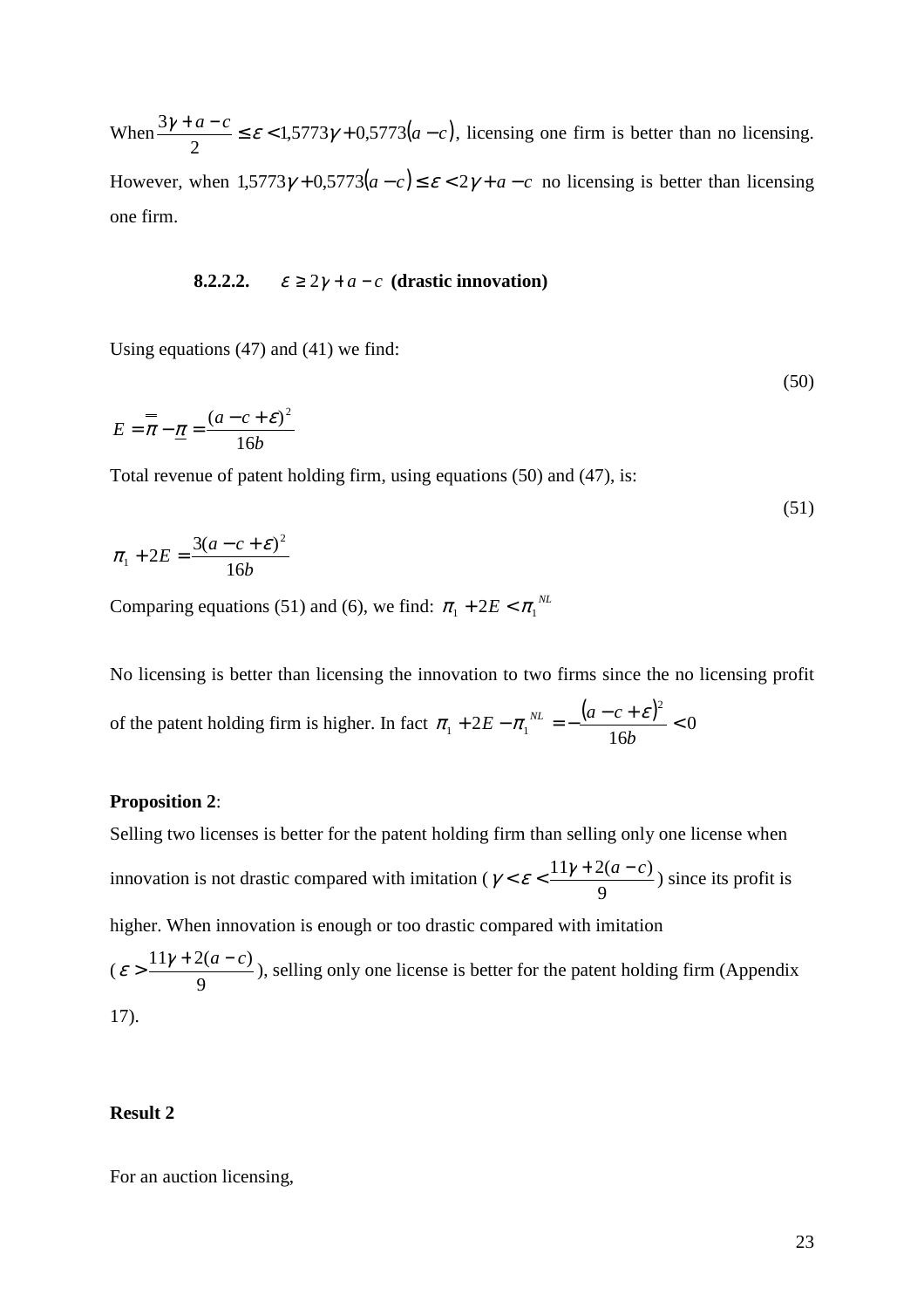• 
$$
\varepsilon < \frac{11\gamma + 2(a-c)}{9}
$$
 (non drastic innovation)

(48)

(42)

The auction is  $E = \frac{(\varepsilon - \gamma)(\varepsilon)}{(\varepsilon - \gamma)(\varepsilon)}$ *b*  $E = \frac{(\varepsilon - \gamma)(2(a-c))}{\sigma^2}$ 16  $=\frac{(\varepsilon-\gamma)(2(a-c)-\varepsilon+3\gamma)}{2(a-c)}$ , license is sold to two firms.

■ 
$$
\frac{11\gamma + 2(a-c)}{9} < \varepsilon < \frac{3\gamma + a - c}{2} \text{ (non drastic innovation)}
$$

The auction is  $E = \frac{(\varepsilon - \gamma)(\varepsilon)}{(\varepsilon - \gamma)(\varepsilon)}$ *b*  $E = \frac{(\varepsilon - \gamma)(a - c)}{2}$ 2  $=\frac{(\varepsilon-\gamma)(a-c+\gamma)}{2!}$ , license is sold to only one firm.

$$
\frac{3\gamma + a - c}{2} < \varepsilon < 2\gamma + a - c \quad \text{(innovation non intense)}\tag{44}
$$

The auction is *b*  $E = \frac{(a-c)}{c}$ 9  $=\frac{(a-c+\epsilon)^2}{2}$ , license is sold to only one firm.

(45)

Total revenue of patent holding firm is *b*  $TR_1 = \frac{2(a-c)}{a}$ 9  $2(a-c+\varepsilon)^2$ 1  $=\frac{2(a-c+\varepsilon)^2}{a}$ 

**■**  $\varepsilon \geq 2\gamma + a - c$  (drastic innovation)

Patent holding firm do not license and become a monopoly.

(6)

Patent holding firm profit is  $\frac{(a-c+\varepsilon)^n}{n}$ *b*  $a - c$ 4  $-c+\varepsilon)^2$ 

#### **Proposition 3**

Consumer surplus and total surplus are higher when the two firms benefit of a license. Licensing only one firm is better than no licensing for consumers and society (Appendix 18)

#### **9. Optimal licensing regime for patent holding firm**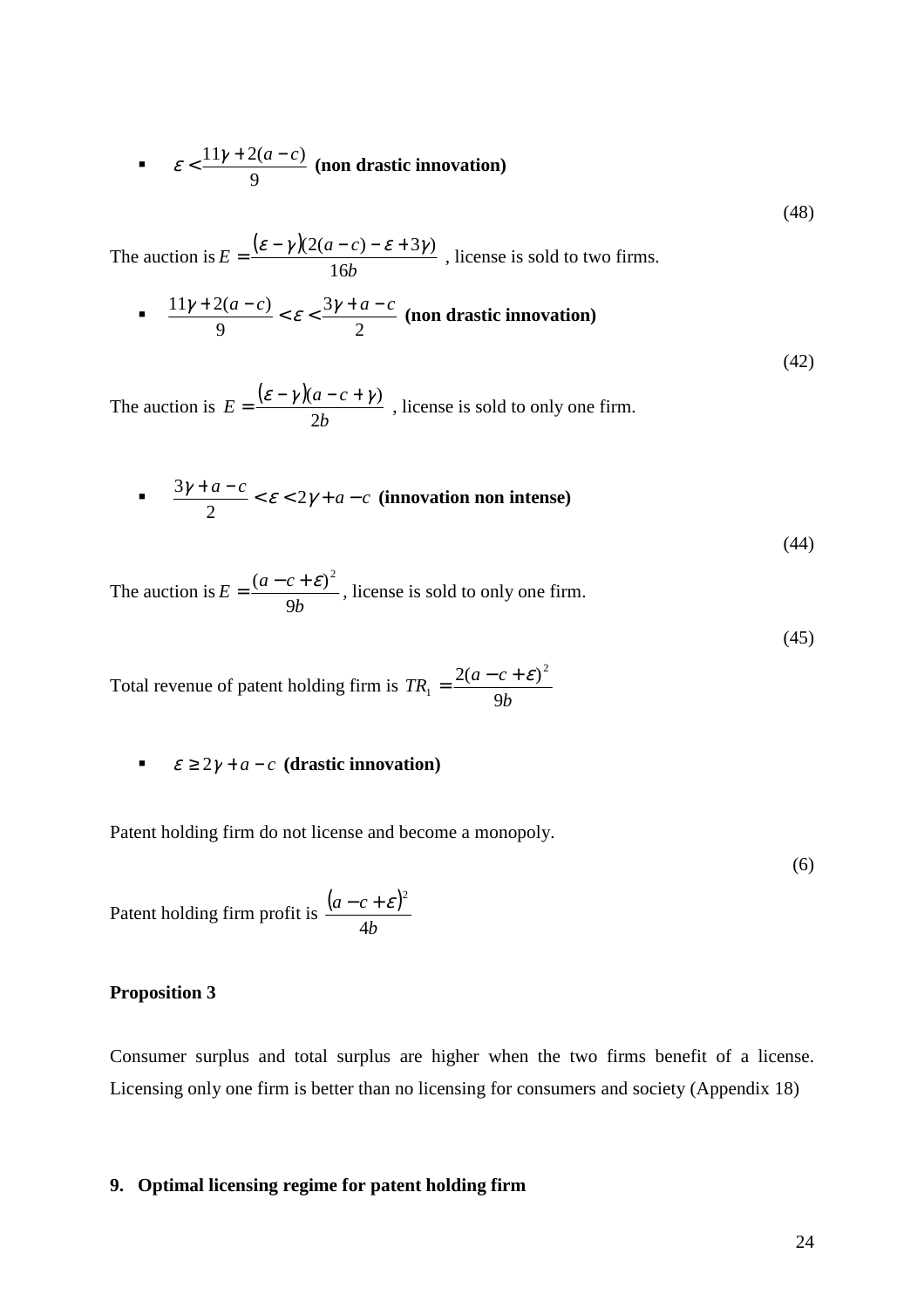9.1. If 
$$
\gamma < \varepsilon < \frac{11\gamma + 2(a - c)}{9}
$$

Royalties licensing is better for the patent holding firm. The worst licensing regime is no licensing. In fact, comparing equations (34), (37), (49), (43), (18), (26) and (4) we find:  $RT_1^{Royalities} > RT_1^{2E} > RT_1^{1E} > RT_1^{1F} > RT_1^{2F} > RT_1^{NL}$ 1 1 1 1 1  $R_{1}^{R_{Oyallies}} > RT_{1}^{2E} > RT_{1}^{1E} > RT_{1}^{1F} > RT_{1}^{2F} > RT_{1}^{NL}$  (Appendix 19)

9.2. If 
$$
\frac{11\gamma+2(a-c)}{9} < \varepsilon < \frac{3\gamma+a-c}{2}
$$

Royalties licensing is better than auction licensing (Appendix 20). Comparing total revenue of the patent holding firm for other regimes, we find:

If 
$$
\frac{11\gamma + 2(a-c)}{9} < \varepsilon < \frac{4\gamma + a - c}{3} \text{ than}
$$
\n
$$
RT_1^{Royalities} > RT_1^{1E} > RT_1^{2E} > RT_1^{1F} > RT_1^{2F} > RT_1^{NL} \text{ (Appendix 21)}
$$
\nIf 
$$
\frac{4\gamma + a - c}{3} < \varepsilon < \frac{3\gamma + a - c}{2} \text{ than}
$$
\n
$$
RT_1^{Royalities} > RT_1^{1E} > RT_1^{1F} > RT_1^{2E} > RT_1^{NL} \text{ (Appendix 21)}
$$

**9.3.** If 
$$
\frac{3\gamma + a - c}{2} < \varepsilon < 1,788\gamma + 0,788(a - c)
$$

Royalties licensing is the best regime. While fixed fee licensing to two firms is the worst licensing regime.

$$
RT_1^{Royalities} > RT_1^{1E} > RT_1^{1F} > RT_1^{2E} > RT_1^{NL} > RT_1^{2F}
$$
 (Appendix 22).

#### **9.4. If**  $1,788\gamma + 0,788(a-c) < \varepsilon < 2\gamma + a - c$

Royalties licensing is the best regime. While no licensing is better than fixed fee licensing  $RT_1^{Royalities} > RT_1^{1E} > RT_1^{2E} > RT_1^{NL} > RT_1^{1F} > RT_1^{2F}$ 1  $1 \sim \mathbf{M}_1$ 2 1  $T_1^{Royalities} > RT_1^{1E} > RT_1^{2E} > RT_1^{NL} > RT_1^{1F} > RT_1^{2F}$  (Appendix 23)

#### **9.5. If**  $2\gamma + a - c < \varepsilon < c$

Comparing equations (37), (6), (45), (22), (51) and (28), we find

$$
\left\{ RT_1^{Royalities} = RT_1^{NL} \right\} > \left\{ RT_1^{LE} = RT_1^{LF} \right\} > \left\{ RT_1^{2E} = RT_1^{2F} \right\}
$$

The patent holding firm has interest to not license its innovation (Appendix 24).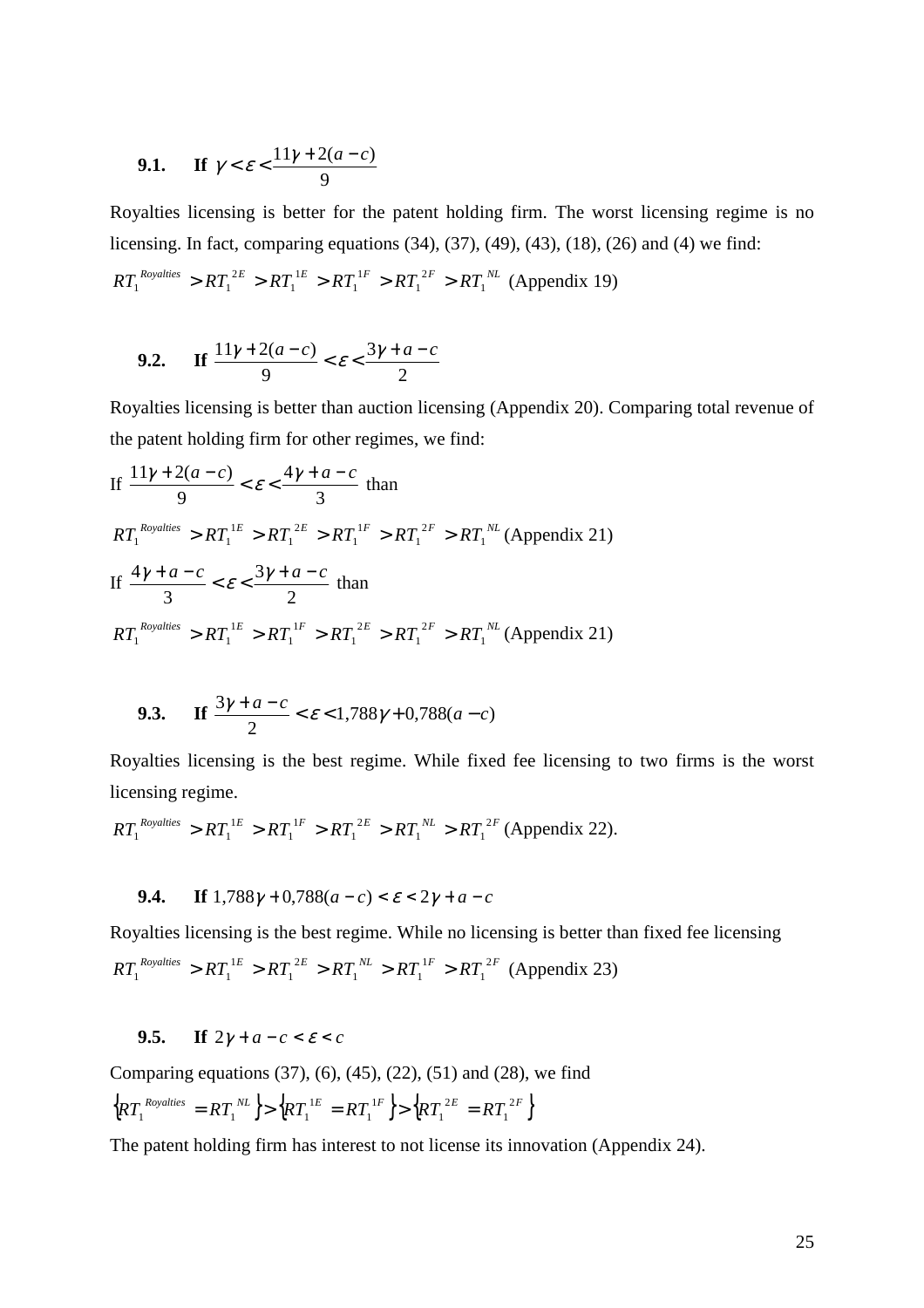#### **Proposition 4**

Patent holding firm has interest to license by royalties regime when innovation is not drastic or intermediate compared with imitation ( $\gamma < \varepsilon < 2\gamma + a - c$ ). When innovation is drastic  $(2\gamma + a - c < \varepsilon < c)$ , the optimal regime for the patent holding firm is no licensing. For equal licenses, auction is better than fixed fee licensing.

When patent holding firm has to choose between fixed fee or auction licensing, the optimal strategy maximizing its total revenue is to license the two firms by an auction when innovation is not drastic ( 9  $\gamma < \varepsilon < \frac{11\gamma + 2(a-c)}{a}$  and to license only one firm by auction

when innovation is intermediate compared with imitation  $\left(\frac{11\gamma + 2(a-c)}{a} < \varepsilon < 2\gamma + a - c\right)$ 9  $\frac{11\gamma+2(a-c)}{2} < \varepsilon < 2\gamma+a-c$ . When imitation is drastic, the best strategy is no licensing and becoming a monopoly.

#### **10. Optimal regime for consumers in terms of the price**

If  $\gamma < \varepsilon < 2\gamma + a - c$  (non drastic innovation)

The higher price appears in the royalties licensing regime 4  $p^{rovalties} = \frac{a + 3c - \varepsilon}{4}$ . We show that the output price of no licensing is lower than royalties licensing 4  $p^{NL} = \frac{a + 3c - \mathcal{E} - 2\gamma}{4}$ . We also find that the output price in fixed fee or auction licensing to only one firm is higher than the price of no licensing regime. 4  $p^{\perp E} = p^{\perp F} = \frac{a + 3c - 2\varepsilon - \gamma}{4}$ . The lowest output price is obtained in auction or fixed fee

licensing for two firms 4  $p^{2E} = p^{2F} = \frac{a + 3c - 3\varepsilon}{4}$ .

#### If  $2\gamma + a - c < \varepsilon < c$

When innovation is drastic compared with imitation, the highest output price is obtained in no licensing or royalties licensing 2  $p^{NL} = p^{rovalities} = \frac{a+c-\mathcal{E}}{2}$ . However, auction or fixed fee licensing to two firms are the best for consumers n the point of view of the price of the output equal to 4  $p^{2E} = p^{2F} = \frac{a + 3c - 3\varepsilon}{4}$ .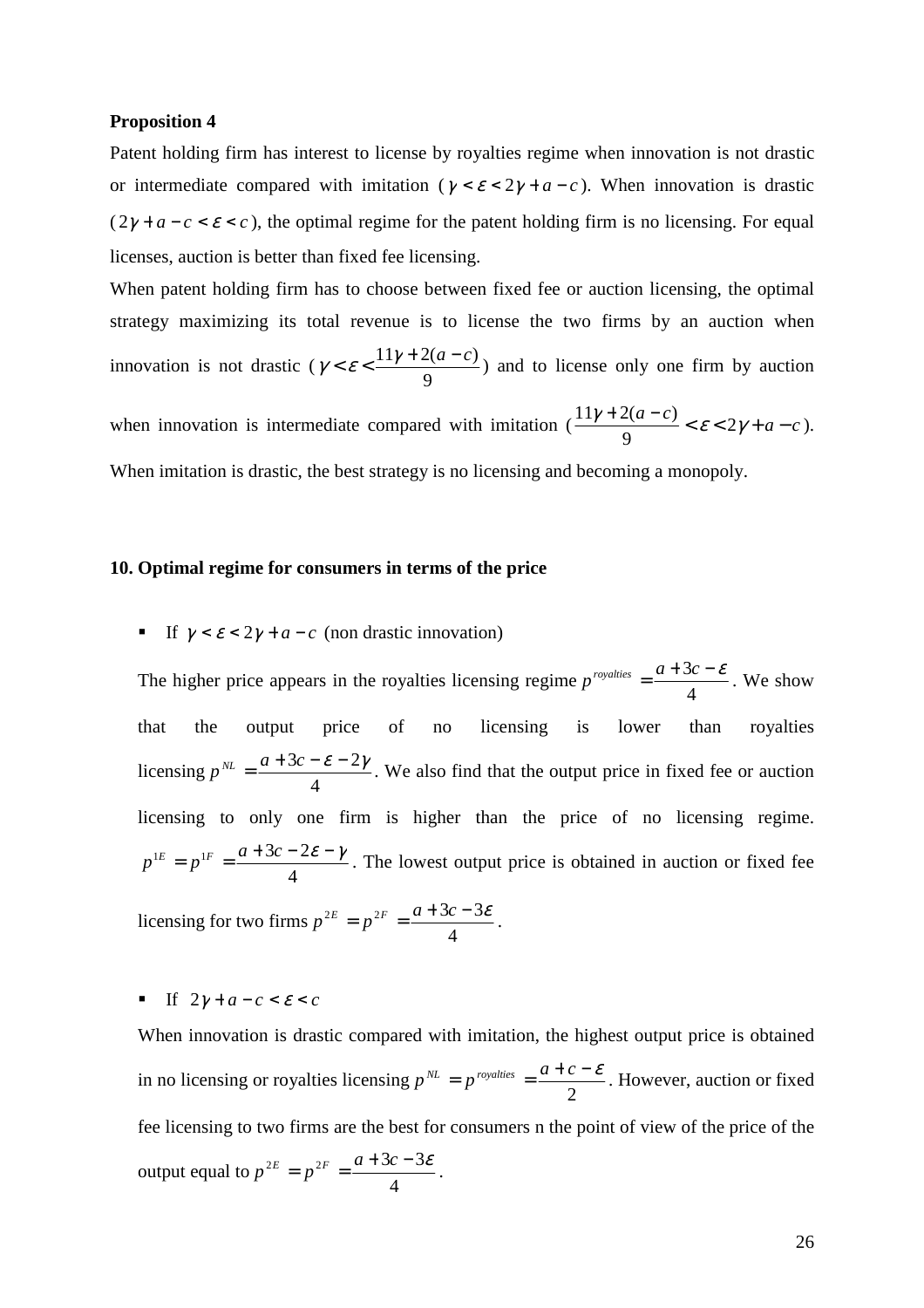#### **Proposition 5**

Output price is lower when patent holding firm license its innovation to the two firms by a fixed fee or an auction and it is equal to 4  $p^{2E} = p^{2F} = \frac{a + 3c - 3\varepsilon}{4}$ . The price is higher when the patent holding firm become a monopoly and for a drastic innovation compared with imitation and equals to 2  $p^{NL} = \frac{a+c-\mathcal{E}}{2}$ . Price is higher when licensing is by mean of a royalty when innovation is non drastic ( $\gamma < \varepsilon < a - c$ ) with a royalty output price equal to 4  $p^{rovalities} = \frac{a+3c-\varepsilon}{a}$  or when innovation is too drastic ( $a-c < \varepsilon < 2\gamma + a-c$ ) with an input price equal to 2  $p^{royalties} = \frac{a+c-\mathcal{E}}{2}$ .

#### **11. Optimal licensing regime for consumers in terms of surplus**

We find that consumer surplus for non drastic and drastic innovations compared with imitation ( $\gamma < \varepsilon < 2\gamma + a - c$  or  $2\gamma + a - c < \varepsilon < c$ ), is better when innovation is licensed by a mean of a fixed fee or an auction with the same number of licenses. We also find that licensing the two firms by a mean of royalty or fixed fee is better for consumers than licensing only one firm. Finally, we show that no licensing or royalties licensing are the worst regimes for consumers.

$$
SC(2F) = SC(2E) > SC(1F) = SC(1E) > SC(NL) > SC(royalties)
$$

#### **12. Optimal regime in terms of total surplus**

Total surplus is higher when two firms are licensed by means of fixed fee or royalty. When innovation is not drastic compared with imitation, fixed fee licensing regime is better than auction. If innovation is drastic compared with imitation, than total surplus is higher two firms are licensed under auction regime. Finally, when there is no licensing, total surplus is lower (Appendix 25).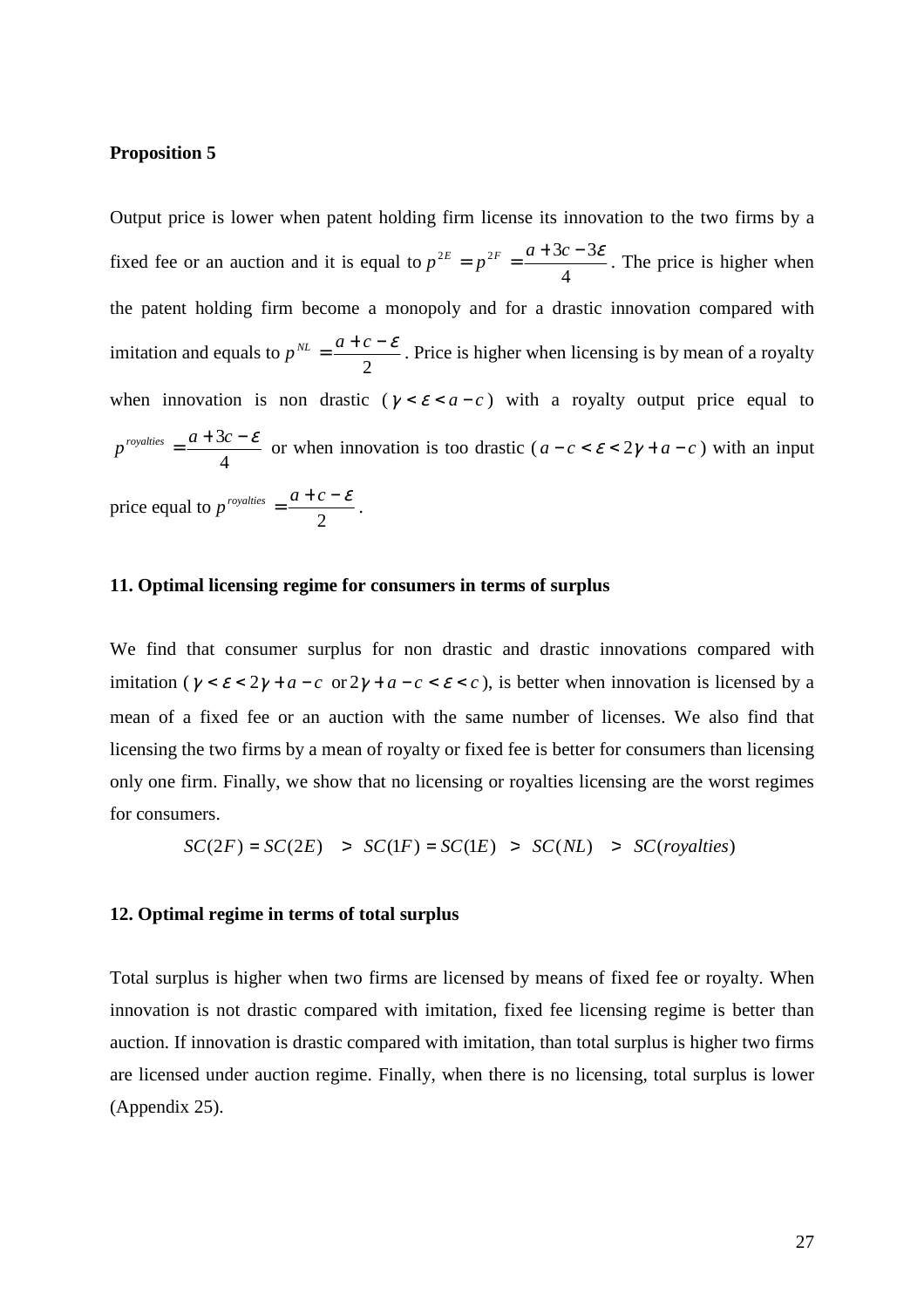#### **Conclusion**

We tried in this paper to find the best licensing regimes for a patent holding firm in presence of imitation of a process innovation. We showed that Total revenue of the patent holding firm is optimal under royalties licensing regime for two firms when  $\gamma < \varepsilon < 2\gamma + a - c$ . For a drastic innovation compared with imitation, we found that the innovative firm has not interest in licensing and should become a monopoly.

Comparing optimal licensing regimes for the patent holding firm and optimal licensing regimes for consumers, we find that royalties licensing which is the best licensing strategy for the innovative firm is not the best strategy for consumers since the best strategy for them is fixed fee or auction. Consumer surplus and total surplus are higher when the licensing regime is by a mean of fixed fee for two firms or by a mean of an auction to two firms. While the worst licensing regime is no licensing or licensing by mean of a royalty. The second best licensing regime for the patent holding firm is an auction which is better than royalties regime for consumers and for total surplus.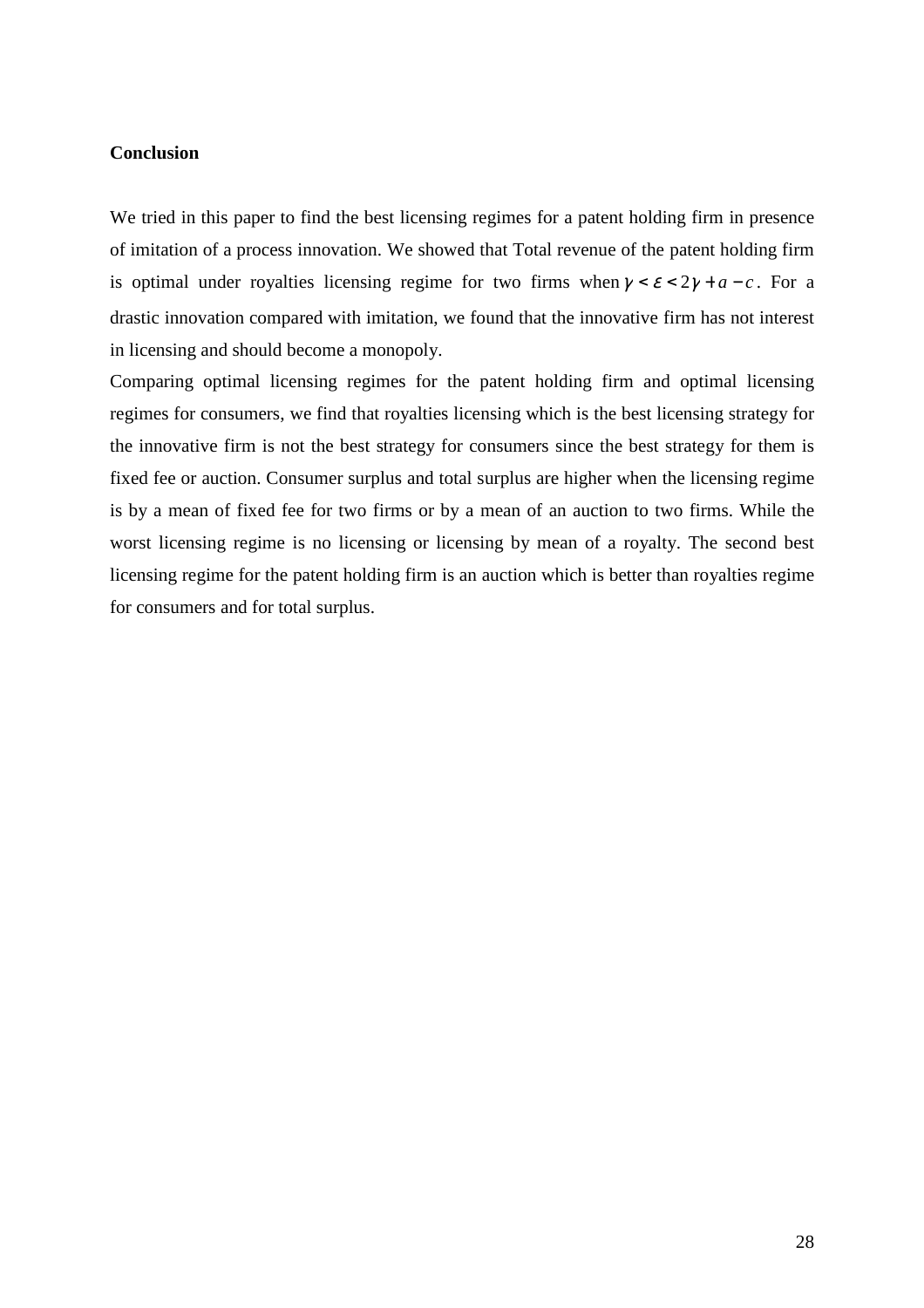$$
RT_1^{1F} - \pi_1^{NL} = \frac{(\varepsilon - \gamma)(-\varepsilon + 2a + 3\gamma - 2c)}{8b} > 0 \text{ for } \gamma < \varepsilon < \frac{3\gamma + a - c}{2}
$$

$$
\begin{cases}\n\gamma < \varepsilon \Leftrightarrow \varepsilon - \gamma > 0 \\
-\varepsilon + 2a + 3\gamma - 2c = -(\varepsilon - 2(a - c) + 3\gamma) > 0 \\
\Rightarrow \frac{(\varepsilon - \gamma)(-\varepsilon + 2a + 3\gamma - 2c)}{8b} > 0 \\
\Leftrightarrow RT_1^{1F} - \pi_1^{PL} > 0\n\end{cases}
$$

### **Appendix 2**

$$
RT_1^{1F} - \pi_1^{PL} = \frac{7a^2 - 14ac + 14a\epsilon + 7c^2 - 14c\epsilon - 29\epsilon^2 - 36\gamma^2 + 72\epsilon\gamma}{72b}
$$
  
= 
$$
\frac{-29\epsilon^2 + \epsilon(14(a-c) + 72\gamma) + 7(a-c)^2 - 36\gamma^2}{72b}
$$

Roots of 
$$
-29\varepsilon^2 + \varepsilon(14(a-c) + 72\gamma) + 7(a-c)^2 - 36\gamma^2
$$
 are  
\n
$$
\varepsilon' = \frac{7 - 6\sqrt{7}}{29}(a-c) + \frac{36 - 6\sqrt{7}}{29}\gamma
$$
 and 
$$
\varepsilon'' = \frac{7 + 6\sqrt{7}}{29}(a-c) + \frac{36 + 6\sqrt{7}}{29}\gamma
$$
\n
$$
\varepsilon' = -0,306(a-c) + 0,693\gamma
$$
 and 
$$
\varepsilon'' = 0,788(a-c) + 1,788\gamma
$$

If 
$$
-0,306(a-c)+0,693\gamma < \varepsilon < 0,788(a-c)+1,788\gamma
$$
 than  
 $-29\varepsilon^2 + \varepsilon(14(a-c)+72\gamma) + 7(a-c)^2 - 36\gamma^2 > 0$ 

If 
$$
\varepsilon < -0,306(a-c) + 0,693\gamma
$$
 or  $\varepsilon > 0,788(a-c) + 1,788\gamma$  than  
-29 $\varepsilon^2$  +  $\varepsilon$ (14 $(a-c)$ +72 $\gamma$ ) + 7 $(a-c)$ <sup>2</sup> - 36 $\gamma$ <sup>2</sup> < 0

When  $\frac{3\gamma + a - c}{2} < \varepsilon < 2\gamma + a - c$ 2  $\frac{3\gamma + a - c}{2} < \varepsilon < 2\gamma + a - c$ , the polynomial  $-29\varepsilon^2 + \varepsilon (14(a-c) + 72\gamma) + 7(a-c)^2 - 36\gamma^2$  has two signs :

If 
$$
\frac{3\gamma + a - c}{2} < \varepsilon < 1,788\gamma + 0,788(a - c)
$$
 than  
-29 $\varepsilon^2$  +  $\varepsilon$ (14 $(a - c)$  + 72 $\gamma$ ) + 7 $(a - c)$ <sup>2</sup> – 36 $\gamma$ <sup>2</sup> > 0 means  $RT_1^{1F} - \pi_1^{PL} > 0$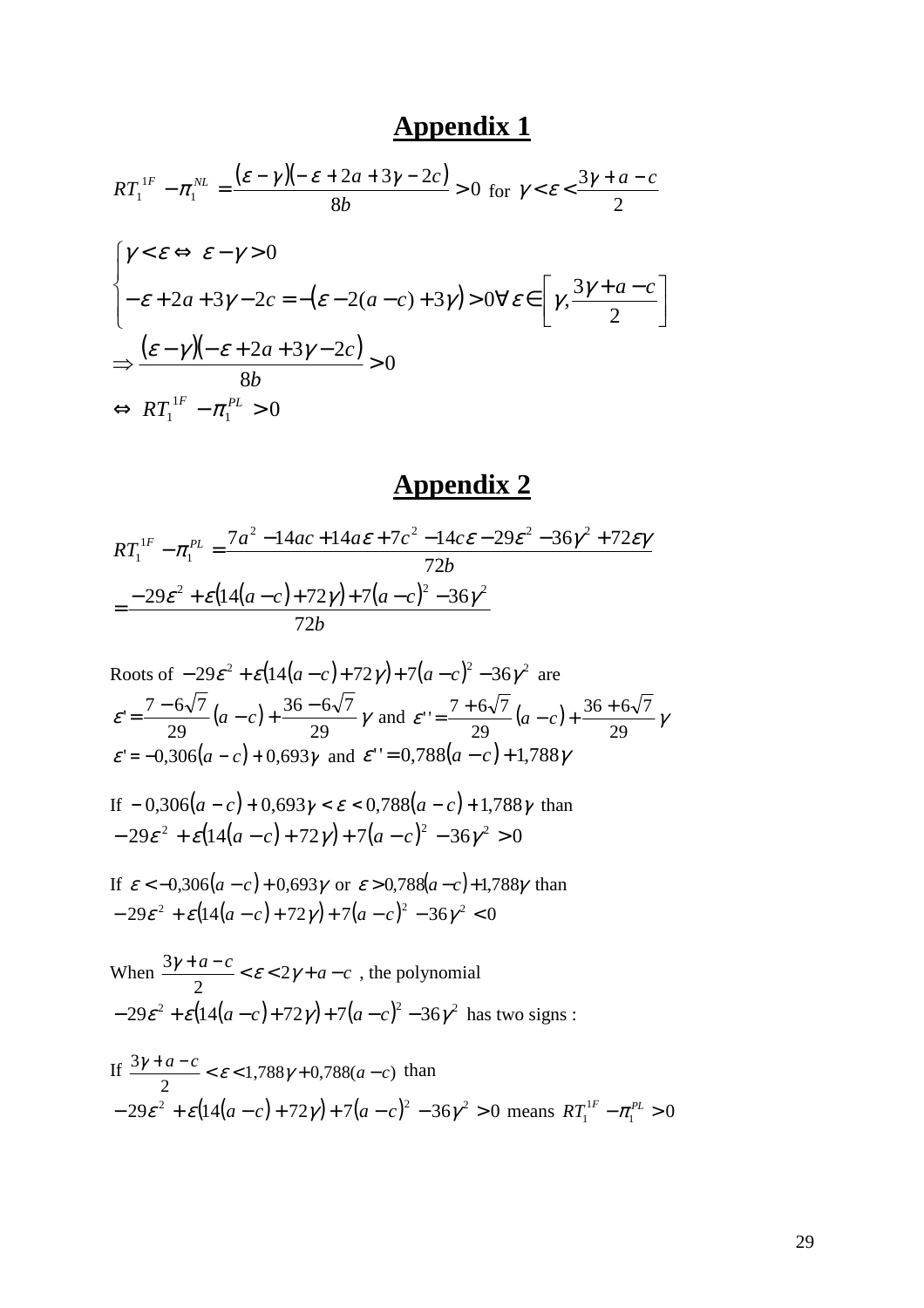If 
$$
1,788\gamma + 0,788(a-c) < \varepsilon < 2\gamma + a - c
$$
 than  
-29 $\varepsilon^2 + \varepsilon (14(a-c) + 72\gamma) + 7(a-c)^2 - 36\gamma^2 < 0$  means  $RT_1^{1F} - \pi_1^{PL} < 0$ 

$$
RT_1^{2F} - \pi_1^{PL} = \frac{(\varepsilon - \gamma)(-2\varepsilon + 3\gamma + a - c)}{4b} > 0 \text{ when } \gamma < \varepsilon < \frac{3\gamma + a - c}{2}
$$
\n
$$
RT_1^{2F} - \pi_1^{PL} = \frac{(\varepsilon - \gamma)(-2\varepsilon + 3\gamma + a - c)}{4b} < 0 \text{ when } \frac{3\gamma + a - c}{2} < \varepsilon < 2\gamma + a - c
$$

$$
\begin{cases} \gamma < \varepsilon \Leftrightarrow \varepsilon - \gamma > 0 \\ \n-2\varepsilon + 3\gamma + a - c &= -(2\varepsilon - 3\gamma - (a - c)) > 0 \forall \varepsilon \in \left[ \gamma, \frac{3\gamma + a - c}{2} \right] \\ \n-2\varepsilon + 3\gamma + a - c &= -(2\varepsilon - 3\gamma - (a - c)) < 0 \forall \varepsilon \in \left[ \frac{3\gamma + a - c}{2}, 2\gamma + a - c \right] \n\end{cases}
$$

# **Appendix 4**

$$
RT_1^{2F} = \frac{a^2 - 2ac + 10a\epsilon + c^2 - 10c\epsilon + \epsilon^2 - 8a\gamma + 8c\gamma - 8\gamma^2 + 8\gamma\epsilon}{16b}
$$
  

$$
RT_1^{1F} = \frac{a^2 - 2ac + 10a\epsilon - 8a\gamma + c^2 - 10c\epsilon + 8c\gamma + 7\epsilon^2 - 4\epsilon\gamma - 2\gamma^2}{16b}
$$

$$
RT_1^{2F} - RT_1^{1F} = -\frac{(\varepsilon - \gamma)^2}{8b} < 0
$$

# **Appendix 5**

$$
RT_1^{2F} = \frac{a^2 - 2ac + 10a\epsilon + c^2 - 10c\epsilon + \epsilon^2 - 8a\gamma + 8c\gamma - 8\gamma^2 + 8\gamma\epsilon}{16b}
$$
  

$$
RT_1^{1F} = \frac{23a^2 - 46ac + 82a\epsilon + 23c^2 - 82c\epsilon + 23\epsilon^2 - 36a\gamma + 36c\gamma - 36\gamma^2 + 36\epsilon\gamma}{144b}
$$

$$
RT_1^{2F} - RT_1^{1F} = \frac{-7\varepsilon^2 + \varepsilon(4(a-c) + 18\gamma) - 18\gamma(a-c+\gamma) - 7(a-c)^2}{72b}
$$

Delta of the numerator is

$$
\Delta = (4(a-c) + 18\gamma)^2 - 504\gamma(a-c+\gamma) - 196(a-c)^2 = -180(a-c)^2 - 360\gamma(a-c) - 180\gamma^2 < 0
$$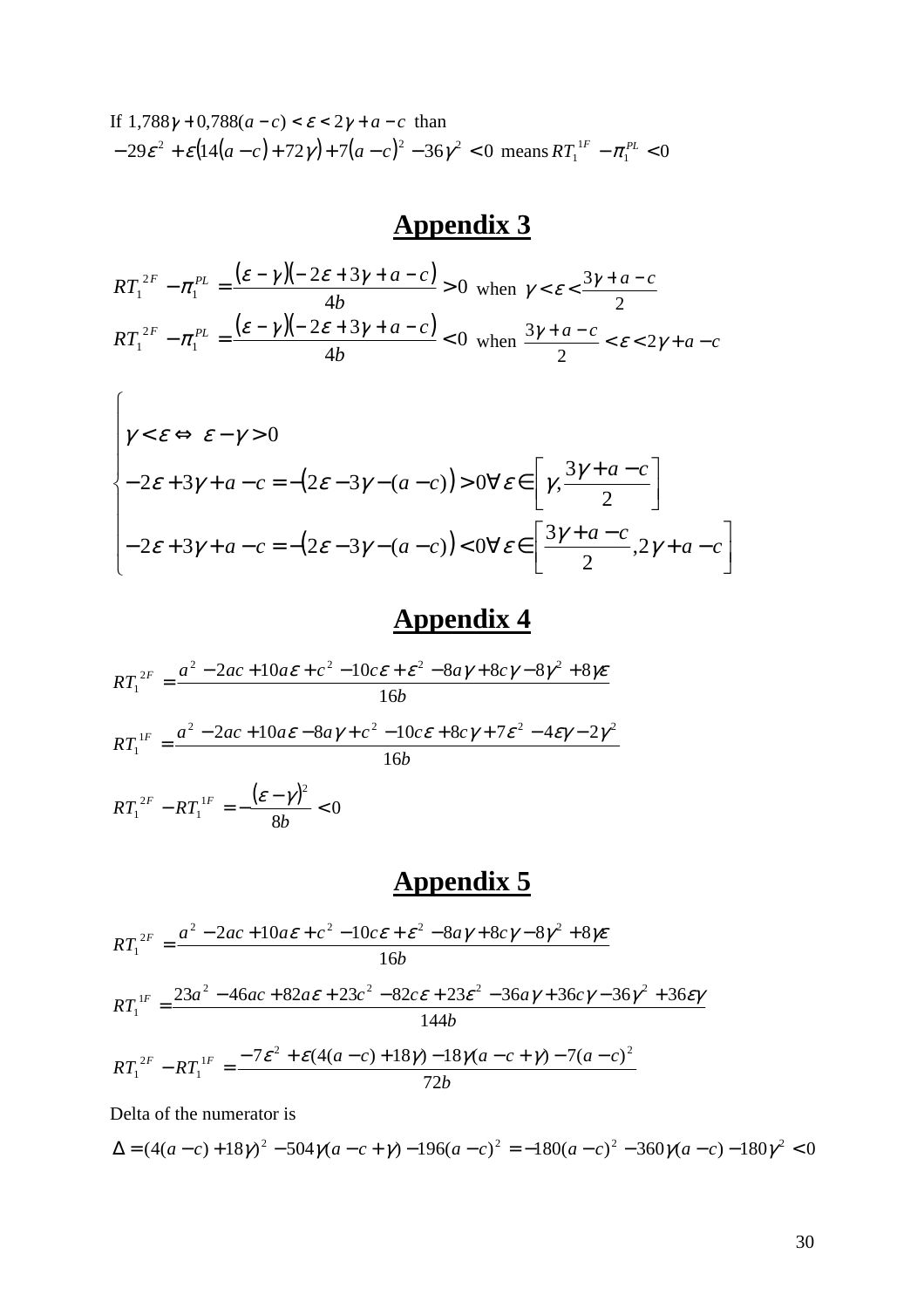Polynomial 
$$
-7\varepsilon^2 + \varepsilon(4(a-c) + 18\gamma) - 18\gamma(a-c+\gamma) - 7(a-c)^2
$$
 has no roots. for  $\varepsilon = 0$   
\n $-7\varepsilon^2 + \varepsilon(4(a-c) + 18\gamma) - 18\gamma(a-c+\gamma) - 7(a-c)^2 = -18\gamma(a-c+\gamma) - 7(a-c)^2 < 0$   
\nthen  $RT_1^{2F} - RT_1^{1F} = \frac{-7\varepsilon^2 + \varepsilon(4(a-c) + 18\gamma) - 18\gamma(a-c+\gamma) - 7(a-c)^2}{72b} < 0$ 

$$
RT_1^{2F} = \frac{3(a-c+\varepsilon)^2}{16b}
$$
  
\n
$$
RT_1^{1F} = \frac{2(a-c+\varepsilon)^2}{9b}
$$
  
\n
$$
RT_1^{2F} - RT_1^{1F} = -\frac{5(a-c+\varepsilon)^2}{144b} < 0
$$

# **Appendix 7**

$$
SC^{2F} - SC^{1F} = \frac{(\varepsilon - \gamma)(5\varepsilon + 6(a - c) + \gamma)}{32b} > 0
$$
  
\n
$$
SC^{2F} - SC^{PL} = \frac{(\varepsilon - \gamma)(2\varepsilon + 3(a - c) + \gamma)}{8b} > 0
$$
  
\n
$$
SC^{1F} - SC^{PL} = \frac{3(\varepsilon - \gamma)(\varepsilon + 2(a - c) + \gamma)}{32b} > 0
$$
  
\n
$$
ST^{2F} - ST^{1F} = \frac{(\varepsilon - \gamma)(-19\varepsilon + 14(a - c) + 33\gamma)}{32b} > 0
$$
  
\n
$$
ST^{2F} - ST^{PL} = \frac{(\varepsilon - \gamma)(-2\varepsilon + 9(a - c) + 11\gamma)}{8b} > 0
$$
  
\n
$$
ST^{1F} - ST^{PL} = \frac{11(\varepsilon - \gamma)(\varepsilon + 2(a - c) + \gamma)}{32b} > 0
$$

$$
SC^{2F} - SC^{1F} = \frac{17(a-c+\varepsilon)^2}{288b} > 0
$$
  

$$
SC^{2F} - SC^{PL} = \frac{(\varepsilon - \gamma)(2\varepsilon + 3(a-c) + \gamma)}{8b} > 0
$$
  

$$
SC^{1F} - SC^{PL} = \frac{(5\varepsilon - (a-c) - 6\gamma)(11\varepsilon + 17(a-c) + 6\gamma)}{288b} > 0
$$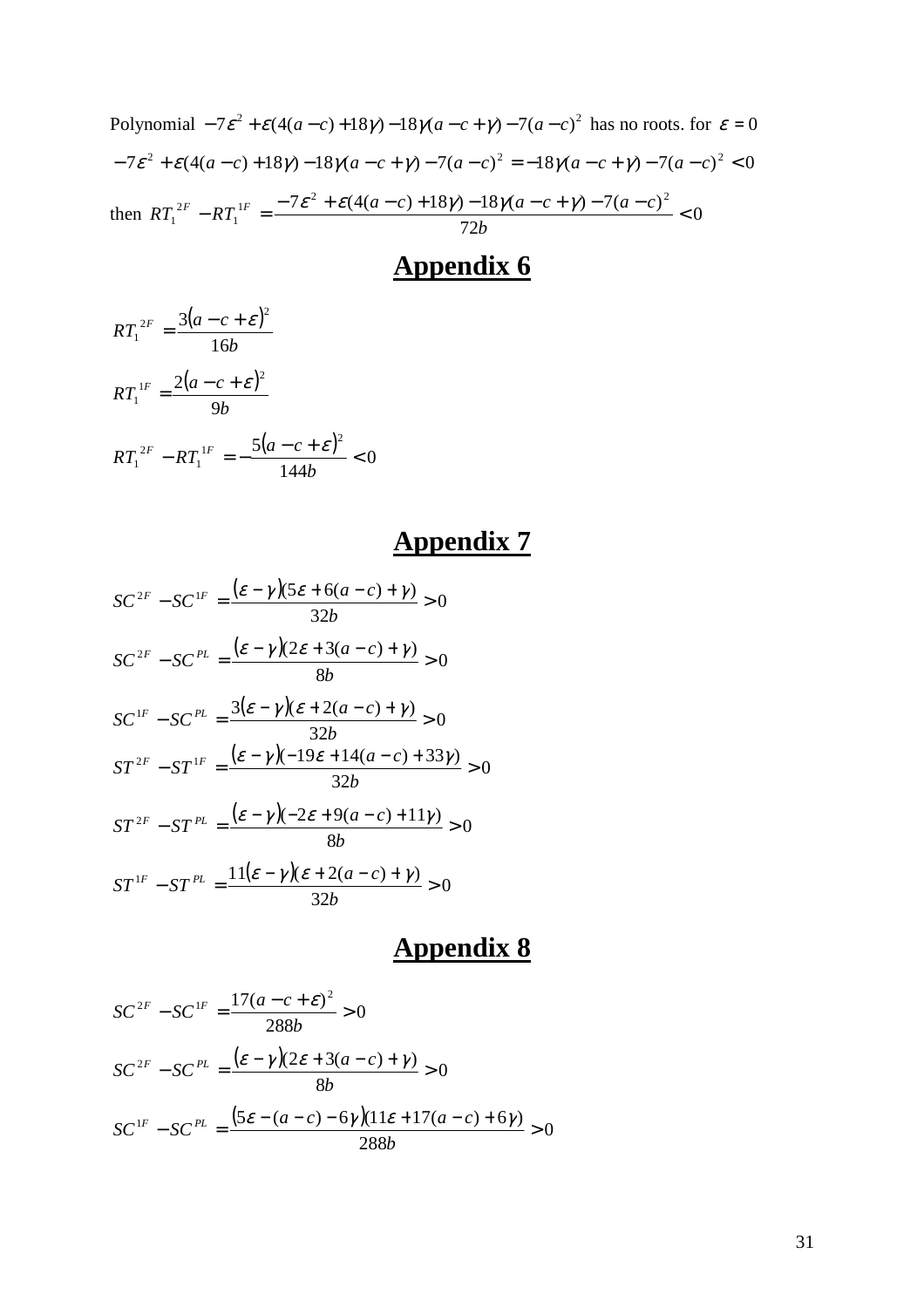$$
ST^{2F} - ST^{1F} = \frac{-7\varepsilon^2 - 58c\varepsilon + 58a\varepsilon + 72\varepsilon - 7c^2 - 7a^2 - 72a\gamma + 72c\gamma - 72\gamma^2 + 14ac}{288b}
$$

Roots of the numerator are:

$$
\varepsilon = \left(\frac{29 - 6\sqrt{21}}{7}\right)(a - c) + \left(\frac{36 - 6\sqrt{21}}{7}\right)\gamma \text{ and } \varepsilon' = \left(\frac{29 + 6\sqrt{21}}{7}\right)(a - c) + \left(\frac{36 + 6\sqrt{21}}{7}\right)\gamma
$$
  
since  $\varepsilon' < \frac{3\gamma + a - c}{2} < 2\gamma + a - c < \varepsilon$ '' than for  $\varepsilon$  verifying  $\frac{3\gamma + a - c}{2} < \varepsilon < 2\gamma + a - c$ ,  
numerator is positive which means that  $ST^{2F} - ST^{1F} > 0$ 

$$
ST^{2F} - ST^{PL} = \frac{(\varepsilon - \gamma)(-2\varepsilon + 9(a - c) + 11\gamma)}{8b} > 0
$$

*b*  $ST^{1F} - ST^{PL} = \frac{-65\varepsilon^2 - 266c\varepsilon + 266a\varepsilon + 396\varepsilon + 7c^2 + 7a^2 - 252a\varepsilon + 252c\varepsilon - 324\varepsilon^2 - 14ac}{268c\varepsilon + 266c\varepsilon + 266c\varepsilon + 266c\varepsilon + 266c\varepsilon + 266c\varepsilon + 266c\varepsilon + 266c\varepsilon + 266c\varepsilon + 266c\varepsilon + 266c\varepsilon + 266c\varepsilon + 266c\varepsilon + 266c\varepsilon + 2$ 288 <sup>1F</sup>  $-ST^{PL} = \frac{-65\varepsilon^2 - 266c\varepsilon + 266a\varepsilon + 396\varepsilon + 7c^2 + 7a^2 - 252a\gamma + 252c\gamma - 324\gamma^2 - 14}{268\varepsilon^2}$ 

Roots of the numerator are:

$$
\varepsilon = \left(\frac{133 - 36\sqrt{14}}{65}\right)(a - c) + \left(\frac{198 - 36\sqrt{14}}{65}\right)\gamma
$$
  
and 
$$
\varepsilon' = \left(\frac{133 + 36\sqrt{14}}{65}\right)(a - c) + \left(\frac{198 + 36\sqrt{14}}{65}\right)\gamma
$$
  
Since 
$$
\varepsilon' < \frac{3\gamma + a - c}{2} < 2\gamma + a - c < \varepsilon'' \text{ than for } \varepsilon \text{ verifying } \frac{3\gamma + a - c}{2} < \varepsilon < 2\gamma + a - c,
$$

numerator is positive which means that  $ST^{1F} - ST^{PL} > 0$ 

$$
SC^{2F} - SC^{1F} = \frac{17(a - c + \varepsilon)^2}{288b} > 0
$$
  

$$
SC^{2F} - SC^{PL} = \frac{5(a - c + \varepsilon)^2}{32b} > 0
$$
  

$$
SC^{1F} - SC^{PL} = \frac{7(a - c + \varepsilon)^2}{72b} > 0
$$
  

$$
ST^{2F} - ST^{1F} = \frac{11(a - c + \varepsilon)^2}{288b} > 0
$$
  

$$
ST^{2F} - ST^{PL} = \frac{7(a - c + \varepsilon)^2}{32b} > 0
$$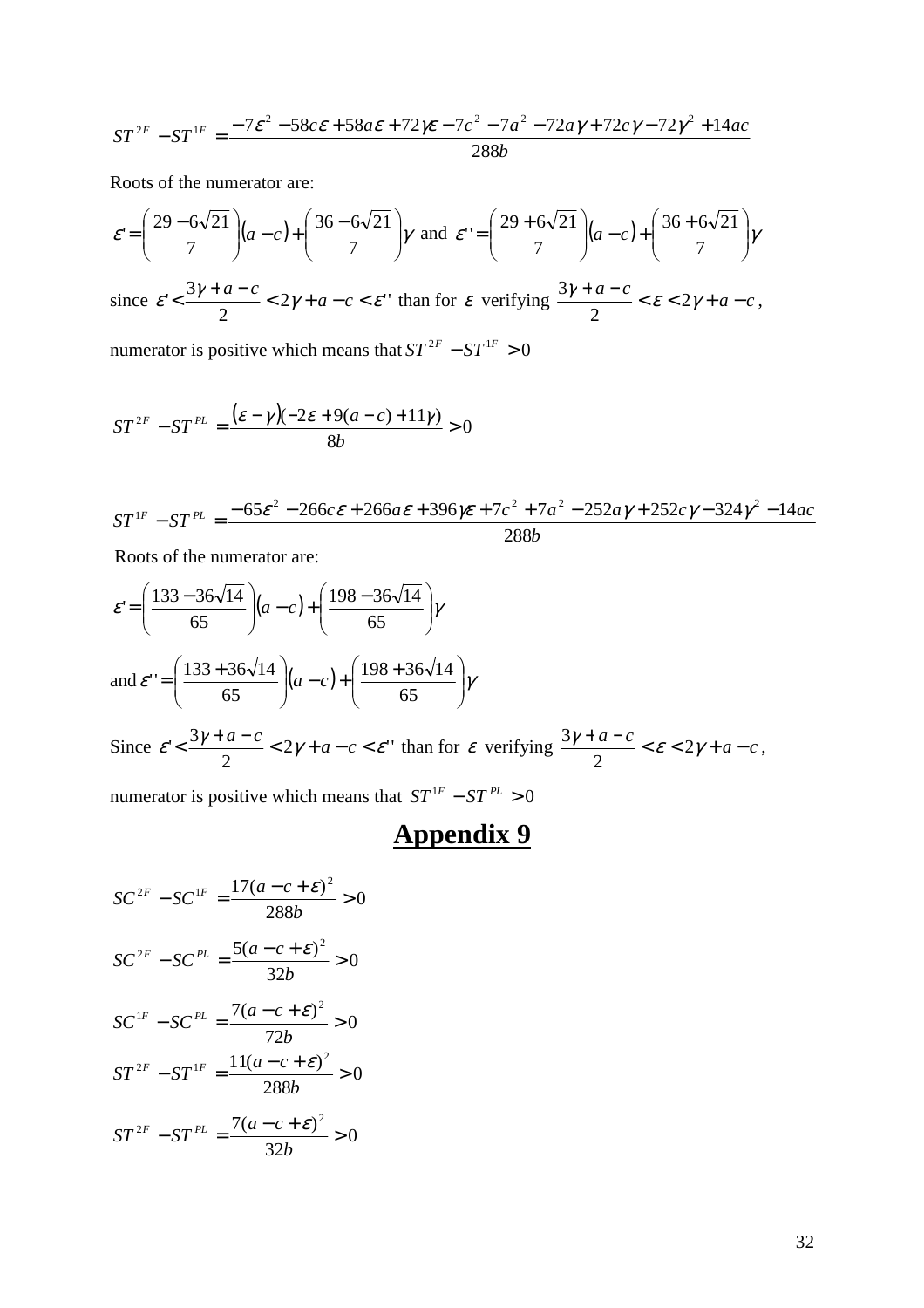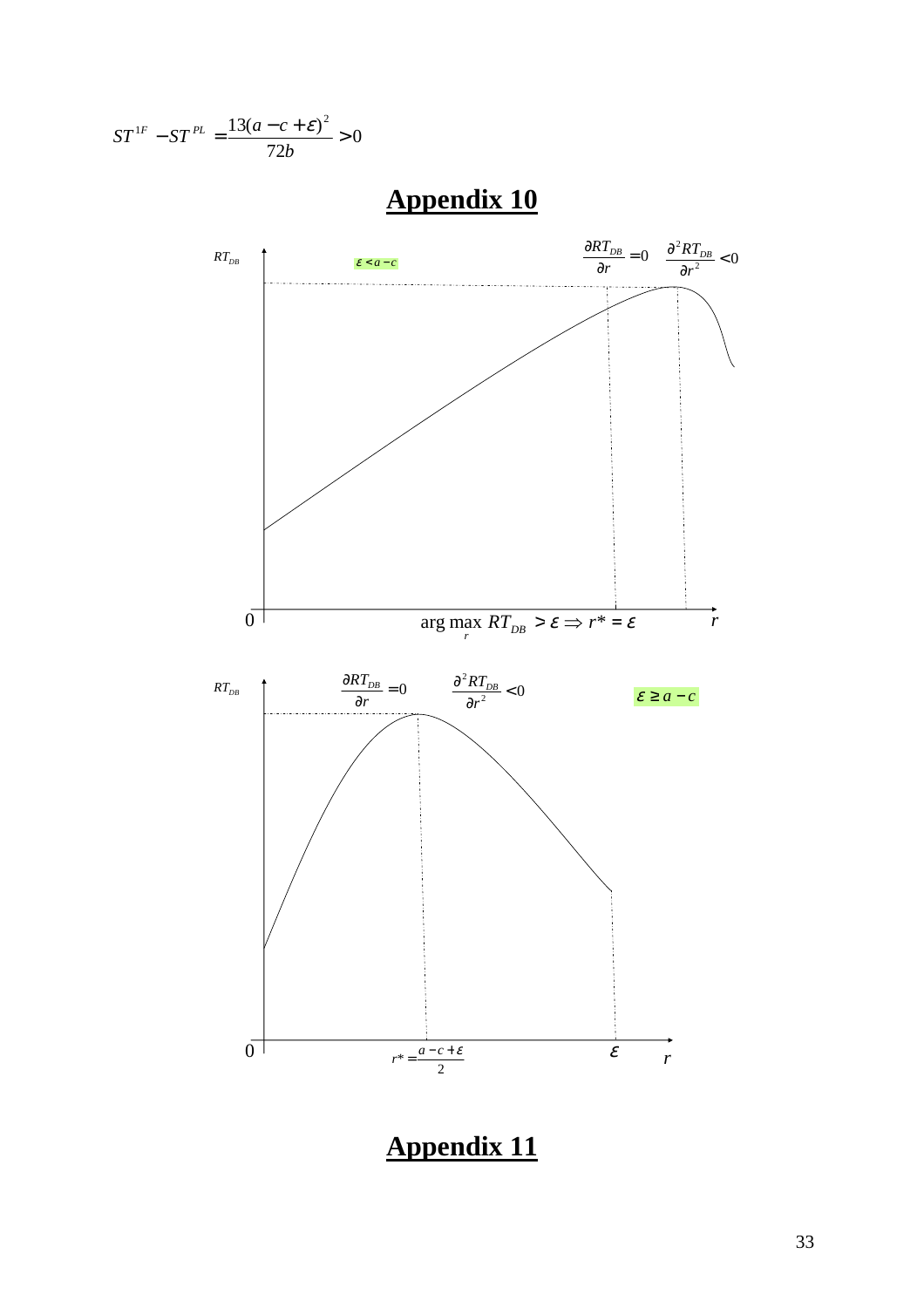$$
RT_{2, firms}^{rovalies} - RT^{NL} = \frac{-2\varepsilon^2 + \varepsilon(2(a-c) + 3\gamma) + (a-c)\gamma - \gamma^2}{4b}
$$

Numerator roots are:

$$
\varepsilon' = \frac{3}{4}\gamma + \frac{1}{2}(a-c) - \frac{1}{4}\sqrt{\gamma^2 + 20\gamma(a-c) + 4(a-c)^2}
$$
 and  

$$
\varepsilon'' = \frac{3}{4}\gamma + \frac{1}{2}(a-c) + \frac{1}{4}\sqrt{\gamma^2 + 20\gamma(a-c) + 4(a-c)^2}
$$

We can check that  $\varepsilon' < \gamma < a - c < \varepsilon$ ".

In fact, 
$$
\gamma - \varepsilon' = \frac{1}{4}\gamma - \frac{1}{2}(a-c) + \frac{1}{4}\sqrt{\gamma^2 + 20\gamma(a-c) + 4(a-c)^2} > 0
$$
 since  

$$
\gamma + \sqrt{\gamma^2 + 20\gamma(a-c) + 4(a-c)^2} > 2(a-c).
$$

Plotting the function  $\gamma - \varepsilon$  depending on variables  $\gamma$  and  $\delta = a - c$ , we can see that  $\gamma - \varepsilon$  is always positive



$$
\varepsilon^{n} - (a - c) = \frac{3}{4}\gamma - \frac{1}{2}(a - c) + \frac{1}{4}\sqrt{\gamma^{2} + 20\gamma(a - c) + 4(a - c)^{2}} > \gamma - \varepsilon > 0
$$

Which means that numerator sign is positive

$$
RT_{2\text{ firms}}^{\text{rovalities}} - RT^{\text{NL}} = \frac{-2\varepsilon^2 + \varepsilon(2(a-c) + 3\gamma) + (a-c)\gamma - \gamma^2}{4b} > 0
$$

### **Appendix 12**

 $(a-c+\varepsilon)^2$ *b*  $RT_{2\, firms}^{royalies} = RT^{NL} = \frac{(a-c)}{1}$  $f_{\text{irms}}$  -  $\sim$  11 - 4 2 2  $= RT^{NL} = \frac{(a-c+\varepsilon)^2}{4}$  (using equations (37) and (6))  $(a-c+\varepsilon)^2$ *b*  $SC_{2\, firms}^{royalties} = SC_{2\,R}^{NL} = \frac{(a-c)}{2}$  $f_{\text{irms}}$   $-5$ C  $-$  8 2 2  $=SC^{NL}=\frac{(a-c+\varepsilon)}{2}$  $(a-c+\varepsilon)^{n}$ *b*  $\delta T_{2\, firms}^{royalties} = \delta T^{NL} = \frac{3(a-c)}{2}$  $f_{\text{irms}}$  -  $\sigma$  -  $\sigma$  - 8  $3(a-c+\varepsilon)^2$ 2  $= ST^{NL} = \frac{3(a-c+\varepsilon)}{2}$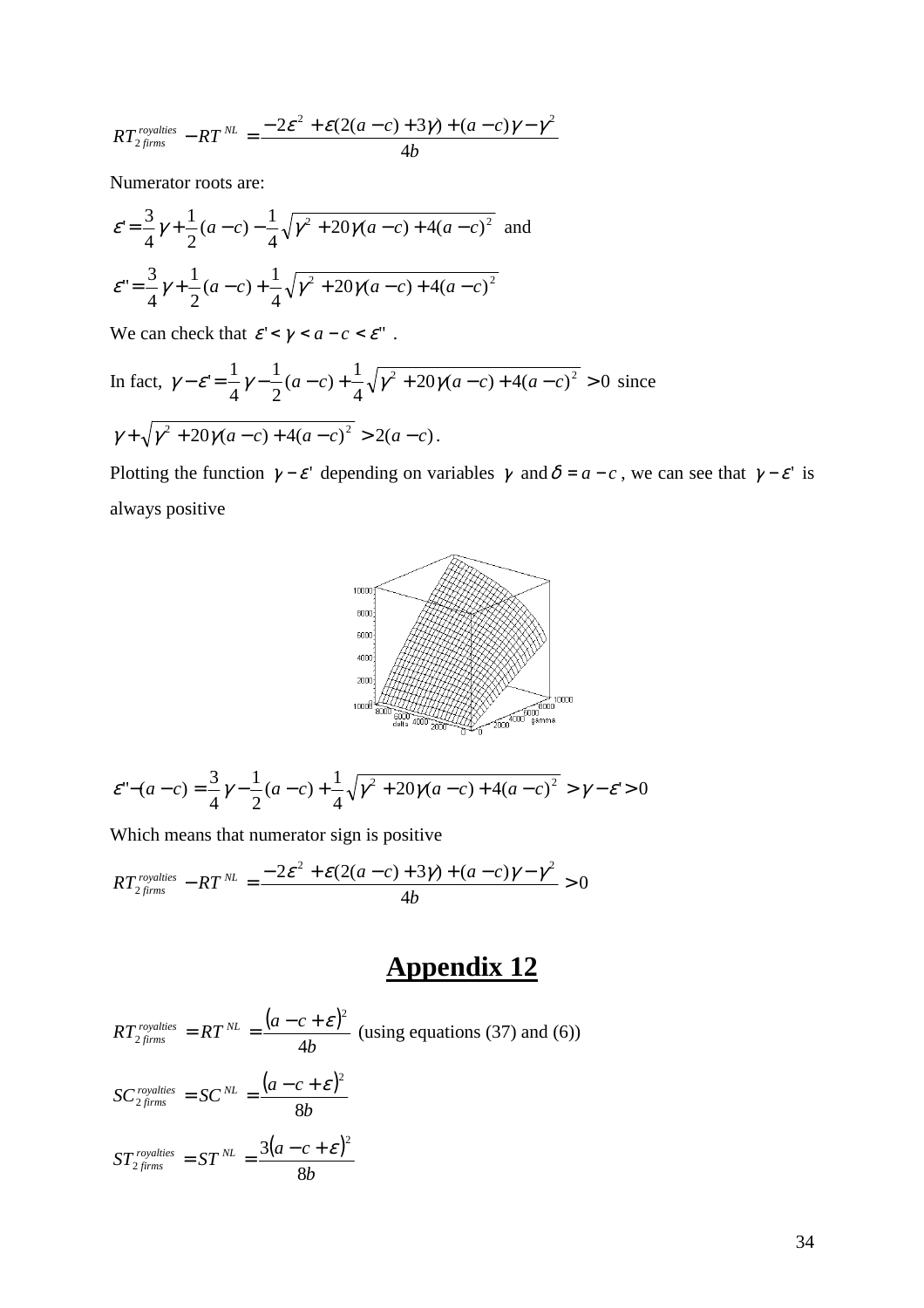$\frac{(\varepsilon - \gamma)(6(a-c) - 5\varepsilon + 11\gamma)}{6a} > 0$ 16  $\tau_1 + E - \pi_1^{NL} = \frac{(\varepsilon - \gamma)(6(a-c) - 5\varepsilon + 11\gamma)}{16b} >$ *b*  $\pi_1 + E - \pi_1^{NL} = \frac{(\varepsilon - \gamma)(6(a-c) - 5\varepsilon + 11\gamma)}{4\varsigma} > 0$  since for 2  $\epsilon < \frac{3\gamma + a - c}{2}$  we have  $6(a-c) - 5\varepsilon + 11\gamma > 0$ 

### **Appendix 14**

$$
\pi_1 + E - \pi_1^{NL} = \frac{2(a - c + \varepsilon)^2}{9b} - \frac{(a - c + 3\varepsilon - 2\gamma)^2}{16b}
$$

$$
= \frac{23(a - c)^2 + (10\varepsilon + 36\gamma)(a - c) + 108\varepsilon\gamma - 49\varepsilon^2 - 36\gamma^2}{144b}
$$

Numerator roots are:

$$
\varepsilon = \frac{5 + 24\sqrt{2}}{49} (a - c) + \frac{54 + 24\sqrt{2}}{49} \gamma \text{ and } \varepsilon' = \frac{5 - 24\sqrt{2}}{49} (a - c) + \frac{54 - 24\sqrt{2}}{49} \gamma
$$
  

$$
\varepsilon' = 0,7947 (a - c) + 1,794 \gamma \text{ and } \varepsilon' = -0,5906 (a - c) + 0,4093 \gamma
$$
  
Numerator is always positive when  $\varepsilon' < \varepsilon < \varepsilon'$ 

### **Appendix 15**

$$
\pi_1 + 2E - \pi_1^{NL} = \frac{(\varepsilon - \gamma)(4(a-c) - 7\varepsilon + 11\gamma)}{8b} > 0
$$

### **Appendix 16**

$$
\pi_1 + 2E - \pi_1^{NL} = \frac{3(a - c + \varepsilon)^2}{16b} - \frac{(a - c + 3\varepsilon - 2\gamma)^2}{16b}
$$

$$
= \frac{(a - c)^2 + 2\gamma(a - c) + 6\varepsilon\gamma - 3\varepsilon^2 - 2\gamma^2}{8b}
$$

Roots of the numerator are:  $\varepsilon = \left(1 - \frac{\sqrt{3}}{3}\right)\gamma - \frac{\sqrt{3}}{3}(a-c)$ J  $\backslash$  $\overline{\phantom{a}}$ l ſ  $= | 1 -$ 3 3 3  $\varepsilon = \left(1 - \frac{\sqrt{3}}{3}\right)\gamma - \frac{\sqrt{3}}{3}(a-c)$  and  $\varepsilon = \left(1 + \frac{\sqrt{3}}{3}\right)\gamma + \frac{\sqrt{3}}{3}(a-c)$ J  $\backslash$  $\overline{\phantom{a}}$ l ſ  $= 1 +$ 3 3 3  $\varepsilon$ " =  $\left(1+\frac{\sqrt{3}}{2}\right)\gamma$ 

$$
\varepsilon
$$
'= 0,4226 $\gamma$  – 0,5773 $(a - c)$  and  $\varepsilon$ ''=1,5773 $\gamma$  + 0,5773 $(a - c)$ 

Numerator is always positive when  $\varepsilon' < \varepsilon < \varepsilon$ "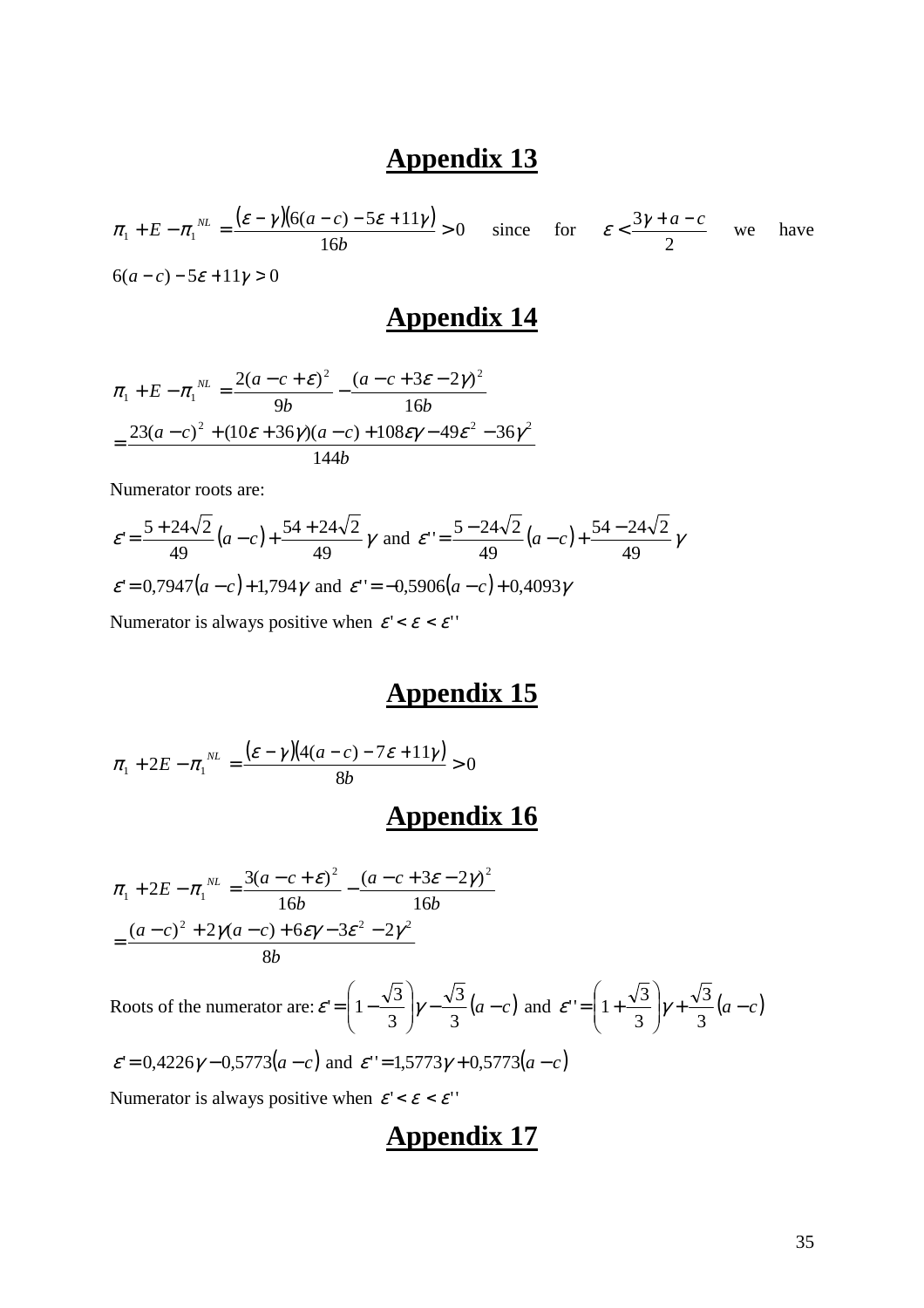a) If 2  $\varepsilon < \frac{3\gamma + a - c}{2}$ 

Comparing equations of total revenue (49) and (43) of patent holding firm, we find

$$
RT_1^{2E} - RT_1^{1E} = \frac{(\varepsilon - \gamma)(2(a - c) - 9\varepsilon + 11\gamma)}{16b}
$$
  
If  $\gamma < \varepsilon < \frac{11\gamma + 2(a - c)}{9}$  then  $RT_1^{2E} - RT_1^{1E} > 0$   
If  $\frac{11\gamma + 2(a - c)}{9} < \varepsilon < \frac{3\gamma + a - c}{2}$  then  $RT_1^{2E} - RT_1^{1E} < 0$   
Patent holding firm profit is better when licensing two firms than licensing only one firm

when 9  $\gamma < \varepsilon < \frac{11\gamma + 2(a-c)}{2}$ , when 2 3 9  $\frac{11\gamma + 2(a-c)}{a} < \varepsilon < \frac{3\gamma + a - c}{a}$  licensing just one firm is better than licensing two firms.

b) If 
$$
\varepsilon > \frac{3\gamma + a - c}{2}
$$

Comparing equations of total revenue (51) and (45) of patent holding firm, we find

$$
RT_1^{2E} - RT_1^{1E} = -\frac{5(a-c+\varepsilon)^2}{144b} < 0.
$$

Licensing just one firm is better than licensing two firms when innovation is drastic compared with imitation.

### **Appendix 18**

In the auction licensing to only one firm:

 $\blacksquare$  If 2  $\varepsilon < \frac{3\gamma + a - c}{2}$ 

Consumer surplus *b*  $\Delta$ *SC* =  $\frac{(3(a-c))}{(a-c)}$ 32  $=\frac{(3(a-c)+2\varepsilon+\gamma)^2}{2a}$ 

Total surplus *b*  $ST = \frac{15(a-c)^2 + 20(a-c)\varepsilon + 28\varepsilon^2 + 10(a-c)}{25}$ 32  $=\frac{15(a-c)^2 + 20(a-c)\varepsilon + 28\varepsilon^2 + 10(a-c)\gamma - 36\varepsilon\gamma + 23\gamma^2}{22\varepsilon^2}$ 

 $\blacksquare$  If 2  $\varepsilon > \frac{3\gamma + a - c}{2}$ 

Consumer surplus *b*  $\Delta C = \frac{(a-c)}{2}$ 9  $=\frac{(a-c+\varepsilon)^2}{2}$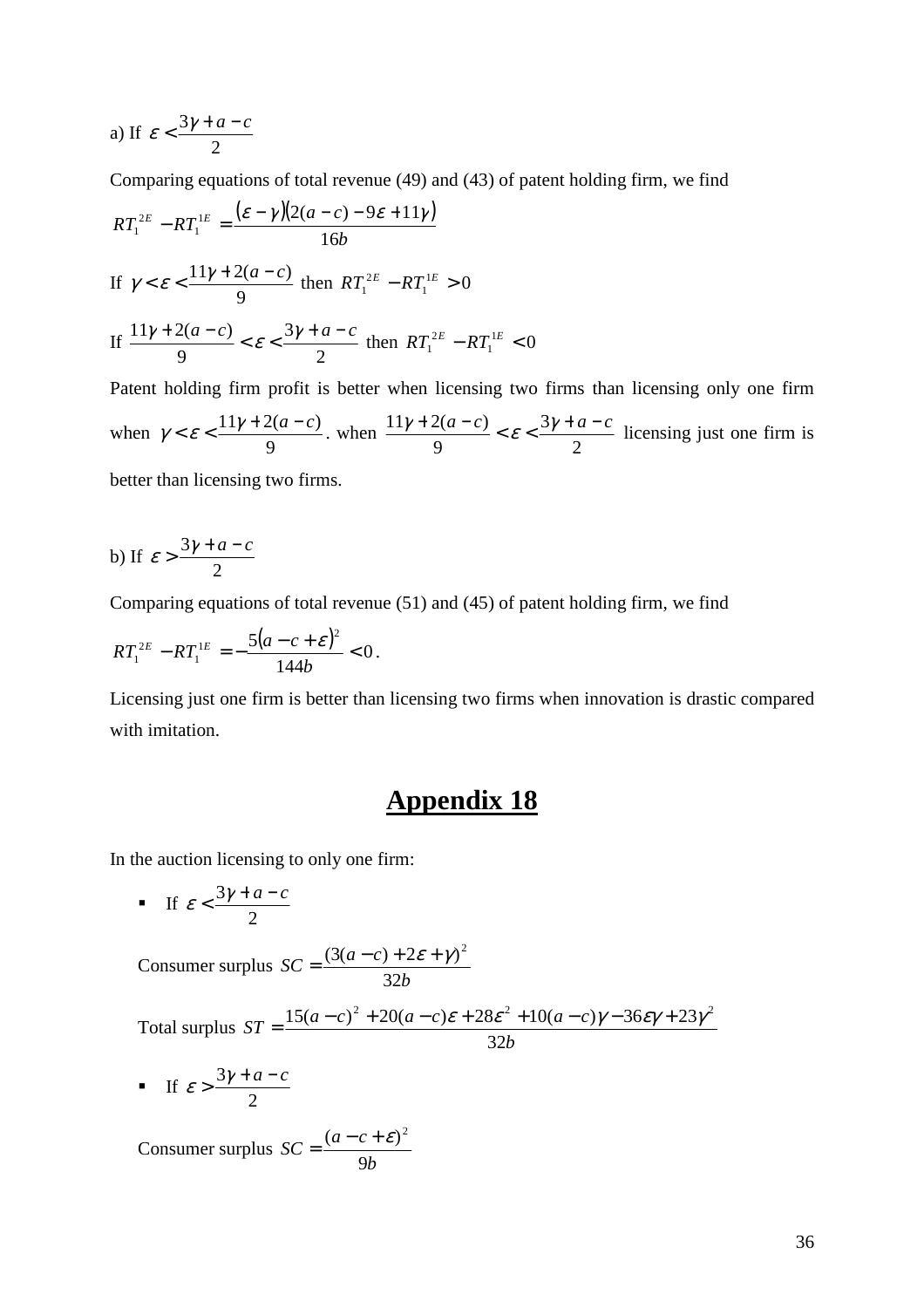Total surplus *b*  $ST = \frac{4(a-c)}{a}$ 9  $=\frac{4(a-c+\varepsilon)^2}{2}$ 

In the auction licensing to two firms:

 $\blacksquare$  If 2  $\varepsilon < \frac{3\gamma + a - c}{2}$ 

Consumer surplus *b*  $\Delta C = \frac{9(a-c)}{2a}$ 32  $=\frac{9(a-c+\varepsilon)^2}{2a}$ 

Total surplus  $ST = \frac{3(5(a-c)^2 + 18(a-c)\varepsilon - 8(a-c)\gamma + \varepsilon^2 + 16\varepsilon\gamma - 12\gamma^2)}{2(3a-c)^2}$ *b*  $ST = \frac{3(5(a-c)^2 + 18(a-c)\varepsilon - 8(a-c)}{2}$ 32  $=\frac{3(5(a-c)^2+18(a-c)\varepsilon-8(a-c)\gamma+\varepsilon^2+16\varepsilon\gamma-12\gamma^2}{2(5(a-c)^2+16\varepsilon\gamma-12\gamma^2)}$ 

 $\blacksquare$  If 2  $\mathcal{E} > \frac{3\gamma + a - c}{2}$ 

Consumer surplus *b*  $\Delta C = \frac{9(a-c)}{2a}$ 32  $=\frac{9(a-c+\varepsilon)^2}{2a}$ 

Total surplus 
$$
ST = \frac{19(a-c+\varepsilon)^2}{32b}
$$

Comparison of consumer surplus and total surplus

• If 
$$
\varepsilon < \frac{3\gamma + a - c}{2}
$$
  
\n
$$
SC_{1E} - SC_{NL} = \frac{3(\varepsilon - \gamma)(2(a - c) + \varepsilon + \gamma)}{32b} > 0
$$
\n
$$
SC_{2E} - SC_{NL} = \frac{(\varepsilon - \gamma)(3(a - c) + 2\varepsilon + \gamma)}{32b} > 0
$$
\n
$$
SC_{2E} - SC_{1E} = \frac{(\varepsilon - \gamma)(6(a - c) + 5\varepsilon + \gamma)}{32b} > 0
$$
\n
$$
ST_{1E} - ST_{NL} = \frac{5(\varepsilon - \gamma)(2(a - c) + \varepsilon + \gamma)}{32b} > 0
$$
\n
$$
ST_{2E} - ST_{NL} = \frac{(\varepsilon - \gamma)(11(a - c) - 5\varepsilon + 16\gamma)}{8b} > 0 \text{ since } 11(a - c) - 5\varepsilon + 16\gamma > 0 \text{ when }
$$
\n
$$
\varepsilon < \frac{3\gamma + a - c}{2}
$$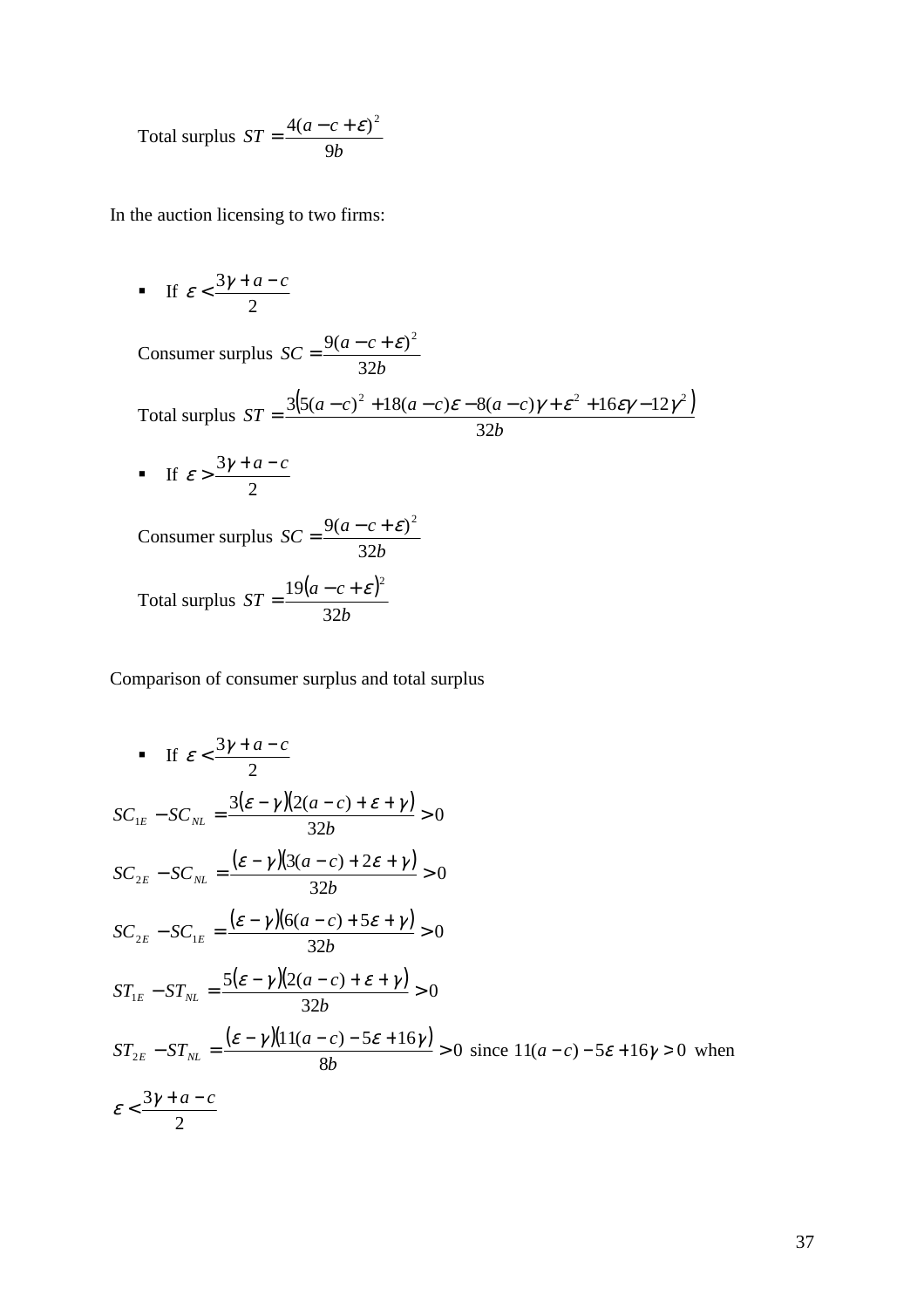$$
ST_{2E} - ST_{1E} = \frac{(\varepsilon - \gamma)(34(a-c) - 25\varepsilon + 59\gamma)}{32b} > 0 \text{ since } 34(a-c) - 25\varepsilon + 59\gamma > 0 \text{ when}
$$
\n
$$
\varepsilon < \frac{3\gamma + a - c}{2}
$$
\n• If  $\frac{3\gamma + a - c}{2} < \varepsilon < 2\gamma + a - c$ \n
$$
SC_{1E} - SC_{NL} = \frac{-(a - c - 5\varepsilon + 6\gamma)(17(a-c) + 11\varepsilon + 6\gamma)}{288b} > 0
$$
\nIn fact  $a - c - 5\varepsilon + 6\gamma < 0$  when  $\frac{3\gamma + a - c}{2} < \varepsilon < 2\gamma + a - c$ \n
$$
SC_{2E} - SC_{NL} = \frac{(\varepsilon - \gamma)(3(a-c) + 2\varepsilon + \gamma)}{32b} > 0
$$
\n
$$
SC_{2E} - SC_{1E} = \frac{17(a-c+\varepsilon)^2}{288b} > 0
$$
\n
$$
ST_{1E} - ST_{NL} = \frac{-7(a-c)^2 + (166\varepsilon - 180\gamma)(a-c) - 79\varepsilon^2 + 324\varepsilon\gamma - 252\gamma^2}{288b} > 0
$$

In fact, numerator roots are:

$$
\varepsilon = \left(\frac{162 - 24\sqrt{11}}{79}\right)\gamma - \left(\frac{83 - 24\sqrt{11}}{79}\right)(a - c) \text{ and } \varepsilon = \left(\frac{162 + 24\sqrt{11}}{79}\right)\gamma + \left(\frac{83 + 24\sqrt{11}}{79}\right)(a - c)
$$

Which is equivalent to  $\varepsilon' = 1,043\gamma - 0,043(a - c)$  and  $\varepsilon' = 3,0582\gamma + 2,0582(a - c)$ Numerator is always positive when  $\varepsilon' < \varepsilon < \varepsilon'$ .

Since 
$$
\varepsilon' < \frac{3\gamma + a - c}{2} < \varepsilon < 2\gamma + a - c < \varepsilon''
$$
 than  $ST_{1E} - ST_{PL} > 0$   

$$
ST_{2E} - ST_{NL} = \frac{(a - c)^2 + (a - c)(7\varepsilon - 5\gamma) - \varepsilon^2 + 9\varepsilon\gamma - 7\gamma^2}{8b} > 0
$$

In fact, 
$$
ST_{2E} - ST_{NL} = \frac{(a-c)^2 + (a-c)(7\varepsilon - 5\gamma) - \varepsilon^2 + 9\varepsilon\gamma - 7\gamma^2}{8b}
$$

Numerator roots are:

$$
\varepsilon = \left(\frac{9-\sqrt{53}}{2}\right)\gamma - \left(\frac{7-\sqrt{53}}{2}\right)(a-c) \text{ and } \varepsilon' = \left(\frac{9+\sqrt{53}}{2}\right)\gamma + \left(\frac{7+\sqrt{53}}{2}\right)(a-c)
$$

Which is equivalent to  $\varepsilon' = 0.8599\gamma - 0.14(a - c)$  and  $\varepsilon' = 8.14\gamma + 7.14(a - c)$ Numerator is always positive when  $\varepsilon' < \varepsilon < \varepsilon'$ .

Since 
$$
\varepsilon' < \frac{3\gamma + a - c}{2} < \varepsilon < 2\gamma + a - c < \varepsilon
$$
" than  $ST_{2E} - ST_{PL} > 0$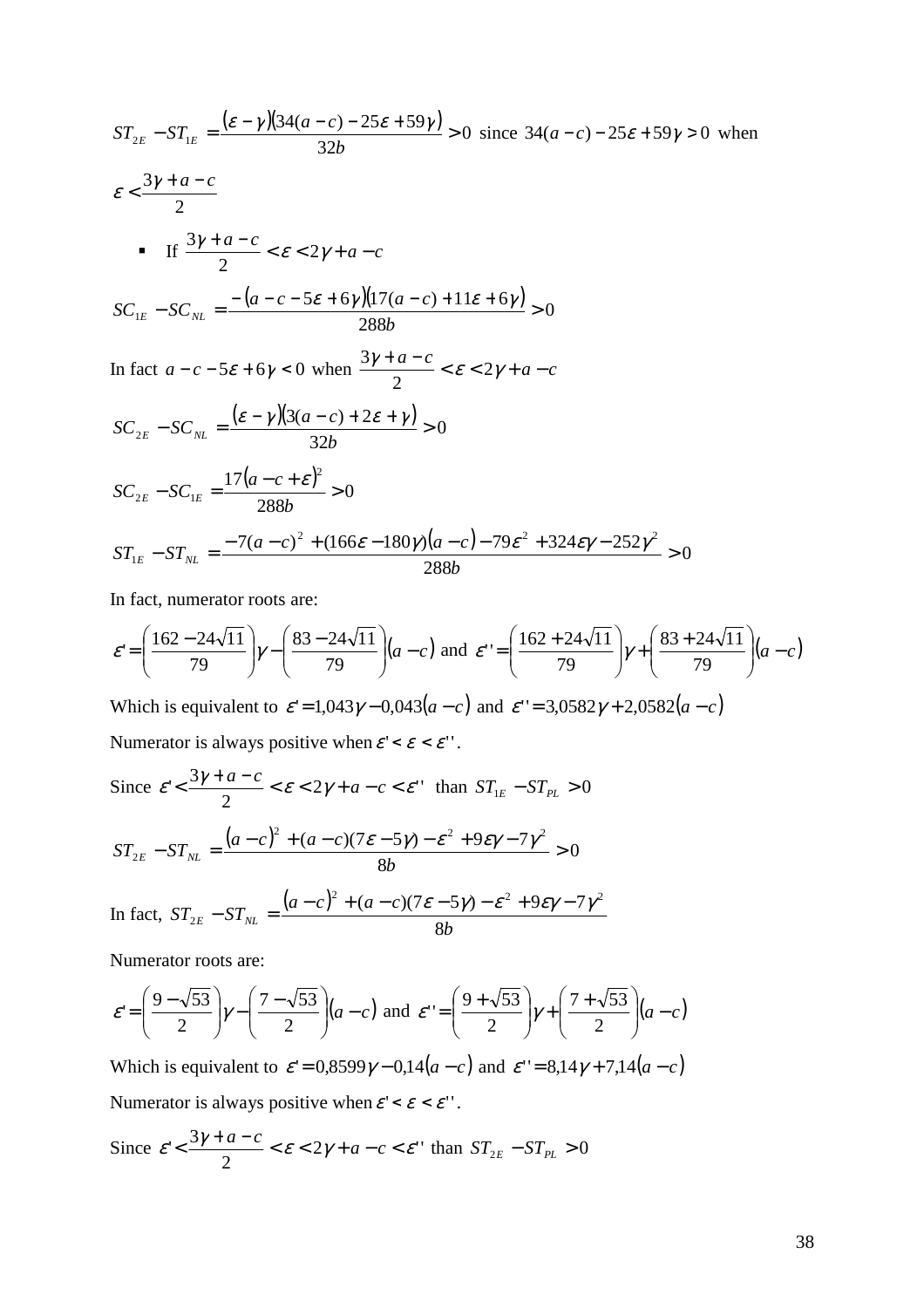$$
ST_{2E} - ST_{1E} = \frac{43(a - c + \varepsilon)^2}{288b} > 0
$$

$$
\blacksquare \quad \text{If } \varepsilon \ge 2\gamma + a - c
$$

 $\frac{(a-c+\varepsilon)^2}{\sigma} > 0$ 72  $7(a-c+\varepsilon)^2$  $S_{1E} - SC_{NL} = \frac{7(a-c+\mathcal{E})^2}{72!} >$ *b*  $\mathcal{S}C_{1E} - \mathcal{S}C_{NL} = \frac{7(a-c+\varepsilon)}{32L}$  $\frac{(a-c+\varepsilon)^2}{2a} > 0$ 32  $5(a-c+\varepsilon)^2$  $\sum_{2E} - SC_{PL} = \frac{5(a-c+\mathcal{E})^2}{22L} >$ *b*  $SC_{2E} - SC_{PL} = \frac{5(a-c+\varepsilon)}{22L}$  $\frac{(a-c+\varepsilon)^2}{200} > 0$ 288  $17(a-c+\varepsilon)^2$  $\sum_{2E} - SC_{1E} = \frac{17(a-c+\mathcal{E})^2}{288L} >$ *b*  $SC_{2E} - SC_{1E} = \frac{17(a-c) + \mathcal{E}}{288L}$  $\frac{(a-c+\varepsilon)^2}{2a} > 0$ 72  $5(a-c+\varepsilon)^2$  $T_{1E} - ST_{NL} = \frac{5(a-c+\varepsilon)^2}{72L} >$ *b*  $ST_{1E} - ST_{NL} = \frac{5(a-c) \epsilon}{72L}$  $\frac{(a-c+\varepsilon)^2}{2a} > 0$ 32  $7(a-c+\varepsilon)^2$  $T_{2E} - ST_{NL} = \frac{7(a-c+\mathcal{E})^2}{22L} >$ *b*  $ST_{2E} - ST_{NL} = \frac{7(a-c+\varepsilon)}{22L}$  $\frac{(a-c+\varepsilon)^2}{200} > 0$ 288  $43(a-c+\varepsilon)^2$  $T_{2E} - ST_{1E} = \frac{43(a-c+\mathcal{E})^2}{299L} >$ *b*  $ST_{2E} - ST_{1E} = \frac{43(a-c) \epsilon}{288L}$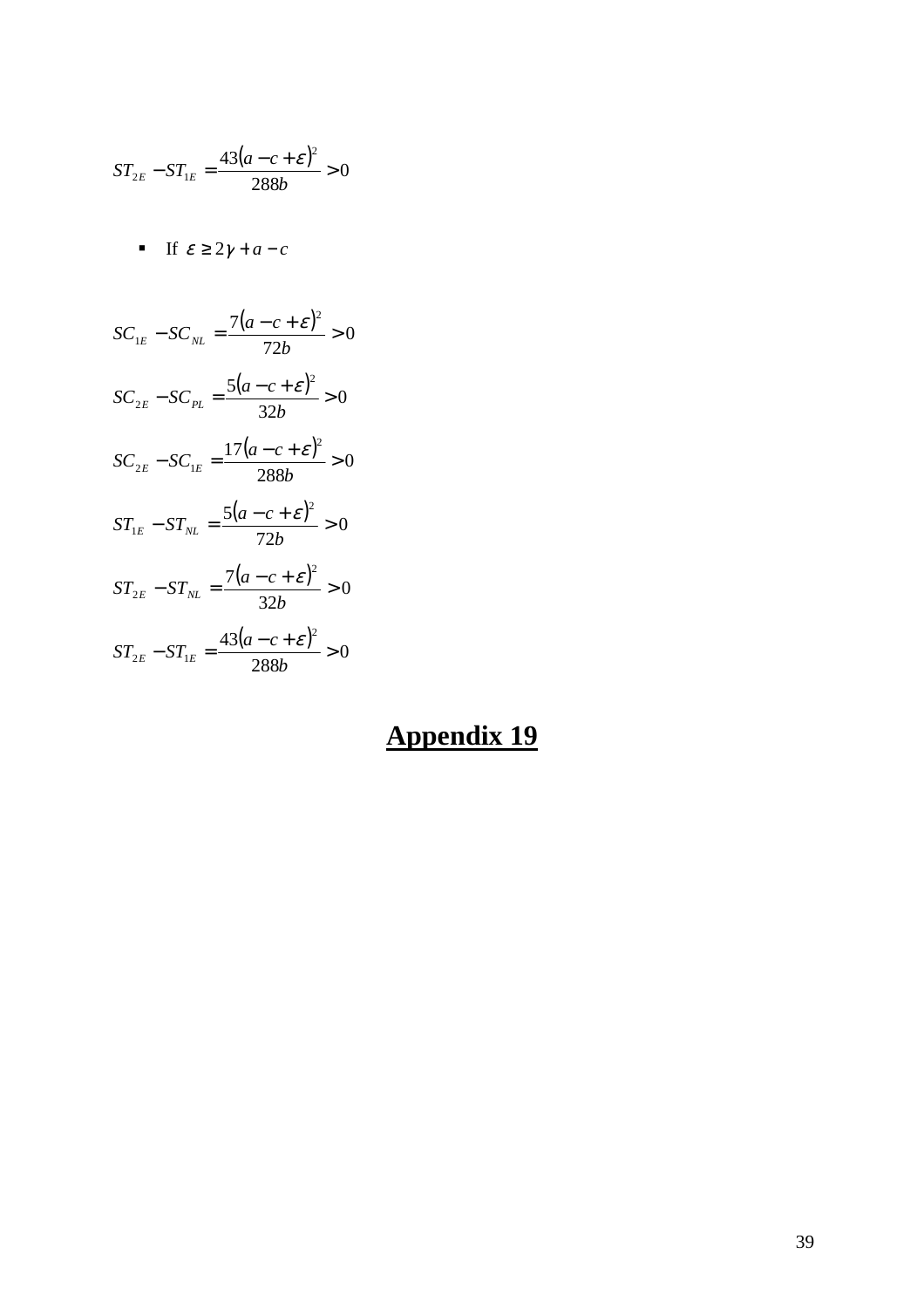

If 
$$
\varepsilon < a-c
$$
,  $RT_1^{royalties} - RT_1^{2E} = \frac{3(\varepsilon^2 - 4\varepsilon\gamma + 2\gamma(a-c) + 3\gamma^2)}{8b} > 0$ 

Numerator has no roots since  $\Delta = 4\gamma(\gamma - 2(a - c)) < 0$ . for  $\varepsilon = 0$  numerator sign is  $sign\left(2\gamma(a-c)+3\gamma^2\right)>0$ 

We can check that for 9  $\gamma < \varepsilon < \frac{11\gamma + 2(a-c)}{a}$  and  $\varepsilon < a-c$ , we have  $\gamma < a-c < 2(a-c)$ 

$$
\text{If } \varepsilon \ge a-c \text{ , } RT_1^{\text{rovalties}} - RT_1^{2E} = \frac{3\left((a-c)^2 + (4\gamma - 2\varepsilon)(a-c) + 3\varepsilon^2 - 8\varepsilon\gamma + 6\gamma^2\right)}{16b} > 0
$$

Numerator has no roots since  $\Delta = -(8\gamma^2 + 16\gamma(a-c) + 8(a-c)^2) < 0$ . for  $\varepsilon = 0$  the numerator  $sign is sign\left( (a-c)^2 + (4\gamma)(a-c) + 6\gamma^2 \right) > 0$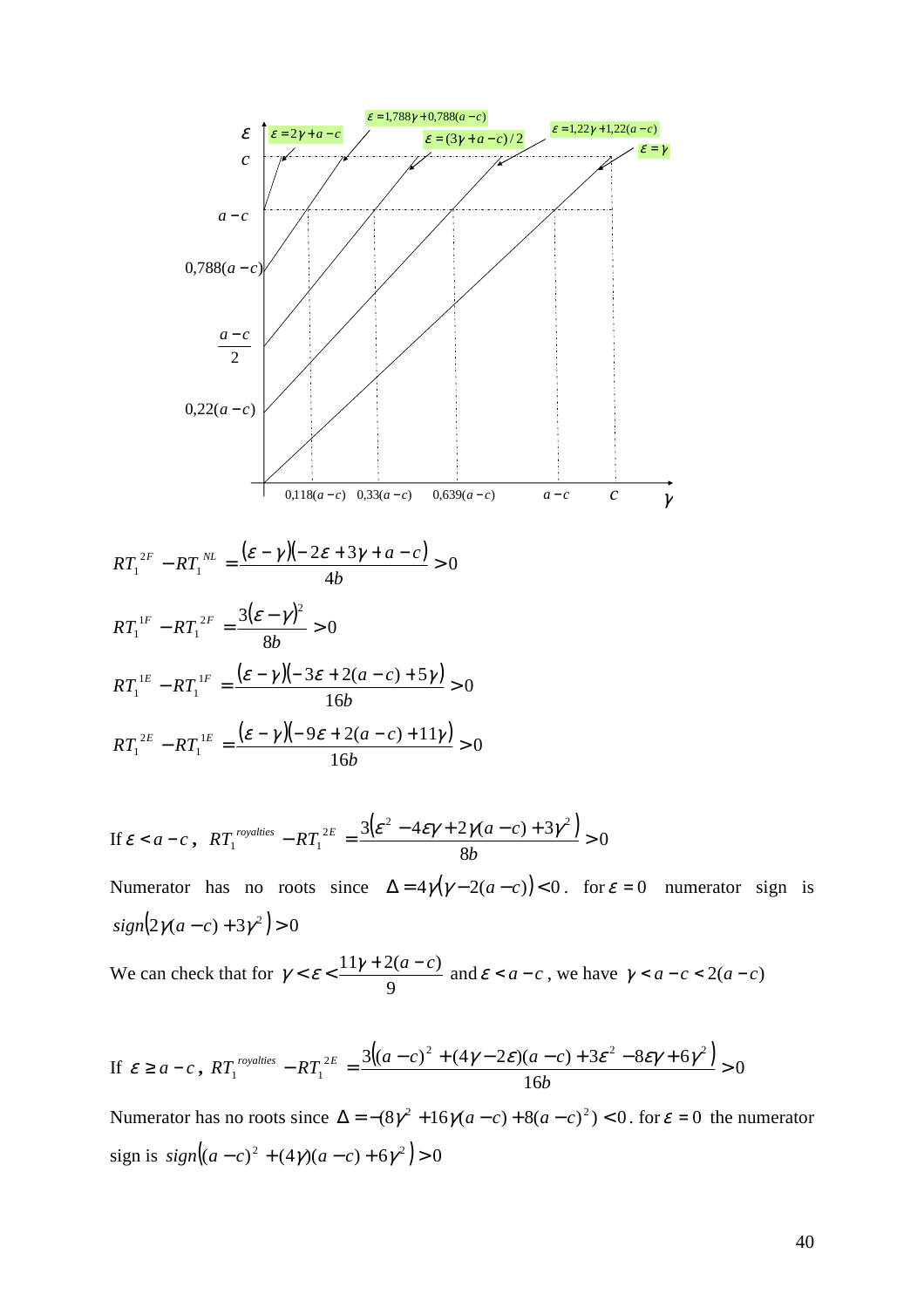$$
\text{If } \varepsilon < a-c \,, \quad RT_1^{\text{rovalities}} - RT_1^{\text{1E}} = \frac{2(a-c)\varepsilon - 3\varepsilon^2 + 10(a-c)\gamma - 4\varepsilon\gamma + 7\gamma^2}{16b} > 0
$$

In fact, numerator roots are:

$$
\varepsilon = \frac{a-c-2\gamma}{3} - \frac{1}{3}\sqrt{(a-c+\gamma)(a-c+25\gamma)}
$$
 and 
$$
\varepsilon' = \frac{a-c-2\gamma}{3} + \frac{1}{3}\sqrt{(a-c+\gamma)(a-c+25\gamma)}
$$

We can check that  $\mathcal{E}' \leq \frac{11}{\epsilon} \frac{2(\mathbf{u} - \mathbf{c})}{\epsilon} < \frac{3}{\epsilon} \frac{1}{\epsilon} \frac{d}{d\mathbf{c}} < \mathcal{E}''$ 2 3 9  $\mathcal{E}' \leq \frac{11\gamma + 2(a-c)}{2} \leq \frac{3\gamma + a-c}{2} \leq \mathcal{E}''$  which means that  $RT_1^{rovalties} - RT_1^{1E}$ 

is positive.

Denoting by 
$$
\delta = a - c
$$
,  $\varepsilon' - \frac{11\gamma + 2(a - c)}{9} = \frac{\delta - 17\gamma}{9} - \frac{1}{3}\sqrt{(\delta + \gamma)(\delta + 25\gamma)} < 0$ 



$$
\varepsilon'' - \frac{3\gamma + a - c}{2} = -\frac{\delta + 13\gamma}{6} + \frac{1}{3}\sqrt{(\delta + \gamma)(\delta + 25\gamma)} > 0
$$

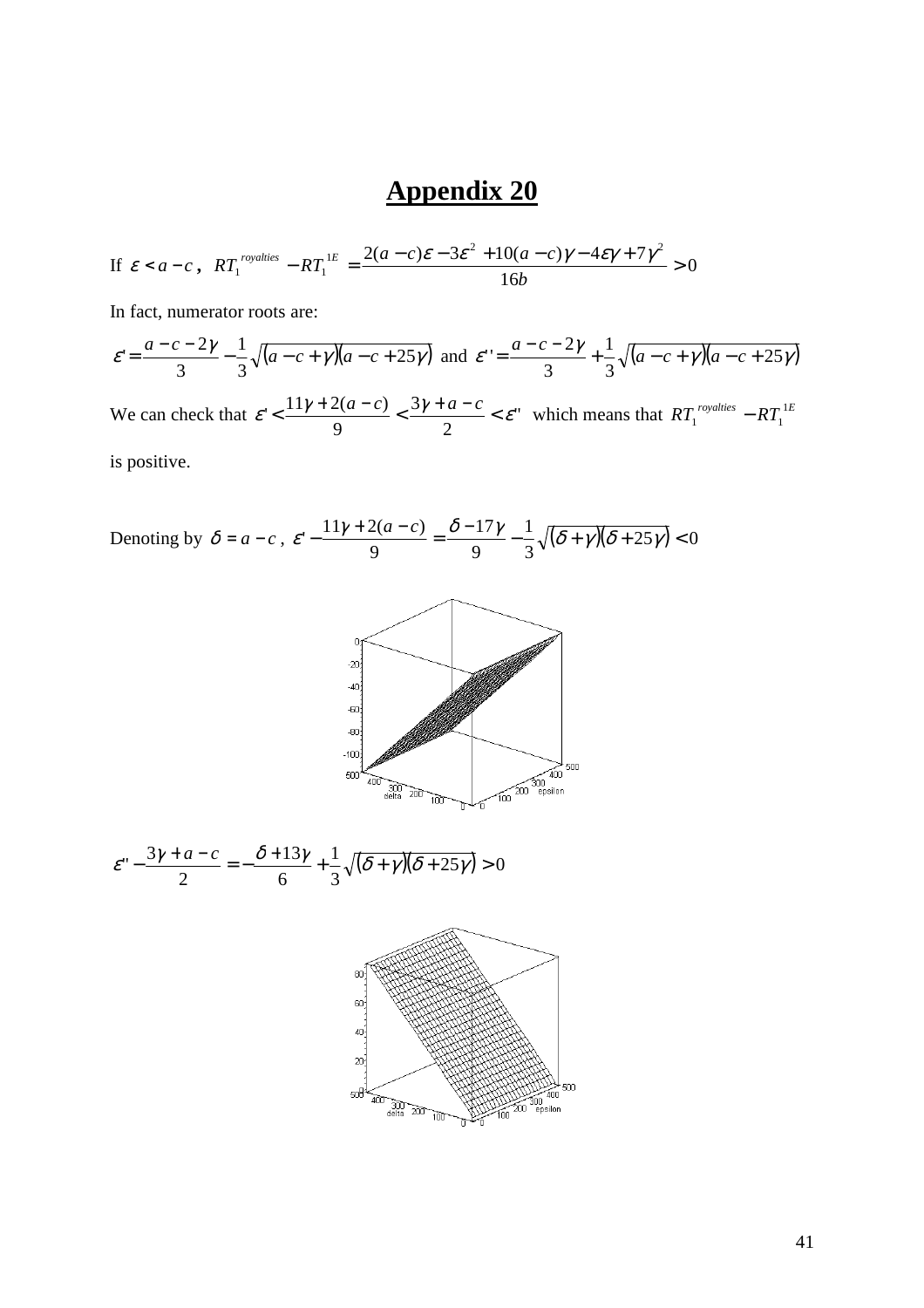$$
\text{Si}\,\varepsilon > a-c\,,\ \ RT_1^{\text{rovalties}} - RT_1^{\text{1E}} = \frac{(a-c+\gamma)(-4\varepsilon+7\gamma+3(a-c))}{16b} > 0
$$

$$
RT_1^{1E} - RT_1^{2E} = \frac{(\varepsilon - \gamma)(9\varepsilon - 11\gamma - 2(a - c))}{16b} > 0
$$
  
\n
$$
RT_1^{2E} - RT_1^{1F} = \frac{(\varepsilon - \gamma)(-3\varepsilon + a - c + 4\gamma)}{4b}
$$
  
\n
$$
RT_1^{2E} - RT_1^{1F} > 0 \text{ if } \frac{11\gamma + 2(a - c)}{9} < \varepsilon < \frac{4\gamma + a - c}{3}
$$
  
\n
$$
RT_1^{2E} - RT_1^{1F} < 0 \text{ if } \frac{4\gamma + a - c}{3} < \varepsilon < \frac{3\gamma + a - c}{2}
$$
  
\n
$$
RT_1^{1F} - RT_1^{2F} = \frac{3(\varepsilon - \gamma)^2}{8b} > 0
$$
  
\n
$$
RT_1^{2F} - RT_1^{PL} = \frac{(\varepsilon - \gamma)(-2\varepsilon + a - c + 3\gamma)}{4b} > 0
$$

# **Appendix 22**

$$
RT_1^{2E} - RT_1^{1F} = \frac{((a-c)^2 - 7\varepsilon(a-c) + \varepsilon^2 + 9\gamma(a-c) + 9\gamma^2 - 9\varepsilon\gamma)}{36b} < 0
$$

In fact, numerator roots are:

$$
\varepsilon = \frac{9 - 3\sqrt{5}}{2} \gamma + \frac{7 - 3\sqrt{5}}{2} (a - c) \text{ and } \varepsilon = \frac{9 + 3\sqrt{5}}{2} \gamma + \frac{7 + 3\sqrt{5}}{2} (a - c)
$$
  
Since  $\varepsilon' < \frac{3\gamma + a - c}{2} < 1,788\gamma + 0,788(a - c) < \varepsilon''$ , than  $RT_1^{2E} - RT_1^{1F}$  is non positive.

$$
RT_1^{1E} - RT_1^{1F} = \frac{(a - c - \varepsilon + 2\gamma)^2}{16b} > 0
$$
  

$$
RT_1^{2E} - RT_1^{PL} = \frac{((a - c)^2 - 3\varepsilon^2 + 2\gamma(a - c) - 2\gamma^2 - 6\varepsilon\gamma)}{8b} > 0
$$
 (see proof in auction licensing

section)

$$
RT_1^{PL} - RT_1^{2F} = \frac{(\varepsilon - \gamma)(2\varepsilon - 3\gamma - (a - c))}{4b} > 0
$$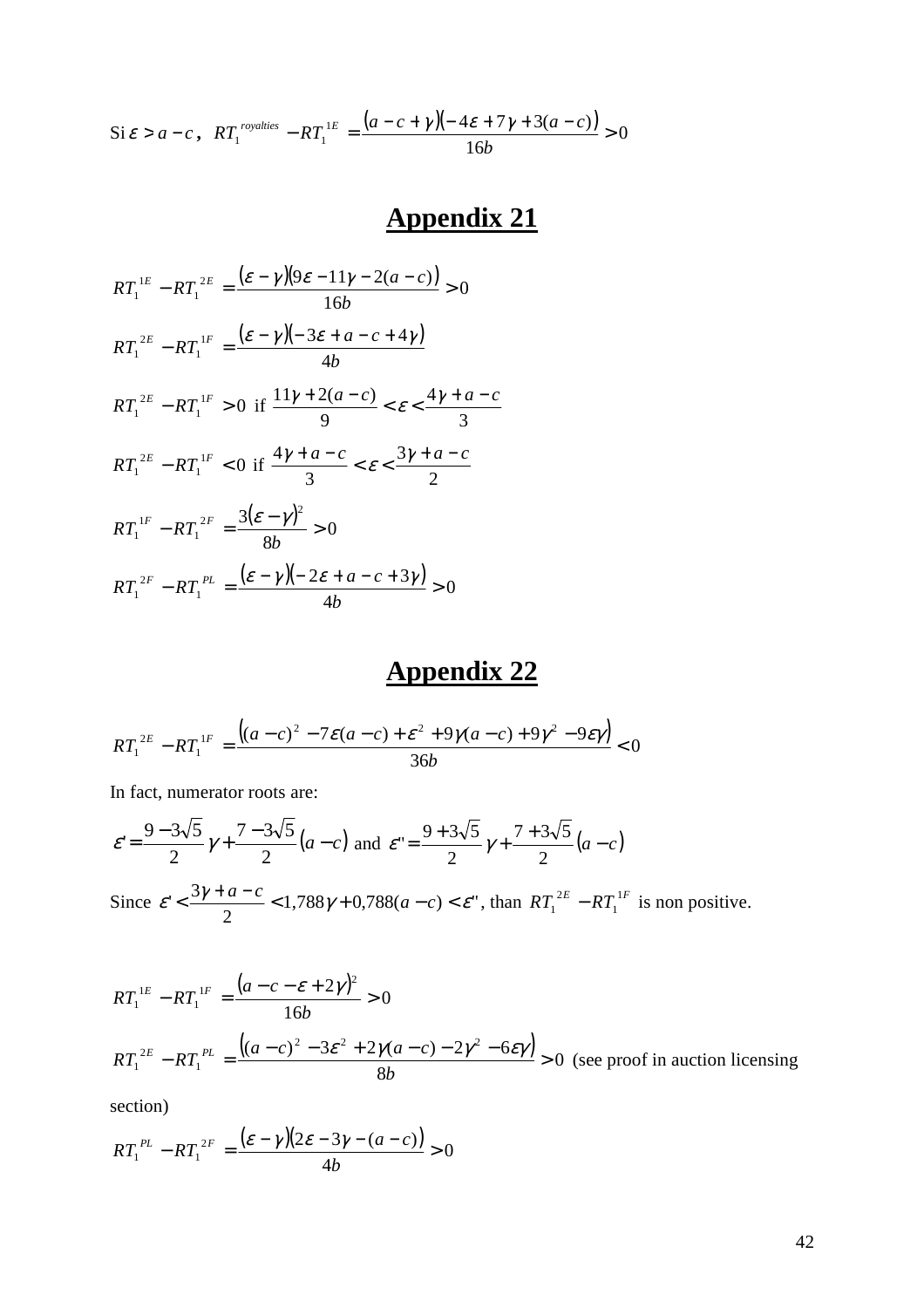$$
\text{If } \varepsilon < a - c \,, \ RT_1^{\text{rovalities}} - RT_1^{\text{1E}} = \frac{-23(a-c)^2 + 62\varepsilon(a-c) - 23\varepsilon^2}{144b} > 0
$$

In fact, numerator roots are:  $\varepsilon' = \frac{31 - 12\sqrt{3}}{22} (a - c)$ 23  $\varepsilon' = \frac{31 - 12\sqrt{3}}{22}(a - c)$  and  $\varepsilon'' = \frac{31 + 12\sqrt{3}}{22}(a - c)$ 23  $\varepsilon$ " =  $\frac{31 + 12\sqrt{3}}{2}$ 

Since  $\frac{37 + a}{2} < \varepsilon < 1,788 \gamma + 0,788(a - c)$ 2  $\frac{3\gamma + a - c}{2} < \varepsilon < 1,788\gamma + 0,788(a - c)$  and  $\varepsilon < a - c$  than the numerator is positive and  $RT_1^{royalties} > RT_1^{1E}$ 



$$
\text{Si}\,\varepsilon \ge a - c\,,\ RT_1^{rovalties} - RT_1^{1E} = \frac{(a - c + \varepsilon)^2}{36b} > 0
$$

$$
\text{If } \varepsilon < a - c \,, \ RT_1^{\text{rovalities}} - RT_1^{\text{1E}} = \frac{-23(a - c)^2 + 62\varepsilon(a - c) - 23\varepsilon^2}{144b} > 0
$$
\n
$$
\text{If } \varepsilon \ge a - c \,, \ RT_1^{\text{rovalities}} - RT_1^{\text{1E}} = \frac{(a - c + \varepsilon)^2}{36b} > 0
$$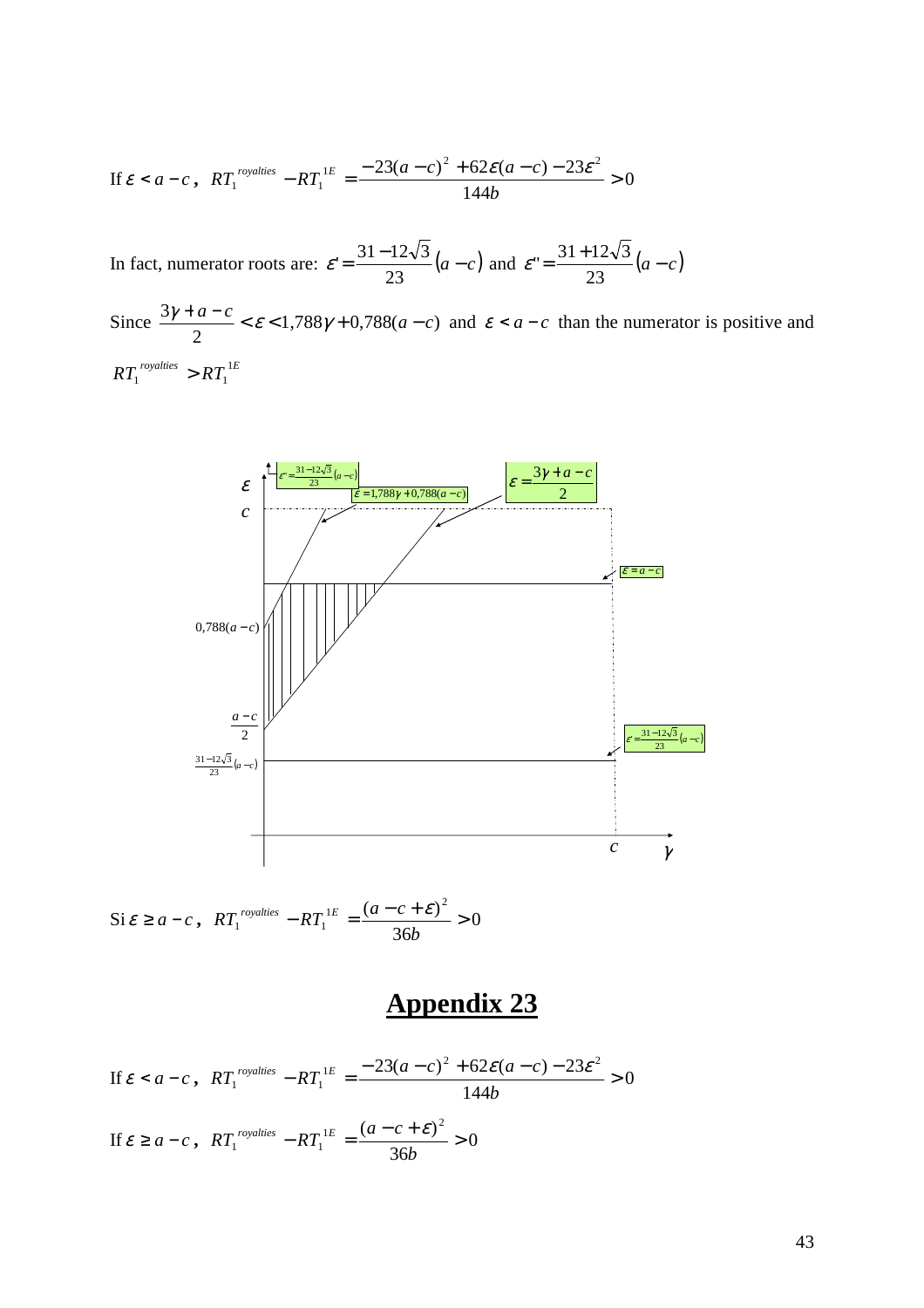$$
RT_1^{1E} - RT_1^{2E} = \frac{5(a - c + \varepsilon)}{144b} > 0
$$
  

$$
RT_1^{2E} - RT_1^{PL} = \frac{((a - c)^2 + 2\gamma(a - c) + 6\varepsilon\gamma - 2\gamma^2 - 3\varepsilon^2)}{8b} > 0
$$
 (See proof in auction licensing)

section)

$$
RT_1^{PL} - RT_1^{1F} = \frac{29\varepsilon^2 - \varepsilon \left( \frac{14(a-c) + 72\gamma}{72b} - \frac{7(a-c)^2 + 36\gamma^2}{72b} \right)}{72b} > 0
$$
 (See proof in fixed fee)

licensing section)

$$
RT_1^{1F} - RT_1^{2F} = \frac{7\epsilon^2 - \epsilon(4(a-c) + 18\gamma) + 7(a-c)^2 + 18\gamma^2}{72b} > 0
$$
 (See proof in fixed fee)

licensing section)

## **Appendix 24**

when  $2\gamma + a - c < \varepsilon < c$  we have  $\varepsilon \ge a - c$  which means  $RT_1^{rovalties} - RT_1^{NL} = 0$ 

$$
RT_1^{NL} - RT_1^{1F} = \frac{(a - c + \varepsilon)^2}{36b} > 0
$$
  
\n
$$
RT_1^{1F} - RT_1^{1E} = 0
$$
  
\n
$$
RT_1^{1F} - RT_1^{2E} = \frac{5(a - c + \varepsilon)^2}{144b} > 0
$$
  
\n
$$
RT_1^{2E} - RT_1^{2F} = 0
$$

### **Appendix 25**

• If 
$$
\gamma < \varepsilon < \frac{3\gamma + a - c}{2}
$$

 $ST^{2F} > ST^{2E} > ST^{1F} > ST^{1E} > ST^{PL}$ 

In fact,

$$
ST^{2F} - ST^{2E} = \frac{(\varepsilon - \gamma)(3\varepsilon - 5\gamma - 2(a - c))}{8b} > 0
$$
  

$$
ST^{2E} - ST^{1F} = \frac{(\varepsilon - \gamma)(-31\varepsilon + 53\gamma + 22(a - c))}{32b} > 0
$$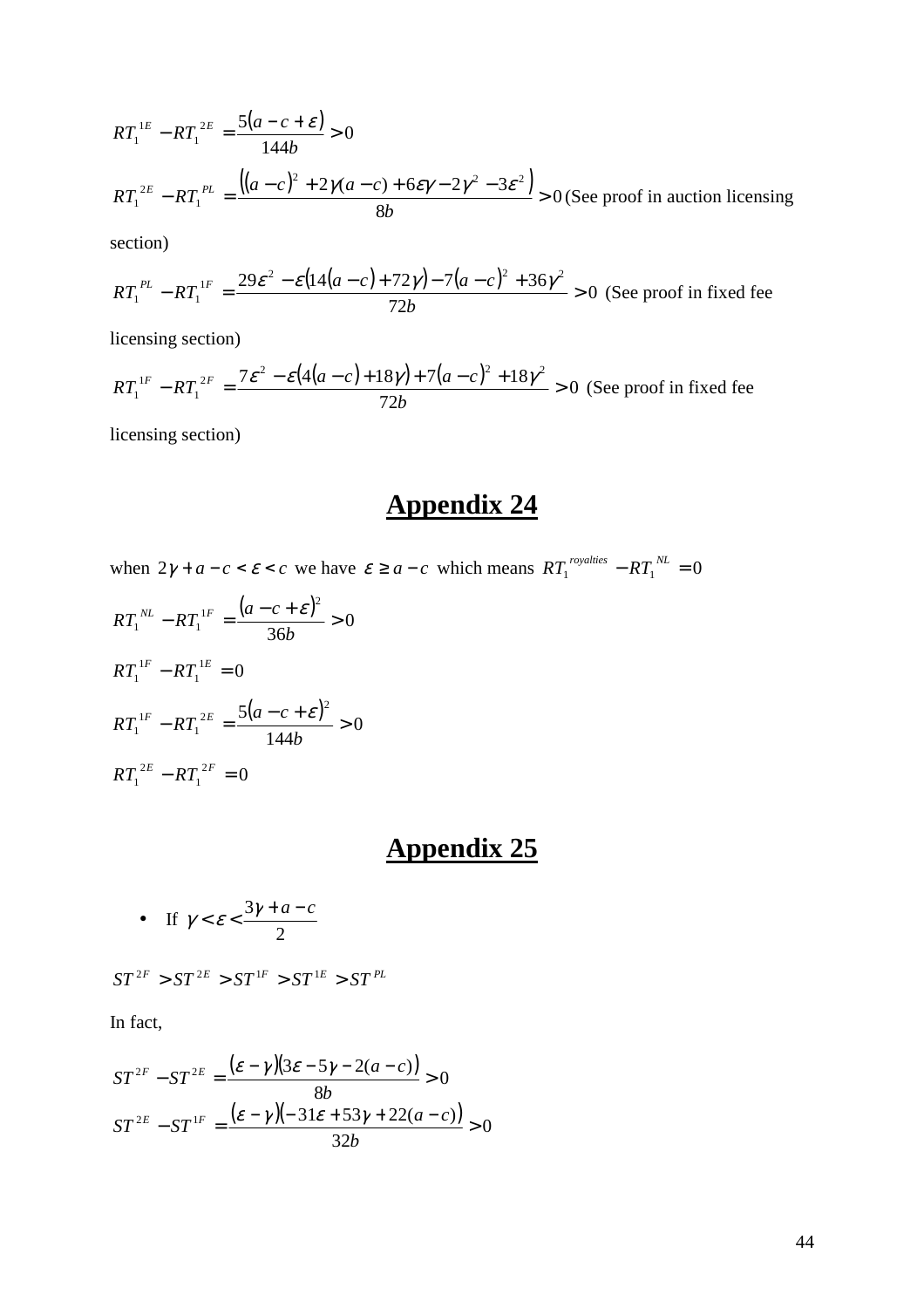$$
ST^{IF} - ST^{IE} = \frac{3(\varepsilon - \gamma)(\varepsilon + \gamma + 2(a - c))}{16b} > 0
$$
  
If  $\varepsilon < a - c$ ,  $ST^{rovalties} - ST^{NL} = \frac{(-\gamma)(-9\varepsilon + 7\gamma + 5(a - c))}{8b}$   

$$
ST^{rovalties} - ST^{NL} < 0 \text{ if } \varepsilon < \frac{7\gamma + 5(a - c)}{9}
$$
  
If  $\varepsilon \ge a - c$ ,  $ST^{rovalies} - ST^{NL} = \frac{(11\varepsilon - 14\gamma - 3(a - c))(-\varepsilon + 2\gamma + a - c)}{32b}$   

$$
ST^{rovalties} - ST^{NL} < 0 \text{ if } \varepsilon < \frac{14\gamma + 3(a - c)}{11}
$$
  

$$
ST^{rovalties} - ST^{NL} > 0 \text{ if } \varepsilon > \frac{14\gamma + 3(a - c)}{11}
$$

$$
\underline{\text{Sign of}} : ST^{\text{rovalities}} - ST^{\text{NL}}
$$





In fact,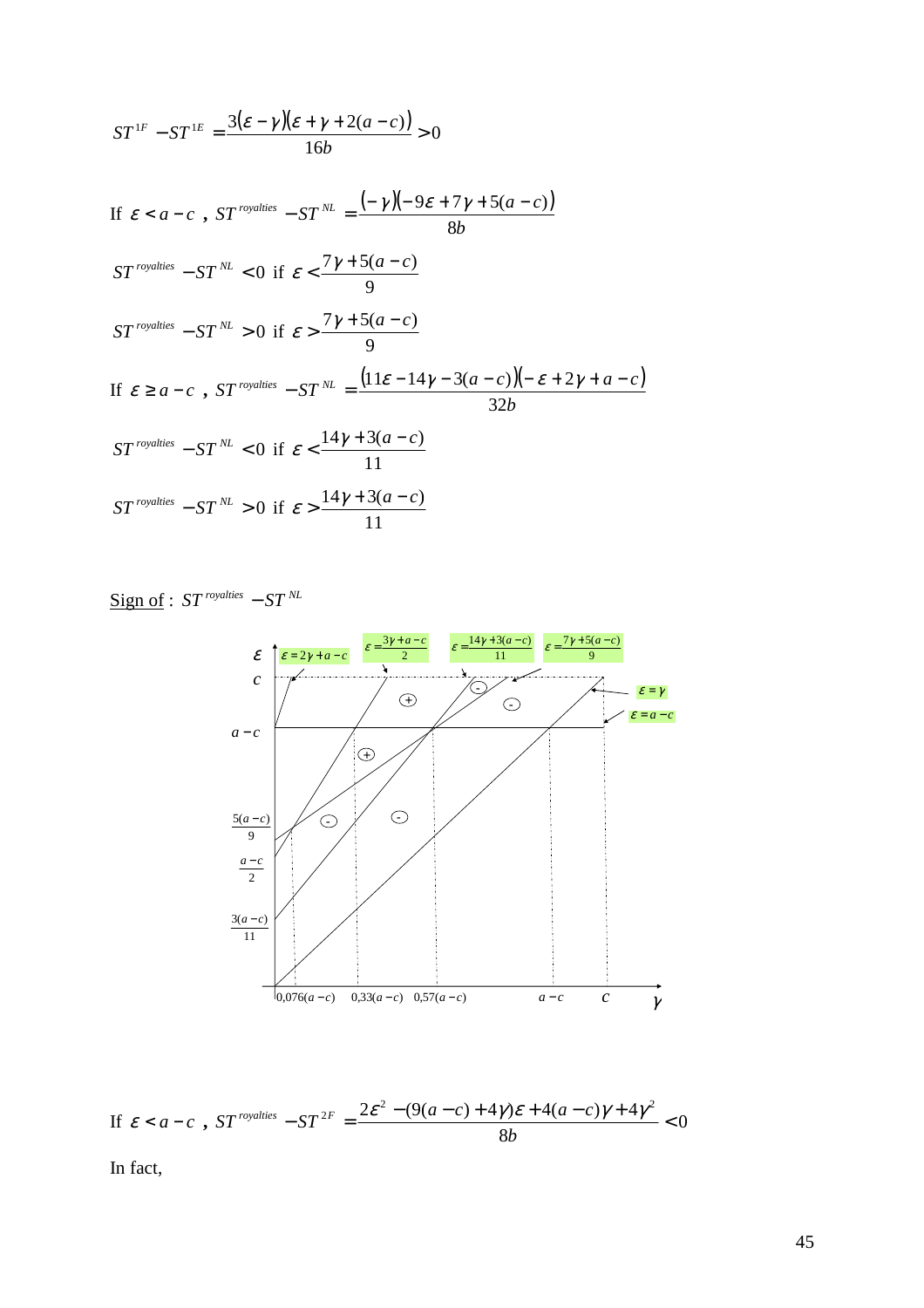The numerator roots are  $\varepsilon' = \gamma + \frac{3}{2}(a-c) + \frac{1}{2}\sqrt{81(a-c)^2 + 40\gamma(a-c) - 16\gamma^2}$ 4  $(a-c)+\frac{1}{4}$ 4  $\varepsilon = \gamma + \frac{9}{2}(a-c) + \frac{1}{2}\sqrt{81(a-c)^2 + 40\gamma(a-c) - 16\gamma^2}$  and

$$
\varepsilon = \gamma + \frac{9}{4}(a-c) - \frac{1}{4}\sqrt{81(a-c)^2 + 40\gamma(a-c) - 16\gamma^2}
$$

We can check that  $\varepsilon < \gamma < \frac{57 + a}{2} < a - c < \varepsilon$ " 2  $\varepsilon' < \gamma < \frac{3\gamma + a - c}{2} < a - c < \varepsilon$ " and than numerator sign is non positive. In

fact, denoting by  $\delta = a - c$ , we can write  $\varepsilon - \gamma = -\frac{9}{2}\delta - \frac{1}{2}\sqrt{81\delta^2 + 40\gamma\delta - 16\gamma^2}$ 4 1 4  $\varepsilon - \gamma = \frac{9}{2}\delta - \frac{1}{2}\sqrt{81\delta^2 + 40\gamma\delta - 16\gamma^2}$ .

The following 3d plot shows that the sign of  $\varepsilon - \gamma$  is non positive for  $\gamma < \delta$  (necessary condition because in this case we have  $\gamma < \varepsilon < a - c$  since imitation ca not be greater than innovation and innovation can not exceed  $a - c$ )



We also have  $\varepsilon^{-\frac{3}{4}} = -\frac{1}{2}\gamma + \frac{1}{2}\delta + \frac{1}{2}\sqrt{81}\delta^2 + 40\gamma\delta - 16\gamma^2 > 0$ 4 1 4 7 2 1 2  $\varepsilon'' - \frac{3\gamma + a - c}{2} = -\frac{1}{2}\gamma + \frac{7}{4}\delta + \frac{1}{4}\sqrt{81\delta^2 + 40\gamma\delta - 16\gamma^2} > 0$ . Plotting this equation in 3d we obtain the followings graphs: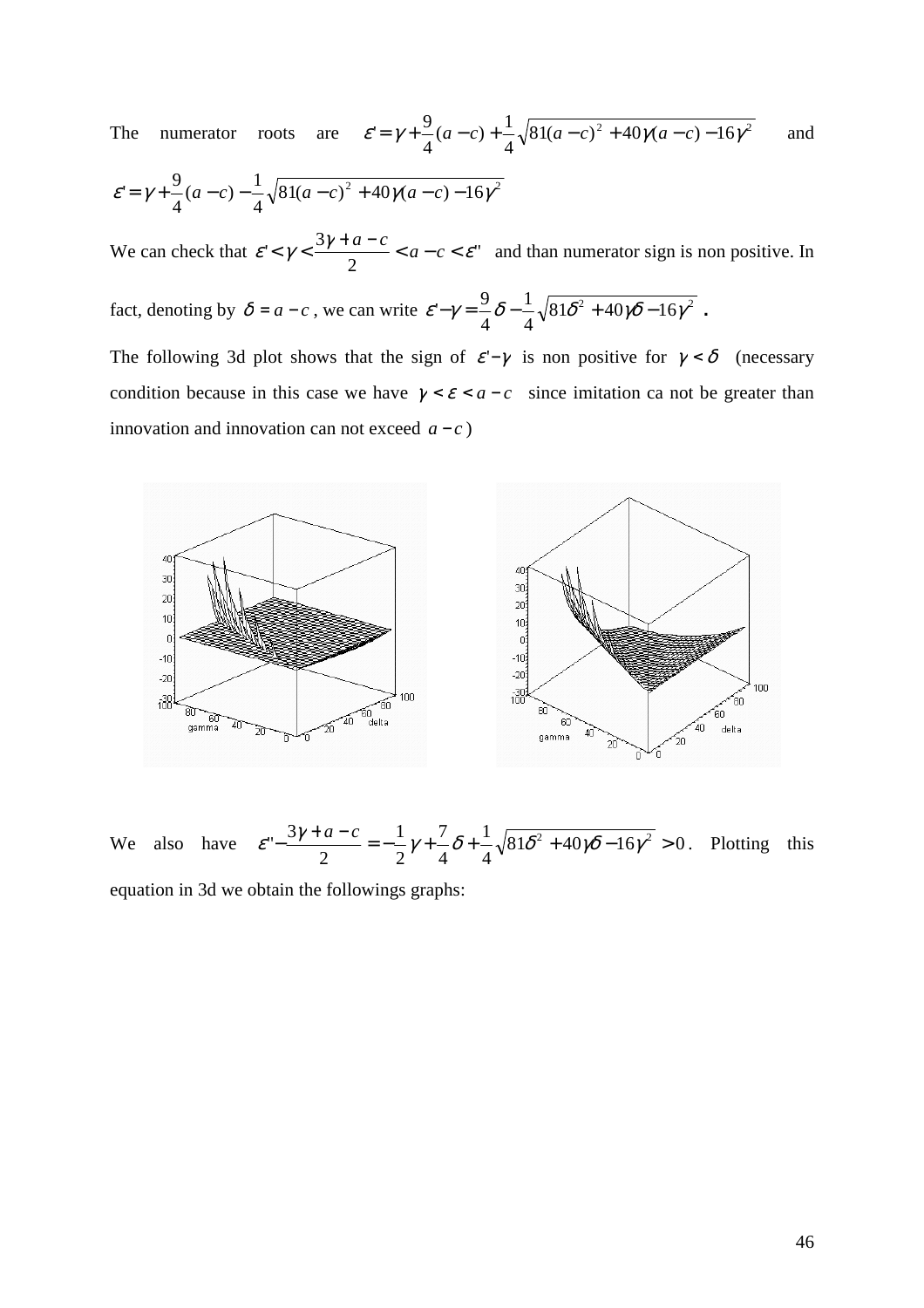

$$
\varepsilon^{n} - (a - c) = \gamma + \frac{5}{4}\delta + \frac{1}{4}\sqrt{81\delta^{2} + 40\gamma\delta - 16\gamma^{2}} > 0
$$



The licensing regime for total surplus when 2  $\gamma < \varepsilon < \frac{3\gamma + a - c}{2}$  is fixed fee for two firms.

• If  $\frac{3\gamma+a-c}{2} < \varepsilon < 2\gamma+a-c$ 2 3

 $ST^{2E} > ST^{2F} > ST^{1F} > ST^{1E} > ST^{royalties} > ST^{NL}$  or  $ST^{2E} > ST^{2F} > ST^{1F} > ST^{1E} > ST^{1E} > ST^{NL} > ST^{royalites}$ 

Royalties are better in terms of total surplus than no licensing when  $\frac{\gamma + a - c}{2} < \varepsilon < 2\gamma + a - c$ 2  $\frac{3\gamma + a - c}{2} < \varepsilon < 2\gamma + a - c$  and 9  $\varepsilon > \frac{7\gamma + 5(a-c)}{2}$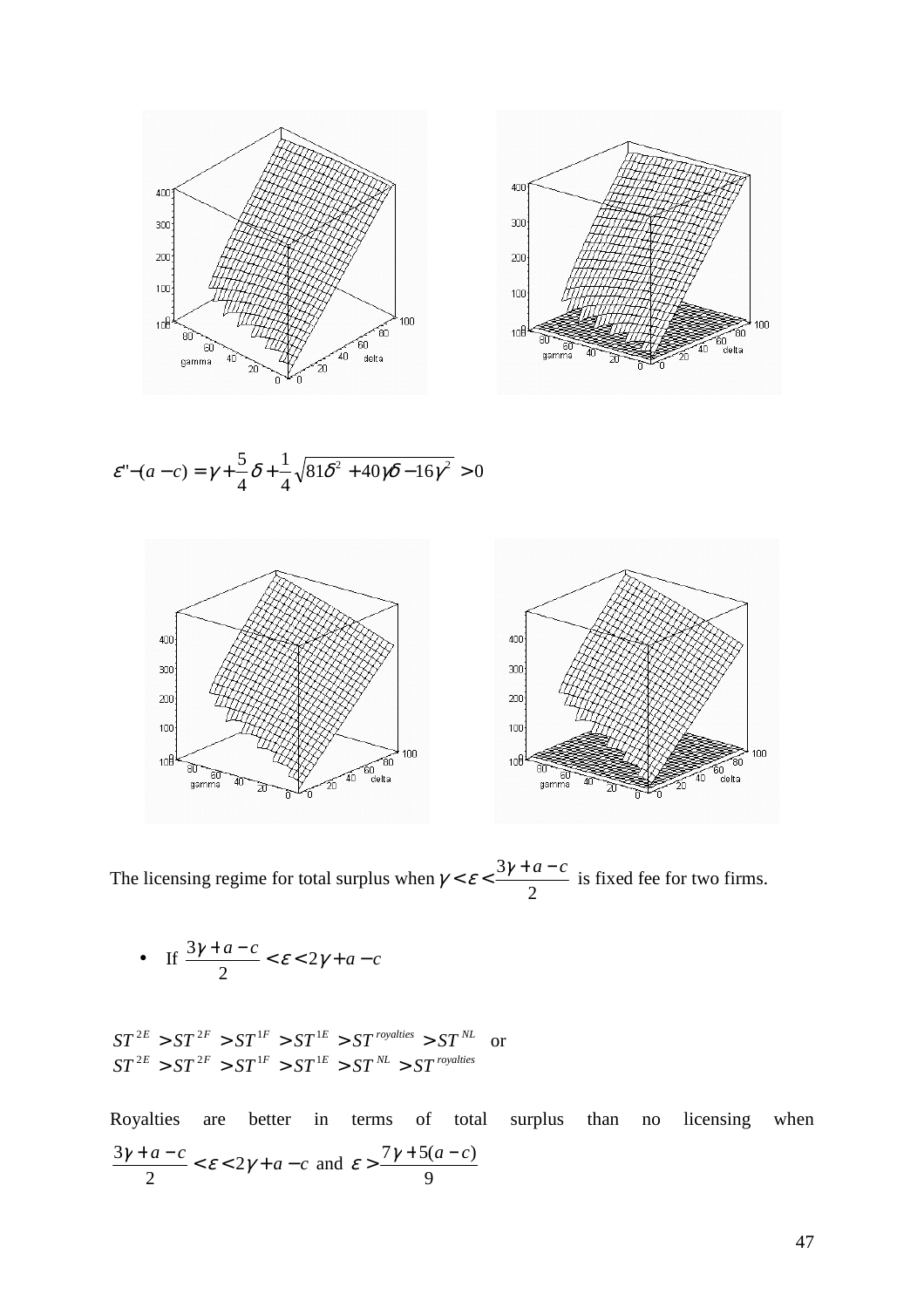While royalties licensing become the worst regime when 9  $7\gamma + 5(a-c)$ 2  $\frac{3\gamma+a-c}{2} < \varepsilon < \frac{7\gamma+5(a-c)}{2}$ which corresponds to a weak imitation  $\gamma < \frac{a-c}{\sqrt{a-c}}$ .

13

The best licensing regime for total surplus is an auction licensing for two firms In fact,

$$
ST^{2E} - ST^{2F} = \frac{(\varepsilon - 2\gamma - (a - c))^2}{8b} > 0
$$

 $ST^{2F} - ST^{1F} > 0$  (see proof in fixed fee licensing section)  $\frac{(\varepsilon + 6\gamma + 7(a-c))(7\varepsilon - 6\gamma + a - c)}{8} > 0$ 144  ${}^{1F} - ST^{1E} = -\frac{(\varepsilon + 6\gamma + 7(a-c))(7\varepsilon - 6\gamma + a - c)}{1 + (1 + \varepsilon)(7\varepsilon - 6\gamma + a)}$ *b*  $\delta T^{\text{1F}} - \delta T^{\text{1E}} = -\frac{(\varepsilon + 6\gamma + 7(a-c))(7\varepsilon - 6\gamma + a - c)}{6\gamma + 6\gamma + 6\gamma + a - c}$ 

 $ST^{1E} - ST^{NL} > 0$  (see proof in auction licensing section)

If  $\varepsilon < a-c$ ,  $ST^{2E} - ST^{rovalties} = \frac{((a-c)^2 + 7\varepsilon(a-c) - \varepsilon^2)}{2C} > 0$ 8  $e^{2E} - ST$  royalties  $= \frac{((a-c)^2 + 7\varepsilon(a-c) - \varepsilon^2)}{2C}$ *b*  $\int \mathcal{S} T^{2E} - \mathcal{S} T^{royalties} = \frac{\left((a-c)^2 + 7\varepsilon(a-c) - \varepsilon\right)}{2\pi}$ 

In fact, numerator signs are:  $\varepsilon' = \frac{1}{2} (a-c) < 0 < a-c < \varepsilon'' = \frac{1}{2} (a-c)$ 2  $(a-c) < 0 < a-c < \varepsilon$ " =  $\frac{7+\sqrt{53}}{2}$ 2  $\varepsilon = \frac{7 - \sqrt{53}}{2} (a - c) < 0 < a - c < \varepsilon = \frac{7 + \sqrt{53}}{2} (a - c)$  and than

numerator sign when  $\frac{3\gamma + a - c}{2} < \varepsilon < 2\gamma + a - c$ 2  $\frac{3\gamma + a - c}{2} < \varepsilon < 2\gamma + a - c$  and  $0 < \varepsilon < a - c$  is positive.

If 
$$
\varepsilon \ge a - c
$$
,  $ST^{2E} - ST^{rovalties} = \frac{7(a - c + \varepsilon)^2}{32b} > 0$ 

If 
$$
\varepsilon \ge a - c
$$
,  $ST^{1E} - ST^{royalities} = \frac{5(a - c + \varepsilon)^2}{72b} > 0$ 

If 
$$
\varepsilon < a - c
$$
,  $ST^{1E} - ST^{rovalties} = -\frac{7(a-c)^2 - 166\varepsilon(a-c) + 79\varepsilon^2}{288b} > 0$ 

In fact, numerator roots are:  $\varepsilon' = \frac{0.66 \times 10^{-4} \text{ m}}{2 \text{ s}} (a-c) < \frac{a-c}{2} < a-c < \varepsilon'' = \frac{0.66 \times 10^{-4} \text{ m}}{2 \text{ s}} (a-c)$ 79  $v = \frac{83 + 24\sqrt{11}}{78}$ 2  $(a-c)$ 79  $\varepsilon = \frac{83 - 24\sqrt{11}}{2} (a-c) < \frac{a-c}{2} < a-c < \varepsilon = \frac{83 + 24\sqrt{11}}{2} (a-c)$ 

and than numerator sign when  $\frac{3\gamma + a - c}{\gamma} < \varepsilon < 2\gamma + a - c$ 2  $\frac{3\gamma + a - c}{2} < \varepsilon < 2\gamma + a - c$  and  $\varepsilon < a - c$  is positive.

Sign of :  $ST$ <sup>*royalties*  $-ST$ <sup>*NL*</sup></sup>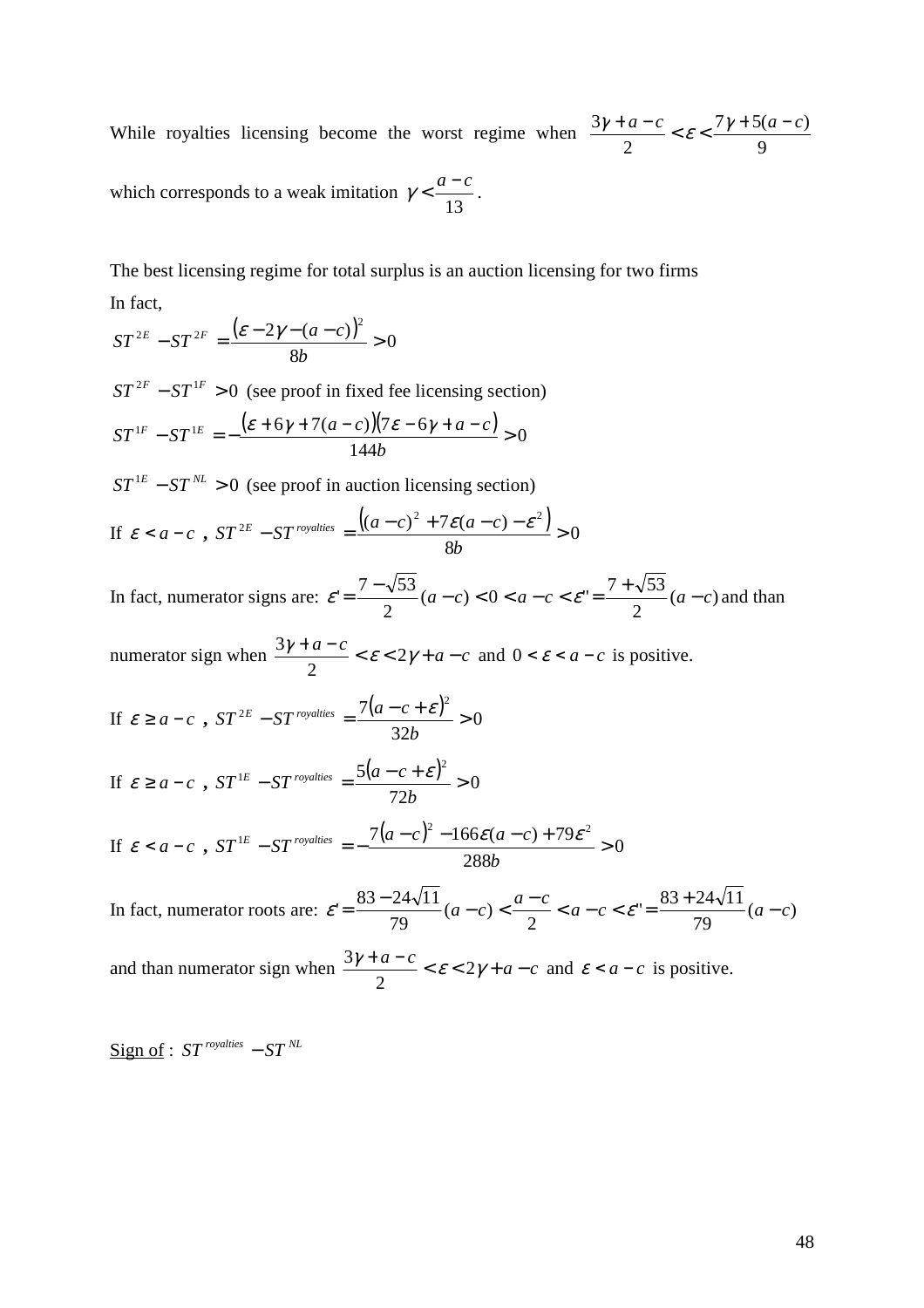

$$
\text{If } \varepsilon \ge a - c \text{ , } ST^{\text{rovalities}} - ST^{\text{NL}} = \frac{(11\varepsilon - 14\gamma - 3(a - c))(-\varepsilon + 2\gamma + a - c)}{32b} > 0
$$

• If  $2\gamma + a - c < \varepsilon < c$ 

$$
ST^{2E} = ST^{2F} > ST^{1F} > ST^{1E} > ST^{NL} = ST^{royalities}
$$

In fact,

$$
ST^{2E} - ST^{2F} = 0
$$
  

$$
ST^{2F} - ST^{1F} > 0
$$
 (See proof in fixed fee licensing section)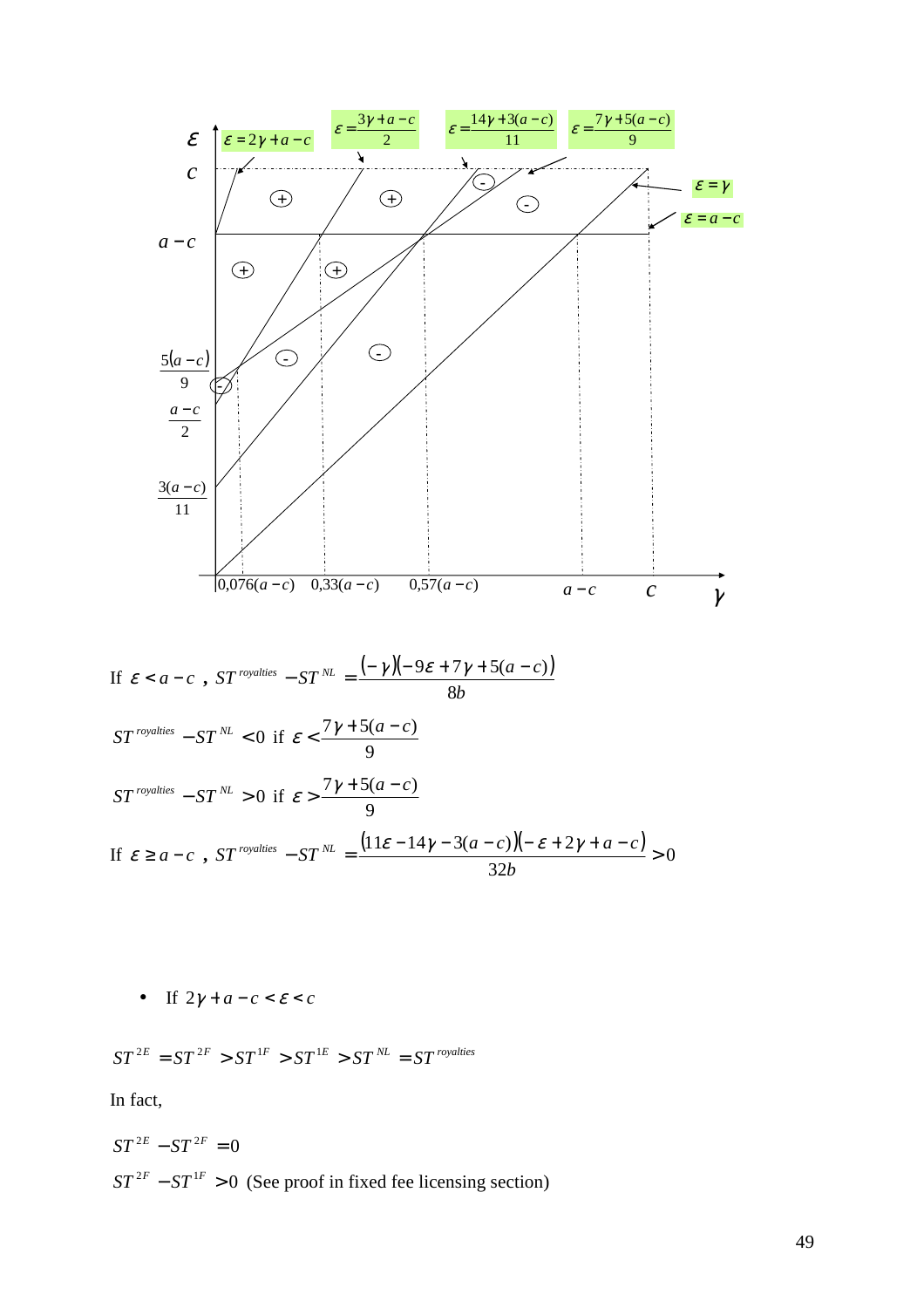$$
ST^{1F} - ST^{1E} = \frac{(a - c + \varepsilon)^2}{9b} > 0
$$

 $ST^{1E} - ST^{NL} > 0$  (See proof in auction licensing section)  $ST$ <sup>royalties</sup>  $- ST^{NL} = 0$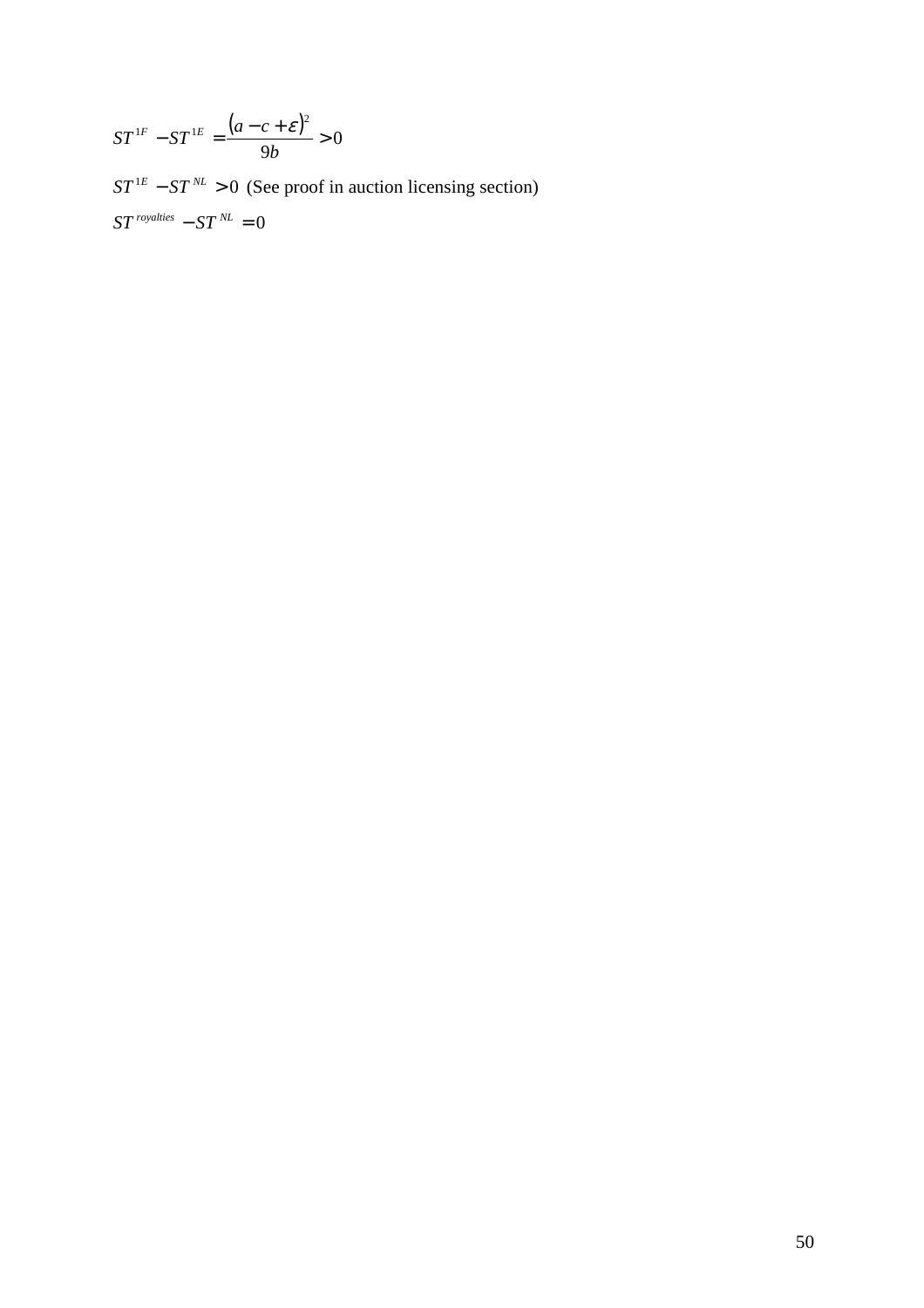#### **References**

**Aoki, R. and Tauman, Y.** (2001) Patent licensing with spillovers, *Economics Letters 73 (2001) 125–130*

**Caballero-Sanz F., Moner-Colonques R., Sempere-Monerris J.** (2002) Optimal Licensing in a Spatial Model , *Annales d'économie et de statistiques, n 66 - 2002*

**Encaoua, D. and Y. Lefouili** (2006) Choosing intellectual protection : imitation, patent strength and licensing, *Centre d'Economie de la Sorbonne 2006.39* 

Giebe, T., Wolfstetter, E. (2008) License auctions with royalty contracts for (winners and) losers. *Games and Economic Behaviour. doi:10.1016/j.geb.2007.08.010* 

**Kamien, M., Tauman, Y.,** (1984) The private value of a patent: a game theoretic analysis. *Journal of Economics (Supplement) 4, 93–118.*

**Kamien, M., Tauman, Y.,** (1986) Fees versus royalties and the private value of a patent. *Quarterly Journal of Economics 101, 471–491.*

**Kamien, M., Oren, S., Tauman,Y**. (1992) Optimal licensing of cost-reducing innovation. *Journal of Mathematical Economics 21, 483–508.*

**Sandoni, J. and R. Faulı** (2002) Welfare reducing licensing, *Games and Economic Behaviour 41, 192–205*

**Sen, D**. (2002) Monopoly Profit in a Cournot oligopoly. *Economics Bulletin, Vol. 4, No. 6 pp. 1−6*

**Sen, D**. (2005) Fee versus royalty reconsidered. *Games and Economic Behaviour 53 (2005) 141–147* 

**Sohn, S.** (2008) The Two Contrary Effects of Imitation, *Economic Modelling 25 (2008) 75– 82*